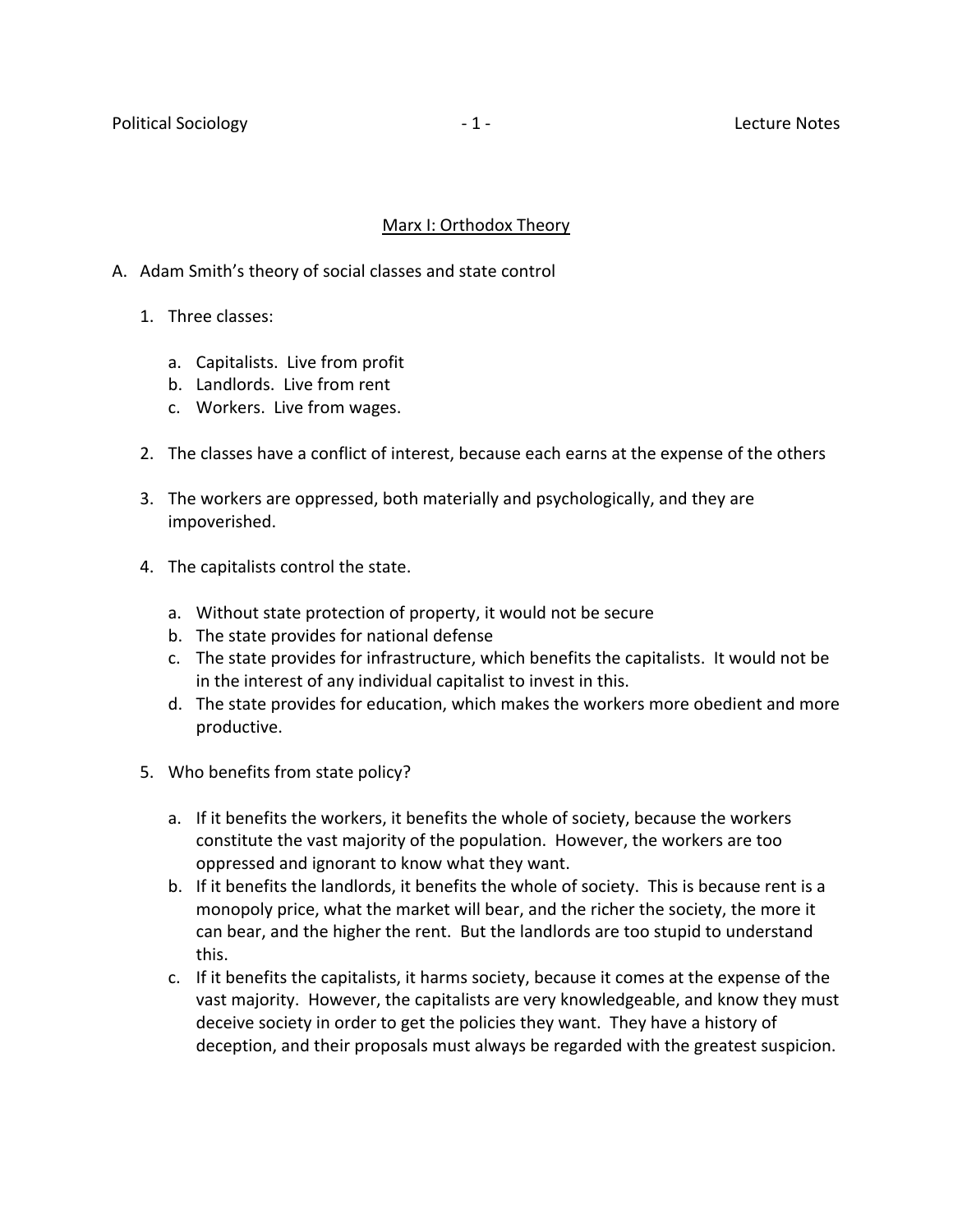- 6. Still, Smith favors capitalism, even if he is suspicious of capitalists. Even if capitalism is a bad system and creates injustice and suffering, it is better than any other known system, and in the long run, it will also tend to enrich society.
- B. Marx's Early writings
	- 1. Critique of Liberalism (Jewish Question)
		- a. Illusion of religious emancipation (freedom)
		- b. Fragmentation of life and person with separation of realms
			- 1) Economic
			- 2) Political
			- 3) Religious
		- c. This came with liberal or bourgeois revolution, as against feudal society
		- d. Granting civil liberties simply opens the way for economic oppression and egoism (breakup of communal relations)
			- a) Only real rights are property rights
			- b) Therefore the essence of liberalism is the police
		- e. Human nature actually requires communal life and reconciliation of fragmentation of social world
		- f. Revolution would emancipate people in this fashion and remove the need for illusory religious emancipation ("opiate of the masses")
	- 2. Critique of Hegel
		- a. Discovery of the proletariat
			- 1) Radically excluded from all of bourgeois civil society
			- 2) Their emancipation would emancipate all of society because of negation
		- b. Calls for proletarian revolution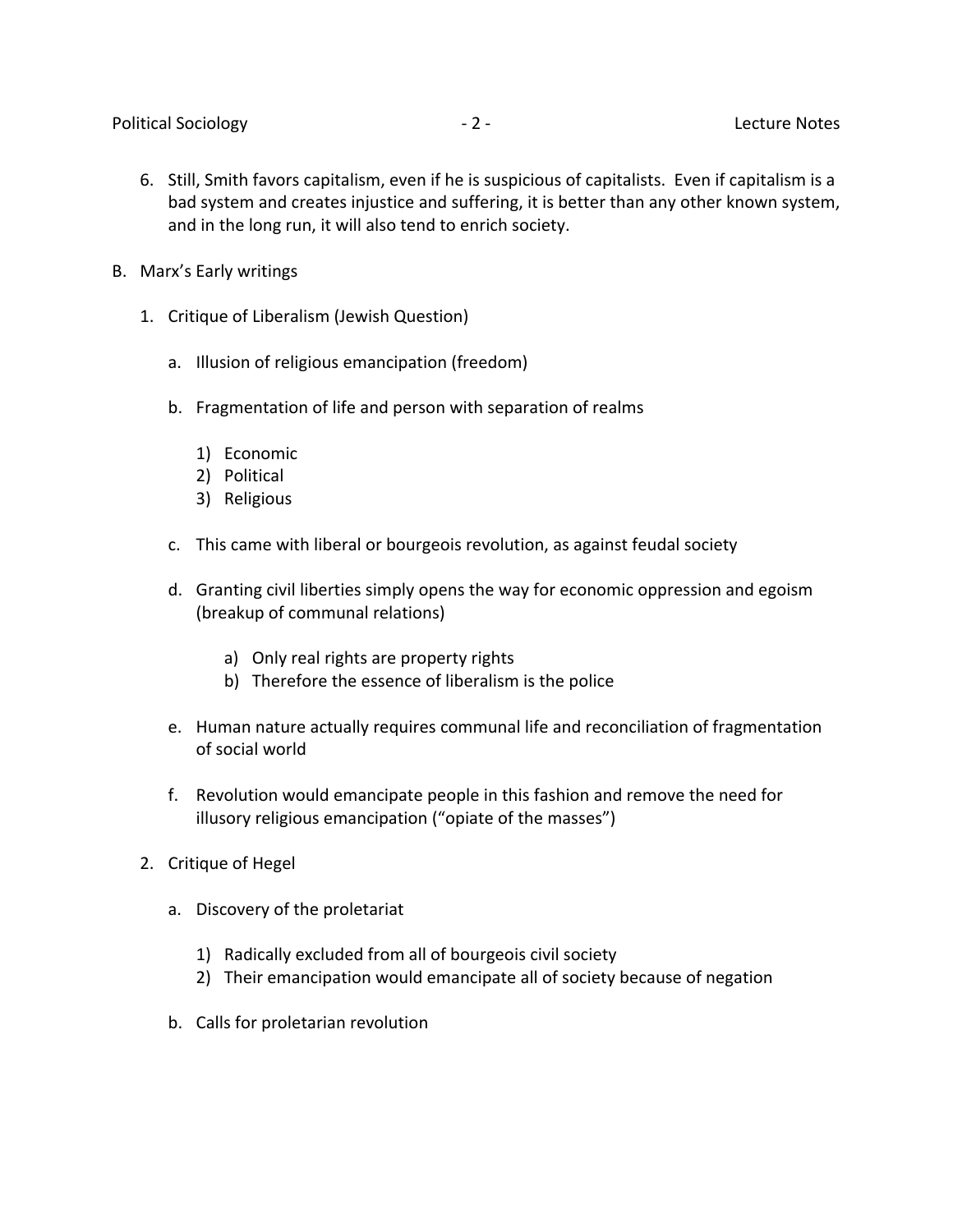- c. Retained this philosophical (and Hegelian) framework throughout his career: sought scientific justification of it
- C. "Scientific" writings in political economy
	- 1. Estranged labor
		- a. Human nature or essence in act of production: (re-)produces distinctive personality
		- b. Separation of immediate producers from ownership
			- 1) Divides all of society into two classes: capitalists and proletariat
		- c. Disrupts human nature and causes problems for both capitalists and workers
			- 1) Separation from object
			- 2) Estrangement from life-activity
			- 3) Estrangement from fellow humans (and workers)
	- 2. Later political-economic theory (Capital)
		- a. Broadly follows Smith's theory of social classes.
		- b. Two real questions:
			- 1) Who controls surplus value, the immediate producer (the worker) or the purchaser of labor power (the capitalist)
				- a) This produces class struggle
			- 2) Should control of surplus value be divided in this fashion, or should everyone contribute both to planning and to production
				- a) This overcomes class struggle and divisions within human nature
		- c. Ultimately, the answers to these questions are political, because the capitalist system is politically enforced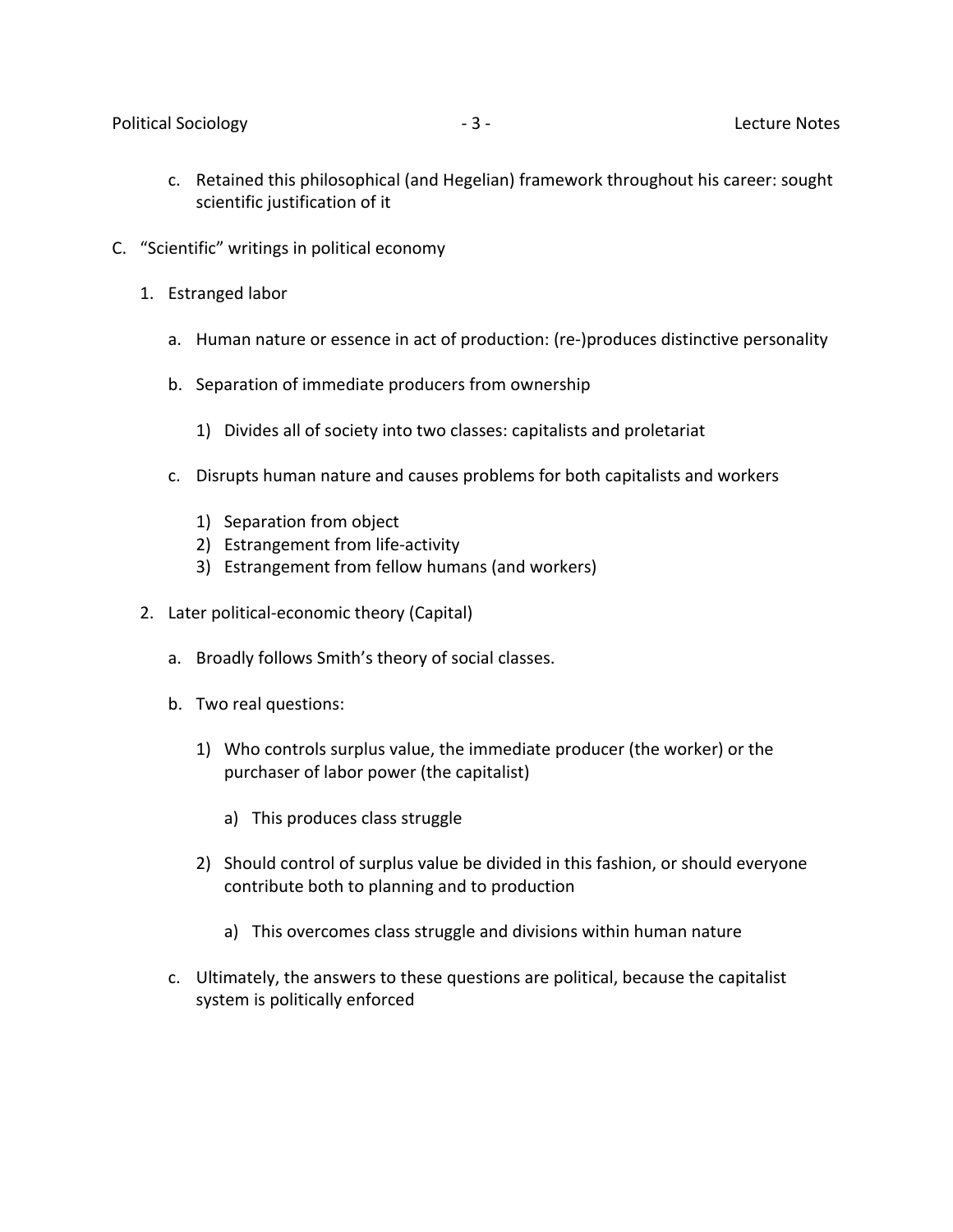# Marx II: Theory of History and Extensions

- D. Theory of History (German Ideology, Contrib to Critique)
	- 1. Materialism
		- a. Base, Superstructure
		- b. Political forms are built on economic forms
		- c. Consciousness (ideology) also derives from economic forms and class position
	- 2. Historical Change comes from dissonance between base and superstructure
		- a. Relations of production become fetters for forces of production
		- b. Revolution overcomes the dissonance, and development continues
	- 3. Lower classes become the future ruling classes, and their revolutionary impulses drive history forward - assuming they carry a new form of production with them that builds on and overcomes previous form
	- 4. Thus, proletarian revolution is part of historical process
- E. Applied History (Communist Manifesto)
	- 1. Assumptions
		- a. History is history of class struggle and will only come to an end when class struggle is overcome
		- b. Class struggle is a political struggle, and the State is the means of oppression of the dominant class
			- 1) Therefore, the subordinate classes always attempt to overthrow the State
		- c. Consciousness (ideas, ideology) comes from material conditions
	- 2. Rising Bourgeoisie was revolutionary
		- a. Revolutionized production
		- b. Revolutionized the State and ideology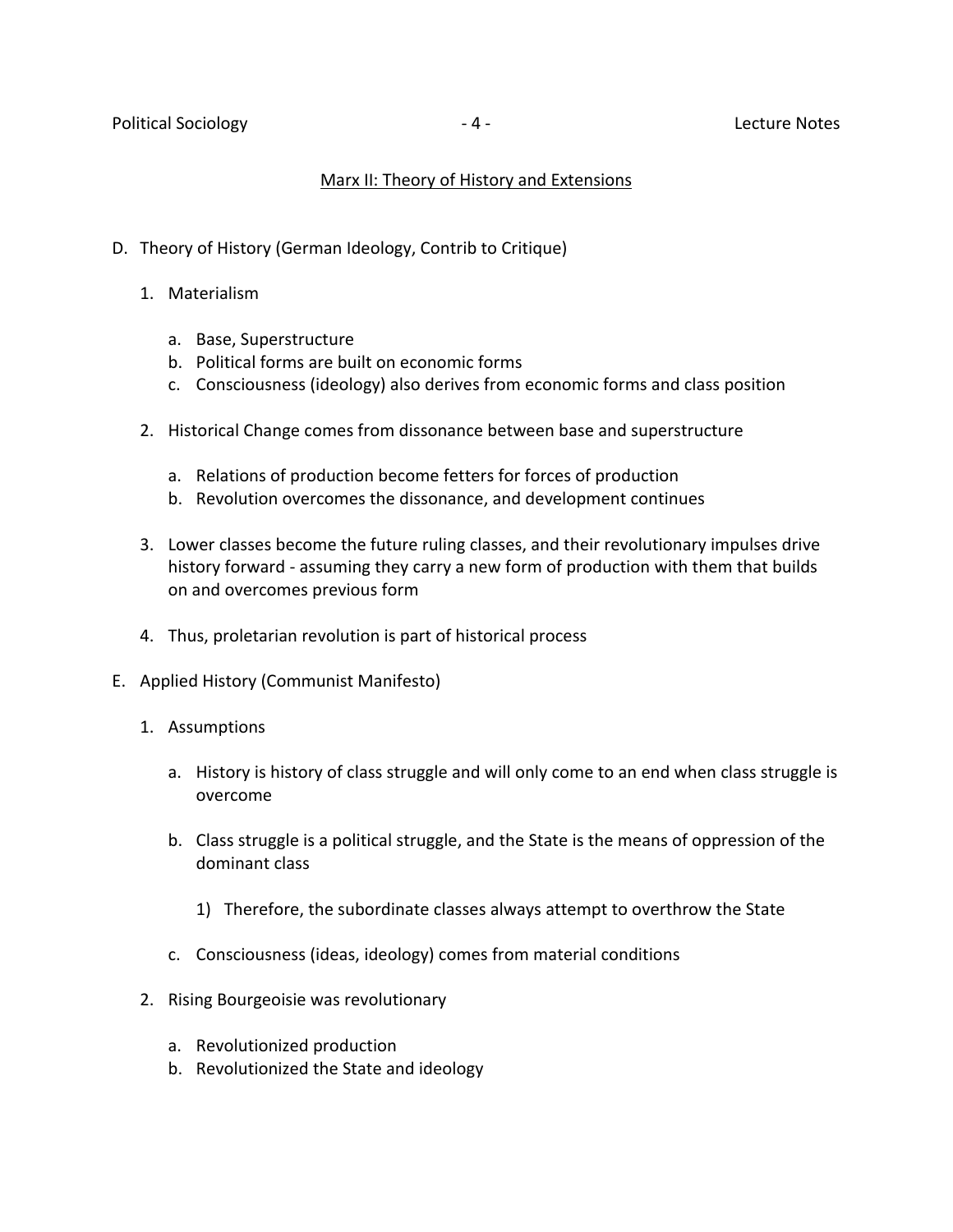- 3. Bourgeoisie centralizes all production and hence all political power into its own hands
- 4. Capitalist production drives all intermediate classes out of existence and creates the proletariat
- 5. But the bourgeoisie loses control of everything it has brought into existence: the process of production, and its work-force (the proletariat)
- 6. The modern industrial proletariat is brought into existence by capitalism
	- a. It is the negation of all bourgeois traits
	- b. It is created from the ruins of the lower middle class (petty bourgeoisie)
	- c. It is organized and centralized in factories like an army
- 7. From its concentration, the proletariat feels its own power and organizes politically first in unions, then in the vanguard (communist) party
- 8. Capital centralizes on a world-wide scale
	- a. This creates world history for the first time
	- b. Soon, there are virtually no capitalists left but the remaining few, who hold all ownership and power
	- c. But capital has completely organized and socialized production
		- 1) The remaining few capitalists are no longer necessary to guide production
		- 2) They simply suck up the surplus
- 9. The Proletarian Revolution simply removes these last vestiges of the capitalist class
	- a. The revolutionary proletariat inherits fully organized production
	- b. Since the proletariat now constitutes virtually all of society, no class difference remain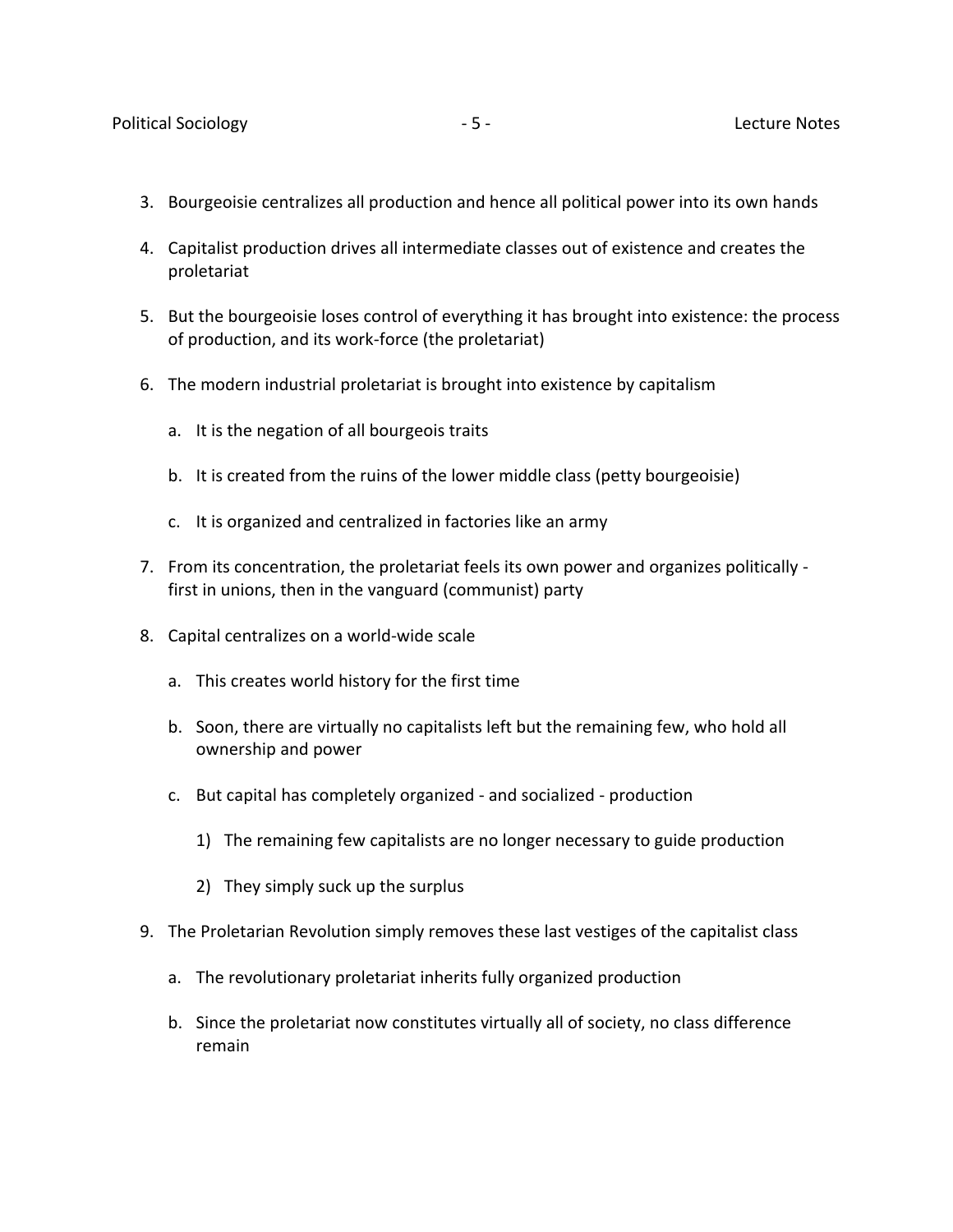#### Political Sociology **Contract Contract Contract Contract Contract Contract Contract Contract Contract Contract Contract Contract Contract Contract Contract Contract Contract Contract Contract Contract Contract Contract Con**

- 1) (Recall that classes are based on relations to the mode of production)
- c. Since no classes now remain
	- 1) The State can wither away
	- 2) Class struggle can end
	- 3) History (which is the history of class struggle) can end
- d. The Revolution is the negation of the negation
- F. Contradictions in Concrete History (Capital I/8, Eighteenth Brumaire)
	- 1. Intermediate classes are not driven out (e.g. peasantry)
	- 2. State is not controlled by economically dominant classes
	- 3. The State has an independent existence
		- a. It effects and controls the economy
		- b. Its army and bureaucracy have their own bases of power and ideology
- G. Extensions and modifications to Marx's theory
	- 1. Relative Deprivation
	- 2. False Consciousness (Lukacs) and Hegemony (Gramsci)
	- 3. Bonapartism
	- 4. Theory of Imperialism
		- a. Third World Proletariat
		- b. World System and Dependency
- H. Critiques of virtually every point
	- 1. Politics and consciousness do not derive from economic bases: often, it is the reverse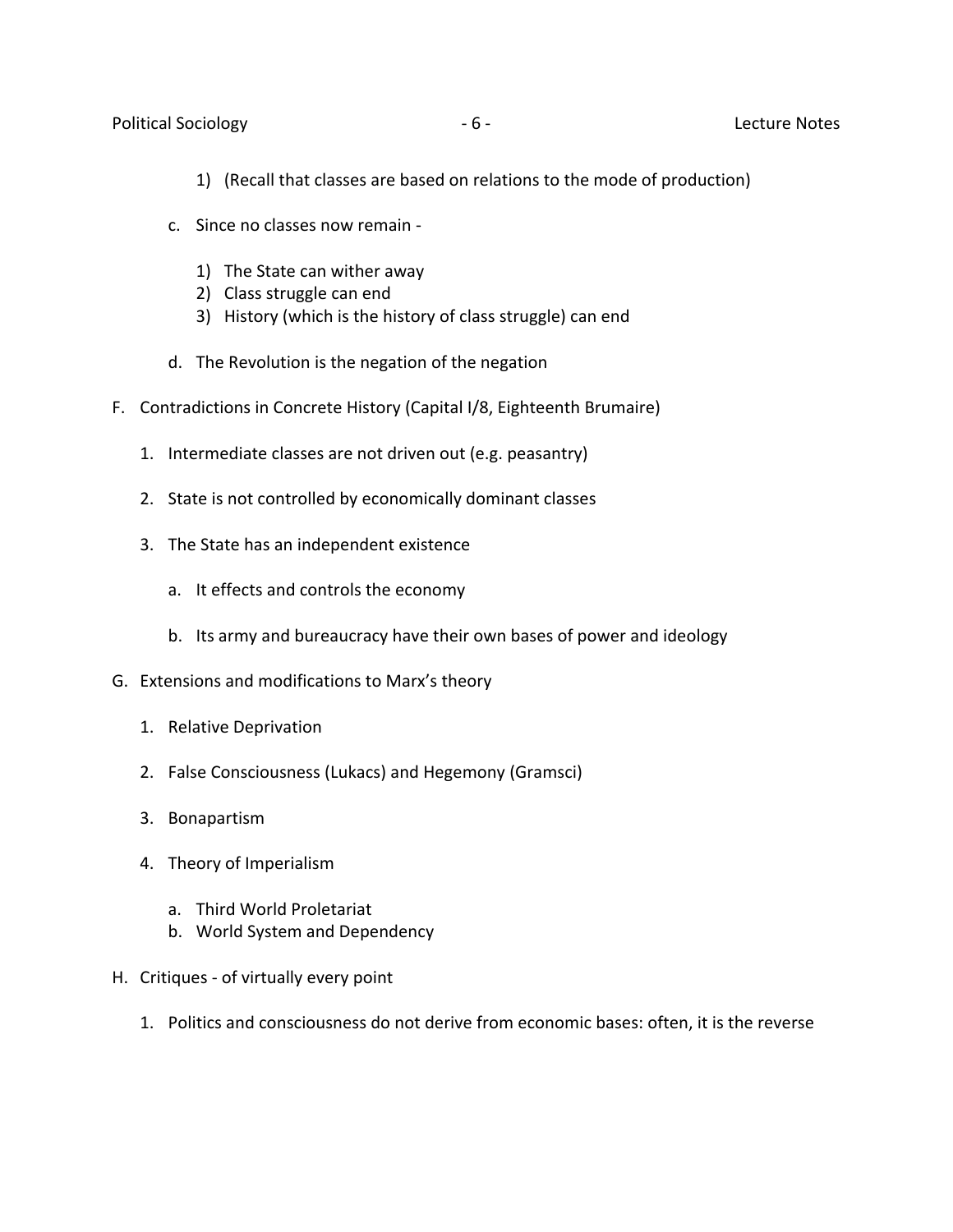Political Sociology **According to the Contract Contract Contract Contract Contract Contract Contract Contract Contract Contract Contract Contract Contract Contract Contract Contract Contract Contract Contract Contract Cont** 

- 2. The intermediate classes will not be driven out in the development of capitalism
	- a. Capitalism encourages the creation of many small owners
	- b. Capitalists themselves are displaced by salaried managers
	- c. Workers also become owners through their pension funds
- 3. Working classes will not become emiserated
	- a. Working-class emiseration is an effect of industrialization, not capitalism
	- b. Workers become affluent in Western countries
	- c. Third world countries experience emiseration due to industrial development, but if they are capitalistic, the wealth trickles down to the working classes
		- 1) Prime examples of East-Asian capitalist countries like Japan and South Korea
- 4. The working classes will not become revolutionary
	- a. Partly since they are not concentrated
	- b. Their consciousness does not automatically follow from their situation, nor will they necessarily draw the same conclusions from their situation as do the theorists
- 5. State will not wither away
	- a. Bureaucracy will grow according to same dialectic as Marx describes
- 6. Belief in revolution is a faith like religious faith
	- a. Sustained lower-status people in times of suffering
	- b. Has decayed throughout the world in developed and semi-developed countries not least in the Soviet bloc and China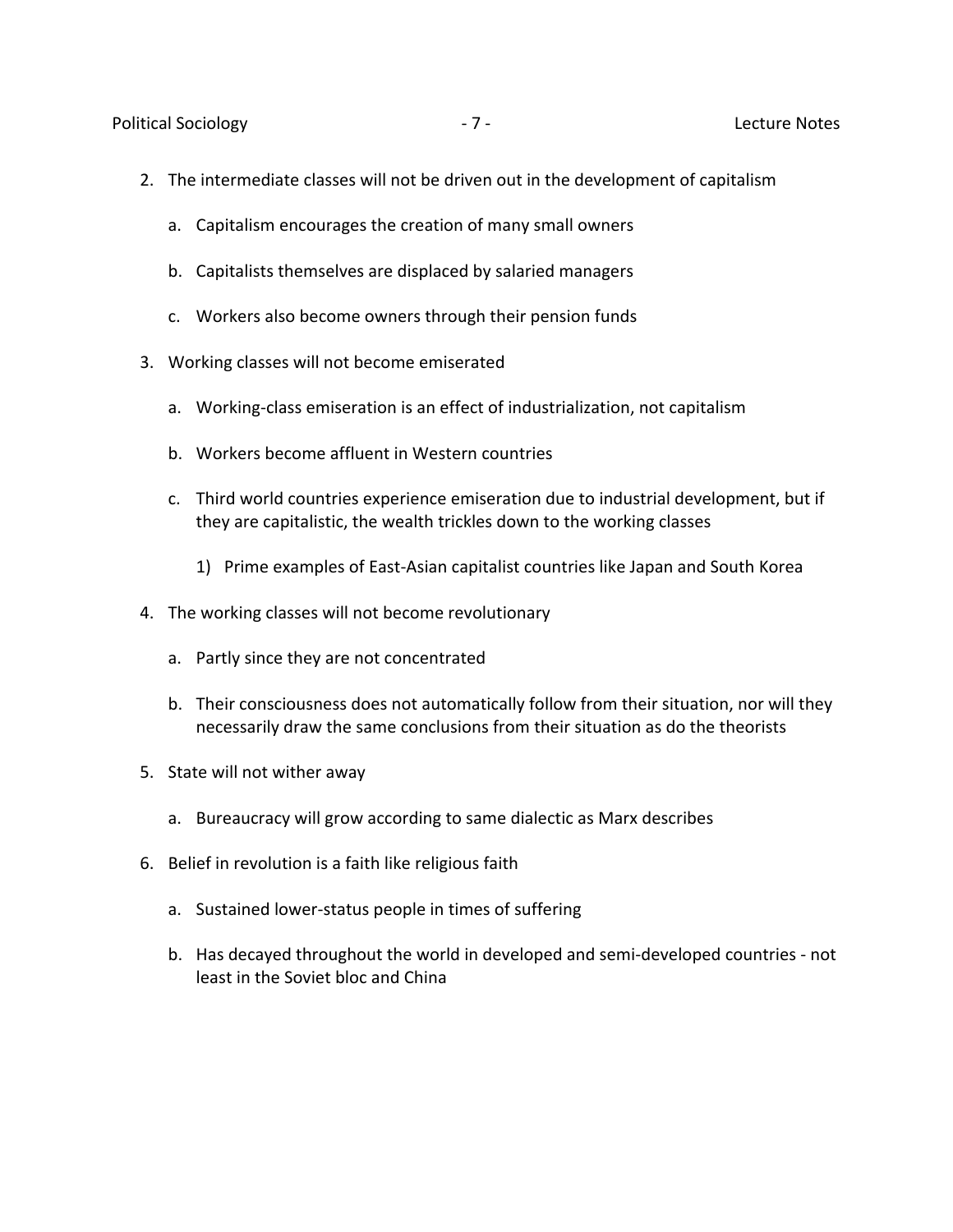# Political Sociology **According to According the SCS** - 8 - Contractors Christmas Lecture Notes

- c. Remains primarily in pre-industrial, Third World areas
	- 1) Revolutionary faith may be best seen as an ideology of industrial development: a way to get cooperation from those who suffer the burden of industrialization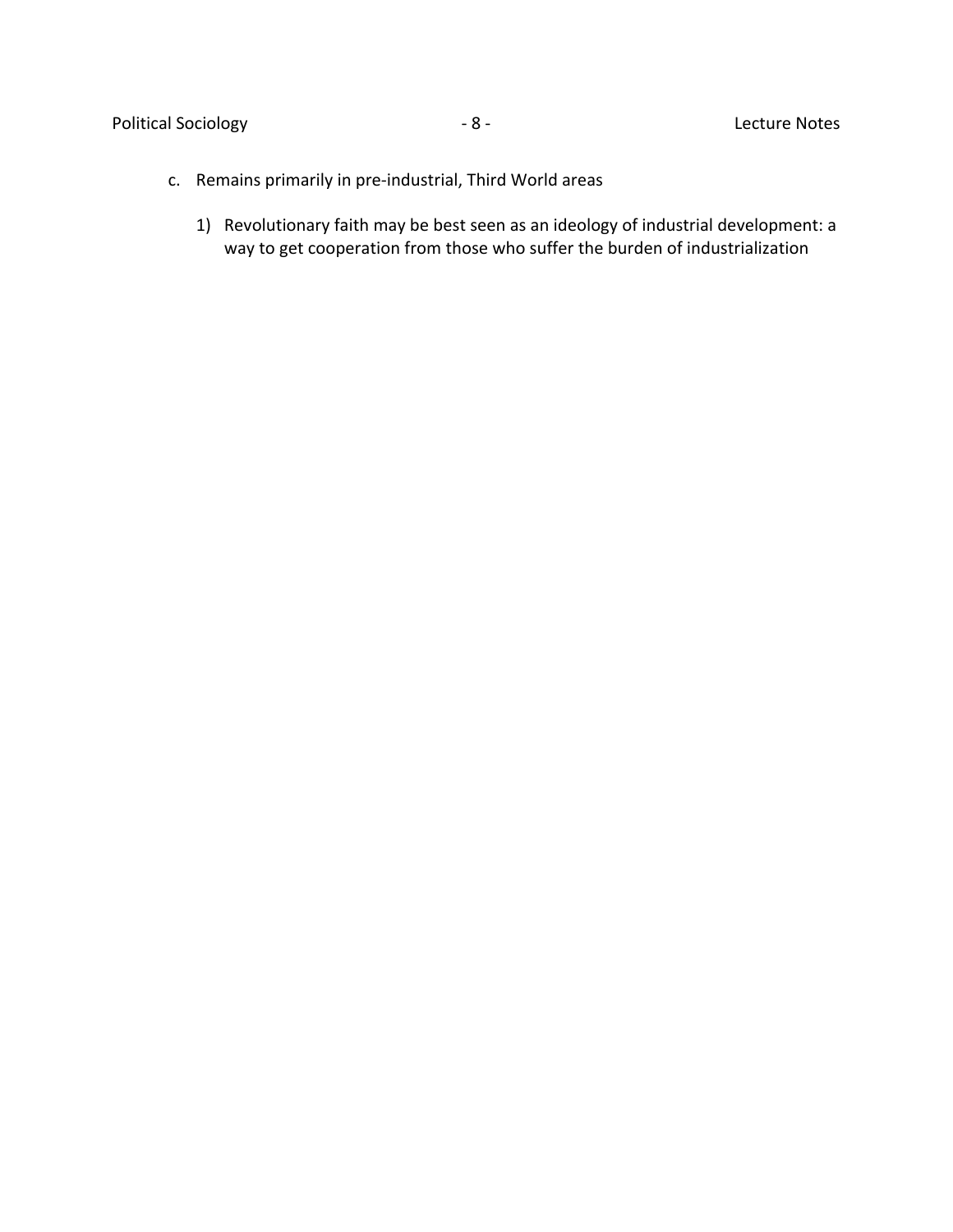## Weber I: Economics, Society, and Politics

- A. Weber's writings are not holistic, and political sociology is only one of several topics
	- 1. Religion and Economics
	- 2. Economic History
	- 3. Methodology or Philosophy of Social Science
- B. An attempt to make Weber's writings parallel Marx's (as Orum does) would distort them
	- 1. Weber does not assume that economic formations and social class are the basic elements from which politics flow
	- 2. Political organization follows its own imperatives, often unaffected by class and economics
		- a. Indeed, politics often influences class and economics
	- 3. Also, values and ideology often influence class and economics, rather than the other way around, as we will see
- C. Economic History and Social Class
	- 1. Religious influences
	- 2. Political influences
	- 3. Endogenous Economic development
- D. Puritanism and Capitalism
	- 1. Observation the capitalism largely arose in Calvinist countries
	- 2. Speculated that this was due to the psychological inner needs of believers to know if they were of the elect
		- a. Led them to exert themselves economically: inner-worldly asceticism
		- b. Surplus was reinvested, not consumed, and capitalism grew
		- c. Success in the world led to temptation to consume, but economic system now enforced capitalistic behavior (Iron Cage)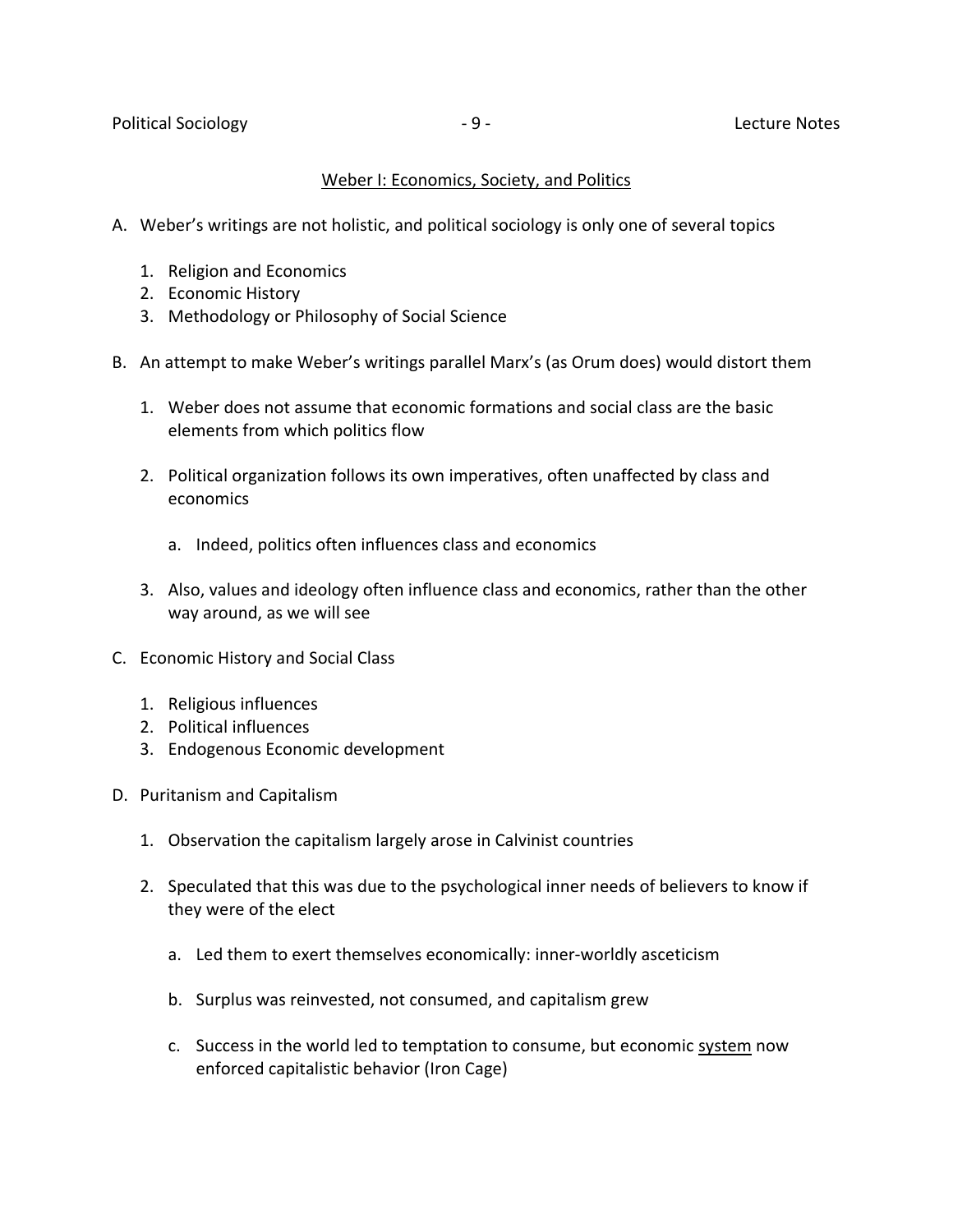- 3. It was very difficult to prove this speculation because it assumed that psychological disposition led to capitalistic behavior - but capitalistic behavior was taken as an indicator of psychological disposition
- 4. Thus, Weber later moved to a theory of dualistic vs. unitary ethics
	- a. Systemic consequences were the same
- E. Politics and Capitalism
	- 1. Most usual and simplest form of acquisition was military conquest
		- a. Question why modern capitalism turns to peaceful acquisition
	- 2. Citizenship
		- a. Citizenship is a political and military concept, but also an economic and cultural concept
		- b. Historically, citizens of cities also engaged in military conquest
			- 1) Ancient western and Oriental cities were seats of empires that were militarily dominant, and their citizens could engage in acquisition through conquest
			- 2) But medieval western cities were not militarily dominant: the feudal lords of the countryside were dominant, and the cities could manage no more than sufficient defense
			- 3) Thus, citizens of medieval cities were forced to acquire by producing a surplus in production
		- c. Their resulting wealth reinforced the conflict between them and the feudal aristocracy because the latter wanted to raid them
		- d. But the towns allied with the crown
			- 1) The monarchs were initially only the first among equals, but they wanted to centralize power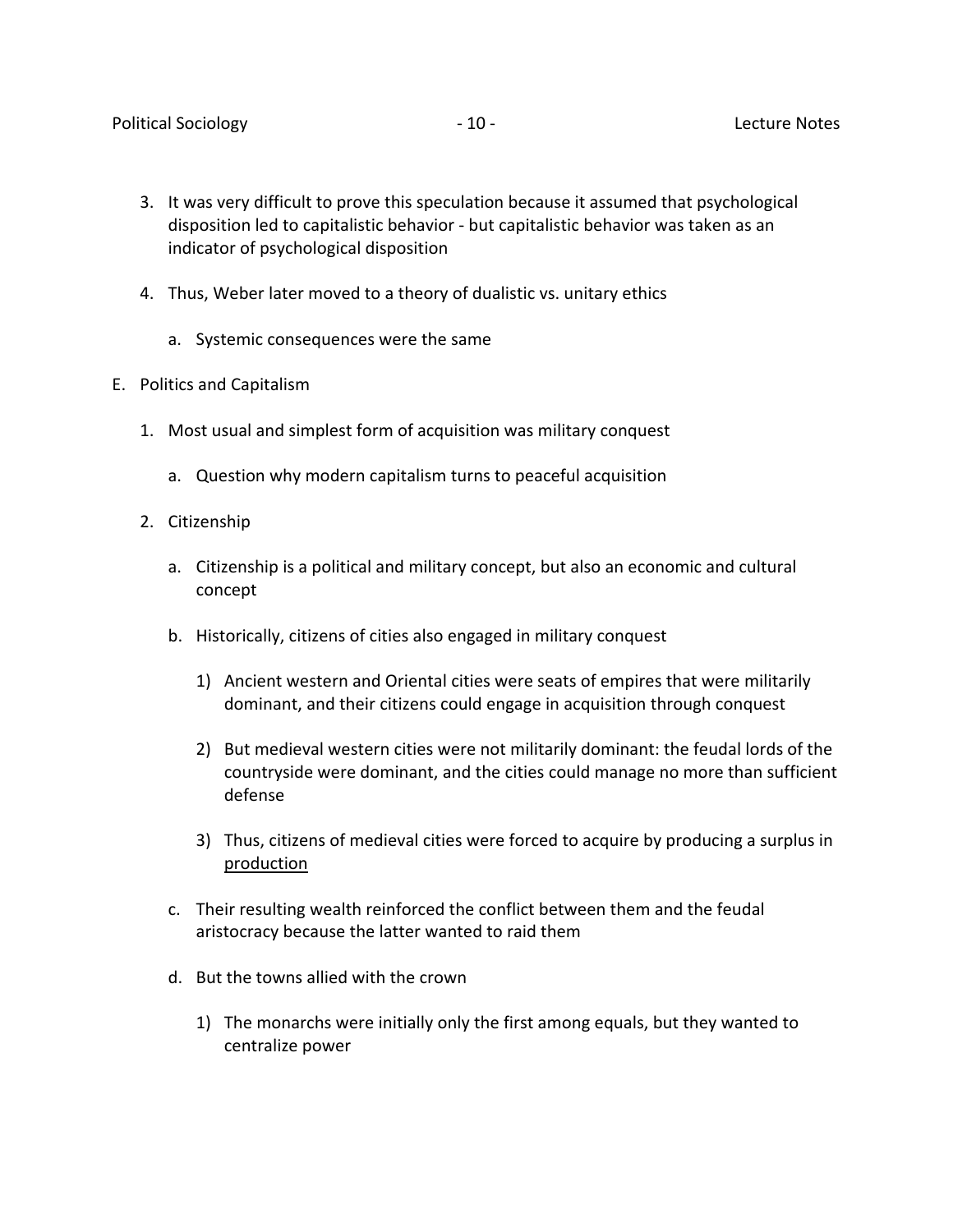- 2) The town-crown alliance had common enemies in the feudal aristocrats
- 3) They also had a coincidence or complementarity of interests, because the monarchs could strengthen the towns militarily and the towns could provide resources to the monarchs in their attempts to centralize power and fight their neighboring monarchs
- e. The town-crown alliance succeeded, and this had two crucial, related consequences
	- 1) The emergence of a centralized nation-state with a powerful bureaucracy and army
	- 2) The expansion of capitalism into a pacified countryside, and the emergence of a national capitalist class
- 3. Mercantilism helped aid capitalism, but it did not encourage "rational" capitalism
- 4. Rational, bureaucratic politics helped capitalism more by providing predictable laws
	- a. But the creation of the centralized, bureaucratic nation-state eventually made the monarch and remaining aristocracy obsolete: their functions were only marginally necessary
	- b. Bureaucratic nation-state could now become formally democratic
		- 1) There was no change in the power of the state
		- 2) I will discuss the meaning of democracy later
- 5. Note that although ancient-western and Asian empires were also bureaucratic, they were not capitalistic because they never went through the phases that western society went through: they could continue to engage in acquisition through conquest
	- a. However, nothing stops non-western societies from adopting capitalism and more rational state forms once western societies demonstrate their power
	- b. Indeed, many Asian (and some western) economies appear to be succeeding better with forms of neo-mercantilist capitalism than are western free-market economies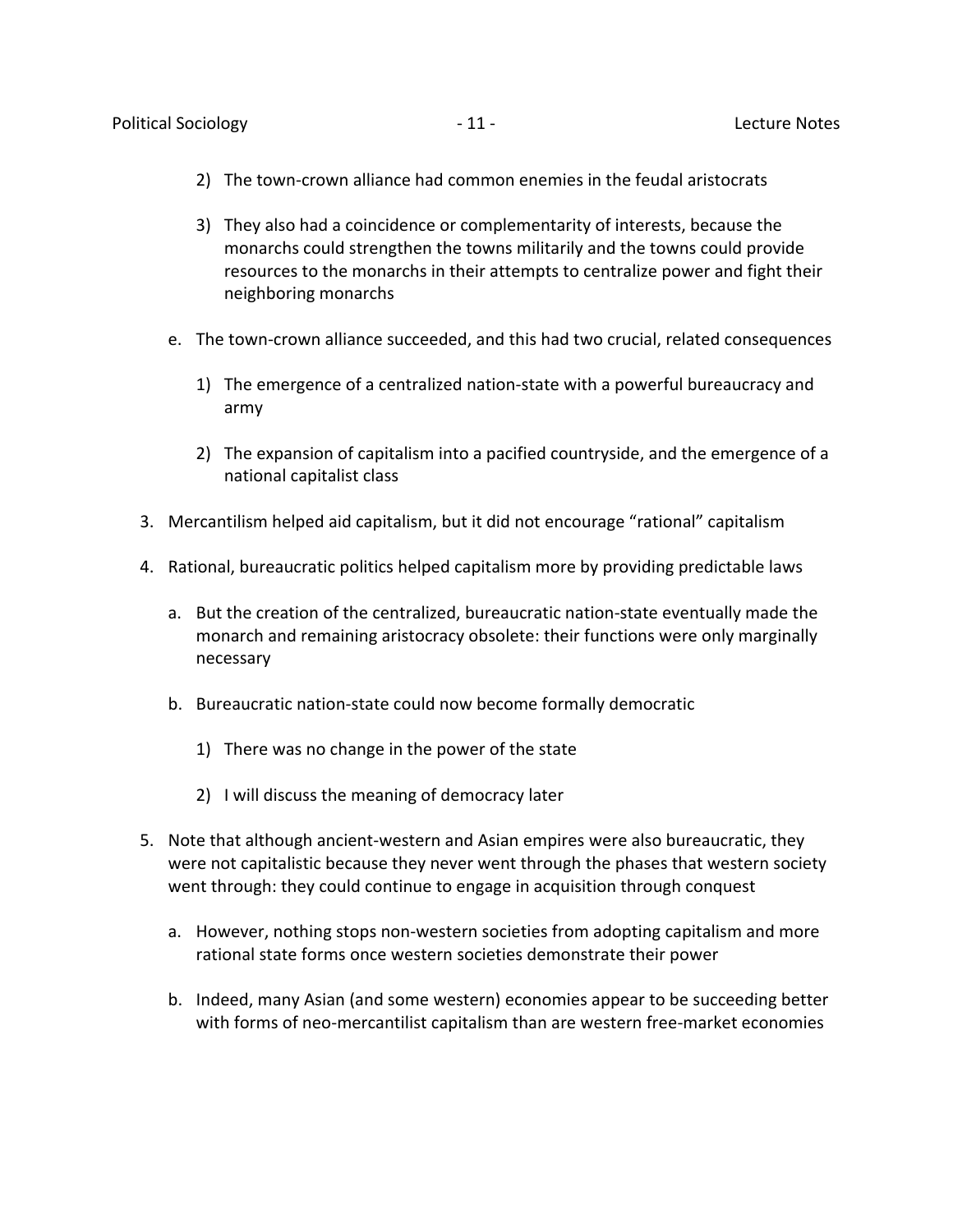c. A long history of political centralization, unalloyed by feudal decentralization sometimes helps here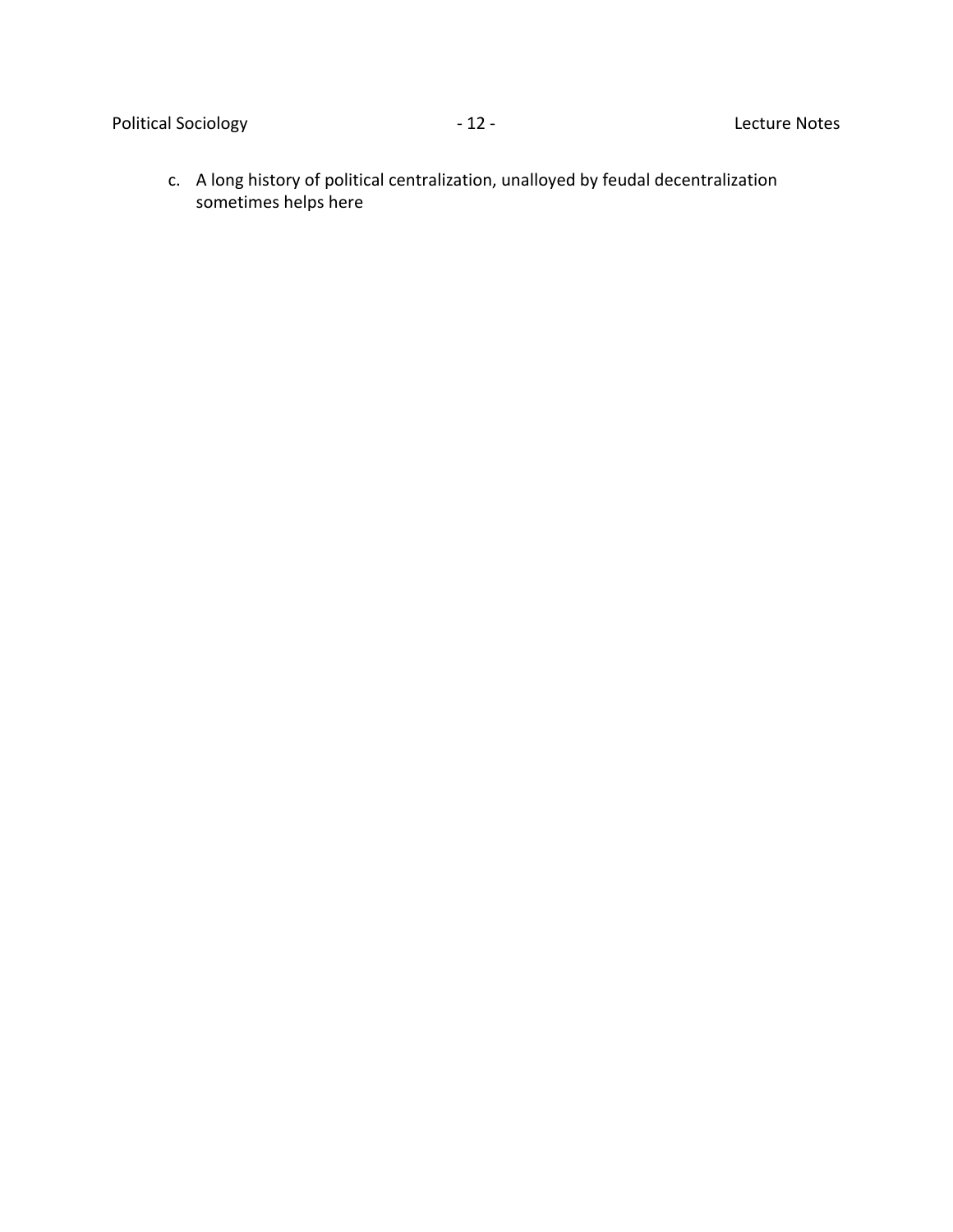#### Weber II: Political Formations

- F. Weber's political sociology is in the classical tradition of classifying Regime Forms (follows Aristotle, Montesquieu, Tocqueville)
	- 1. This is also a comparative-historical, inductive, and empirical tradition, rather than an abstract, holistic, and deductive tradition
	- 2. Thus, it stands in contrast to Marx and Parsons
	- 3. But other representatives of pluralist political sociology are in the same tradition: Parsons is not the only pluralist
- G. "Class, Status and Party"
	- 1. Defines class mainly as does Marx (and Adam Smith) as relations to the forces of production
		- a. But he also defines class in terms of "life chances," or marketable skills: thus, in terms of human (not physical) capital, or training and education
		- b. Argues against Marx and Lukacs that class position does not necessarily determine consciousness, nor can it predict political organization and action
		- c. This is partly due to the cross-cutting influences of other principles of stratification like status
	- 2. Defines status mainly in terms of honor and prestige or more trivially, in terms of consumption and life style
		- a. Really derives from aristocratic principles
		- b. Involves opposition to market principles
		- c. Ethnic and caste distinctions may be special cases of status distinctions but as we will see, they are often crucial in explaining political alignment and action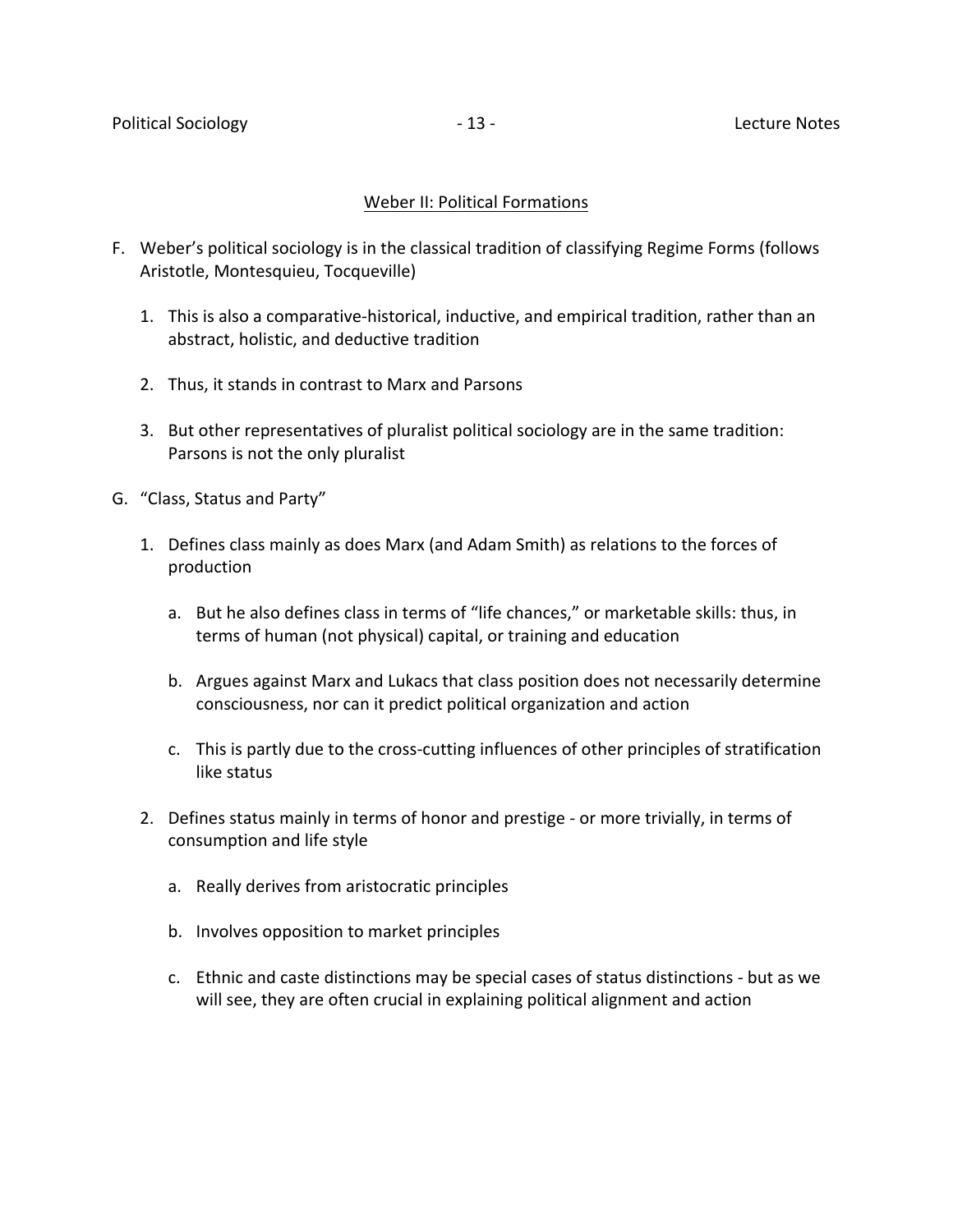- 3. Party is a pure form of political organization
	- a. Weber argues that much in politics flows, not from social bases, but from organizational bases
	- b. Thus, parties are pure instruments of power and can be organized in a variety of ways, not all directly connected to social bases - including bureaucracy, patronage, etc. (more later)
- H. The concepts of domination and legitimacy
	- 1. Domination: probability that commands will be accepted
		- a. From Herrschaft: etymology
		- b. NB Interest in compliance
		- c. Necessity of a Staff
			- 1) Form of staff defines form of legitimacy
	- 2. Legitimacy: acceptance of claims of domination
		- a. Question: what is sociology of this popular acceptance
		- b. also NB: Hobbesian subversive democratic element
			- 1) However hierarchical, rule must be accepted
- I. Three Pure types of Authority
	- 1. Legal/rational, Bureaucratic
		- a. Implicit critique of Marx: socialism simply replaces bourgeois rulers with bureaucratic rulers
		- b. Modern bureaucracy taken as point of departure
		- c. NB Legal norms (norms vs. rationality)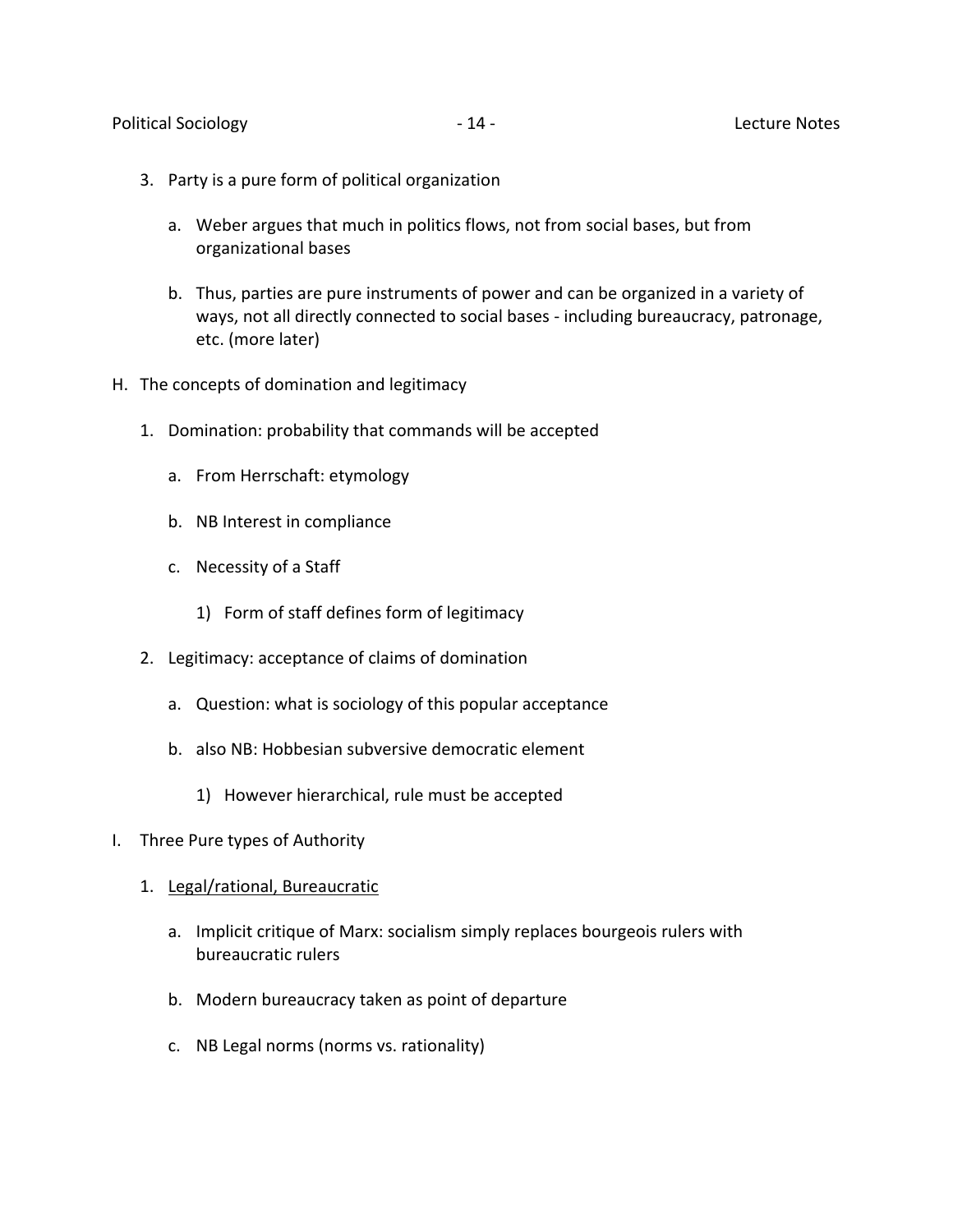- d. Characteristics
	- 1) Rule-bound
	- 2) Impersonal
	- 3) Hierarchical
	- 4) Specialized
	- 5) Separated from ownership
	- 6) Career
- e. Efficient and powerful
	- 1) Contrast to dilettantism
	- 2) Indifference to capitalism or socialism
	- 3) Extremely powerful (but NB later: also brittle)
	- 4) Bureaucracy can only be overthrown by another bureaucratic organization
	- 5) Domination through knowledge, official secrets
- 2. Traditional
	- a. Sanctity of age-old rules and powers
	- b. Obedience not to rules but to persons
	- c. Patriarchalism
	- d. Patrimonialism sultanism
	- e. Estate-type (ständische): feudalism
		- 1) benefices & fiefs
		- 2) judicial & military
	- f. Effects on economy
		- 1) only certain forms of capitalism possible under empires
- 3. Charismatic
	- a. Tautological: exists when believed in
	- b. communism of followers
	- c. revolutionary with regard to traditionalism
	- d. foreign to economic considerations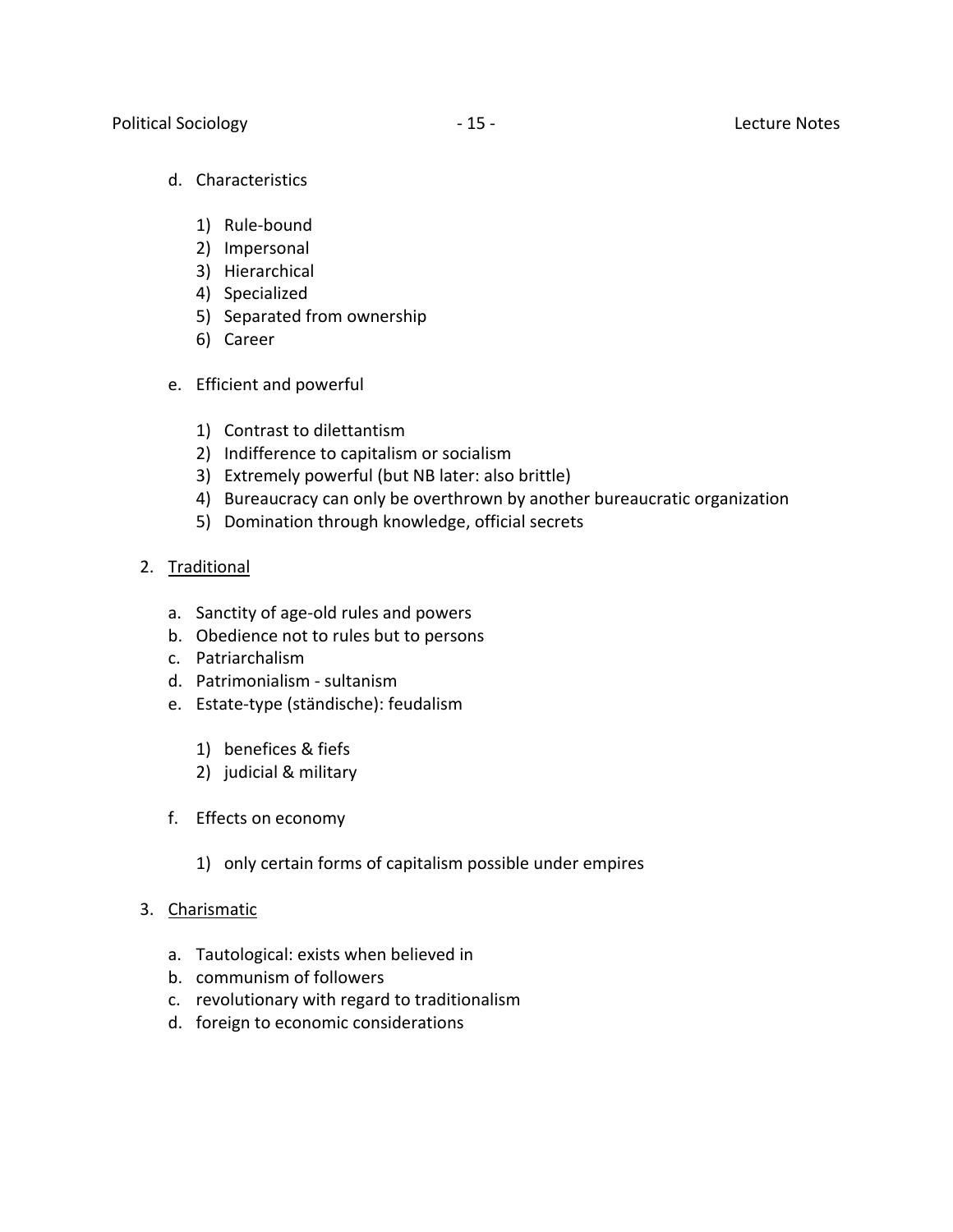- 4. Combinations of the pure types (262ff)
	- a. Forms of belief almost always mixed
	- b. Importance of education & culture (265)
	- c. NB comments about the breakdown of bureaucratic authority in Germany, 1918
		- 1) Problem of anarchy: brittleness
- J. Routinization of Charisma: General considerations
	- 1. problem of succession
	- 2. can be traditionalized or rationalized
		- a. NB charisma of person or of office
	- 3. Interests of staff
	- 4. anti-economic character must be altered to be routinized
- K. Routinization of Charisma: Feudalism
	- 1. NB reciprocity
- L. Routinization of Charisma: Democratic direction
	- 1. NB his skepticism about classical theories of democracy as the rule "of the people"
		- a. He assumed that democracy, is a form of legitimate domination like any other; and this entails authoritative leadership
		- b. cf. Michels' Iron Law of Oligarchy even in connection with socialist parties and movements
	- 2. a form of rationalization
	- 3. NB Führerdemokratie: devotion to leader
	- 4. anti-authoritarianism generally moves in direction of rationality
	- 5. NB collegiality not necessarily democratic
	- 6. Only Western collegial bodies capable of expropriating monarch
		- a. monarch had become dilettante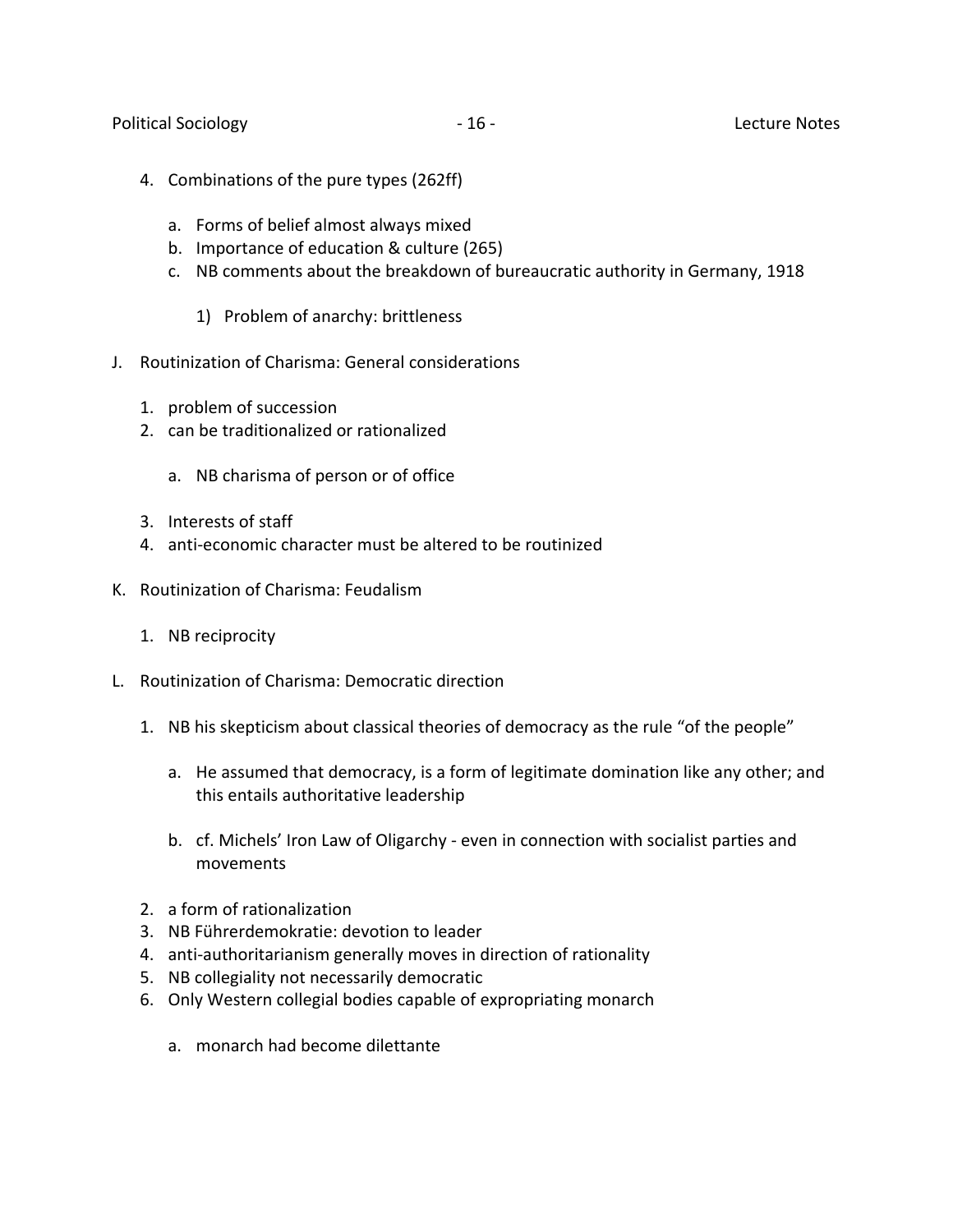#### Political Sociology **Contract Contract Contract Contract Contract Contract Contract Contract Contract Contract Contract Contract Contract Contract Contract Contract Contract Contract Contract Contract Contract Contract Con**

- 7. Separation of powers in West began on estate basis
- 8. Parties
	- a. to secure power
	- b. patronage, ideological
- 9. Administration
	- a. direct democracy (he doubts)
	- b. administration by notables
		- 1) inadequate on large scale
	- c. Representation
		- 1) appropriated
		- 2) estate-type
		- 3) instructed
		- 4) free
			- a) elections
			- b) parties
			- c) NB relation of this democracy to capitalism (296f)
				- calculable law
				- capitalism emerged before extension of franchise
				- but also NB undermining of old status groups
		- 5) agents of groups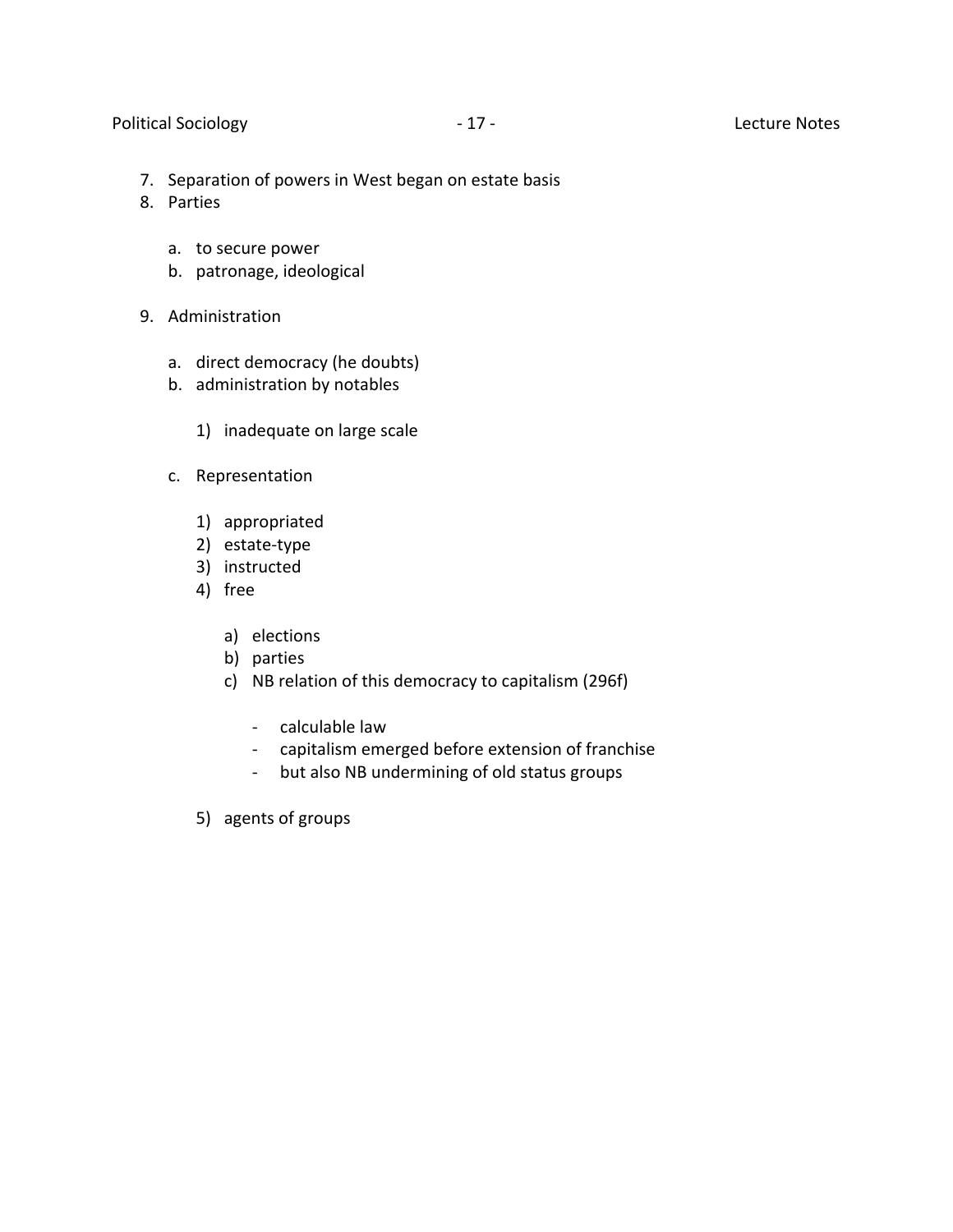#### Pluralism I: Functionalism

- A. Functionalism: Spencer and Durkheim
	- 1. Darwinian & Malthusian Elements: Population growth and density pushes social evolution forward
	- 2. Social evolution starts from incoherent homogeneity and proceeds toward coherent heterogeneity, that is, toward progressive differentiation, interdependence, and integration of the parts in a whole
	- 3. Every initial act of specialization causes an endless chain of further specializations and a corresponding division of labor
		- a. More generally, every active force produces more than one result; every cause produces more than one effect. Thus, social evolution tends toward differentiation
	- 4. The more the division of labor proceeds, the greater will be the interdependence and exchange between the parts, and hence, the parts will be integrated with each other
		- a. Note that this is a generalization of Adam Smith's description of the division of labor in a market society
	- 5. Thus, population crowding leads to specialization and cooperative exchange relations, that is, to differentiation and integration, to greater complexity and heterogeneity
	- 6. Authority, domination, and war act to educate or weed out those individuals, groups, or societies that are not well adapted
		- a. This means that more advanced societies will either conquer less advanced societies and introduce more advanced social structures, or less advanced societies will seek to emulate more advanced societies.
		- b. Spencer invented the phrase, "survival of the fittest," and Darwin acknowledged this in the preface to his book, Origins of Species. It paralleled Darwin's own concept of "natural selection."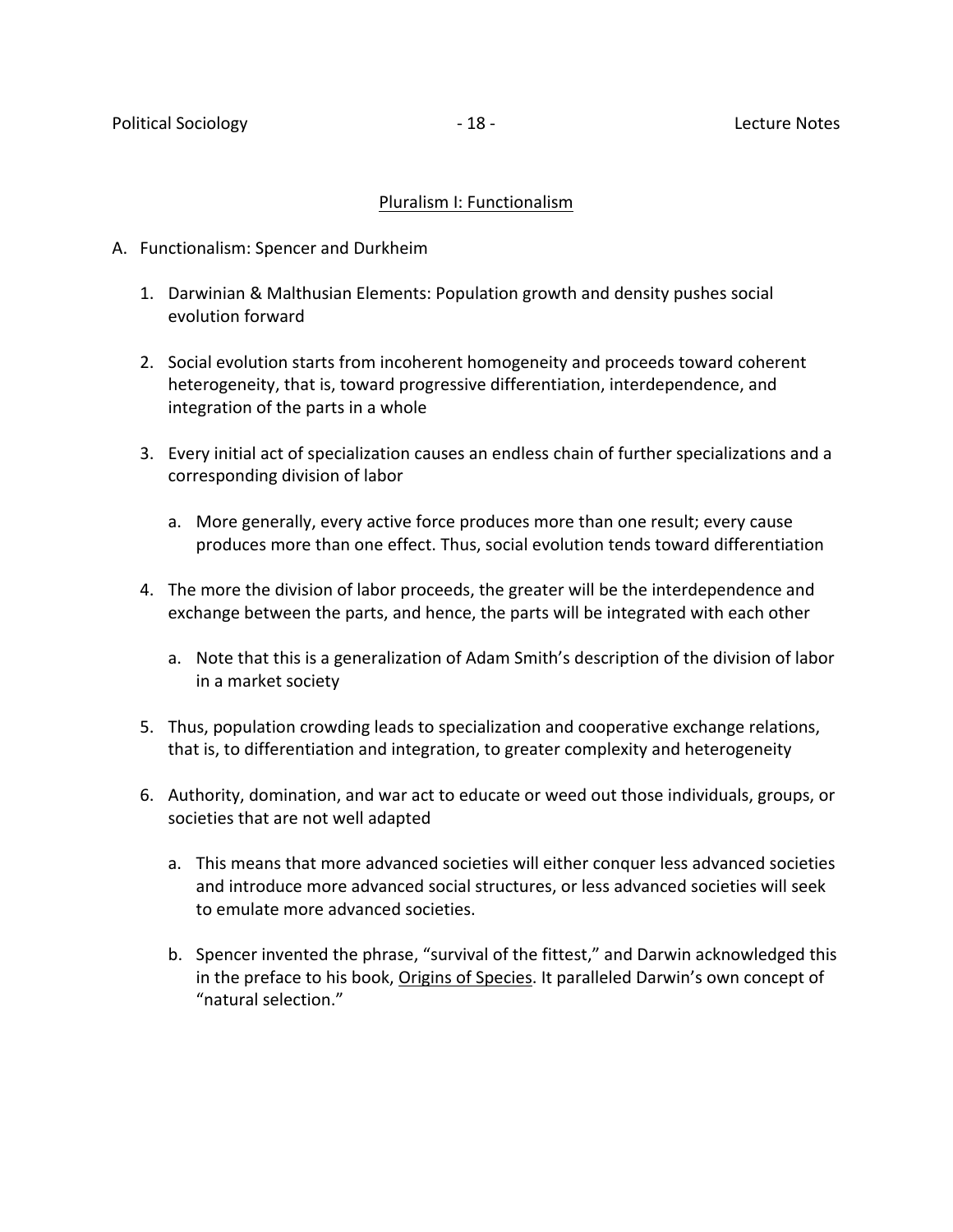- 7. The higher the stage of evolution, the greater will be individual liberties: rights to own property, free trade, free press, freedom of religion, freedom of expression, universal suffrage
	- a. Thus, both more and less advanced societies tend to develop toward democracy and a free market. They become richer and more free.
	- b. As these liberties are developed, the state will first be reduced to the role of a guardian of liberties and then will eventually disappear
- B. Anomie and Deviance
	- 1. Durkheim finds problems in Spencer's theory of development
	- 2. The Abnormal Forms of the division of labor
		- a. Anomic
		- b. Forced
	- 3. Durkheim's solution: Corporatism
- C. Norms and Values
	- 1. Socialization and Freud
- D. Legitimation
- E. Social Change: Differentiation, Integration, Strain
	- 1. Question of Conflict
	- 2. Industrial Revolution & Smelser
	- 3. Uneven Development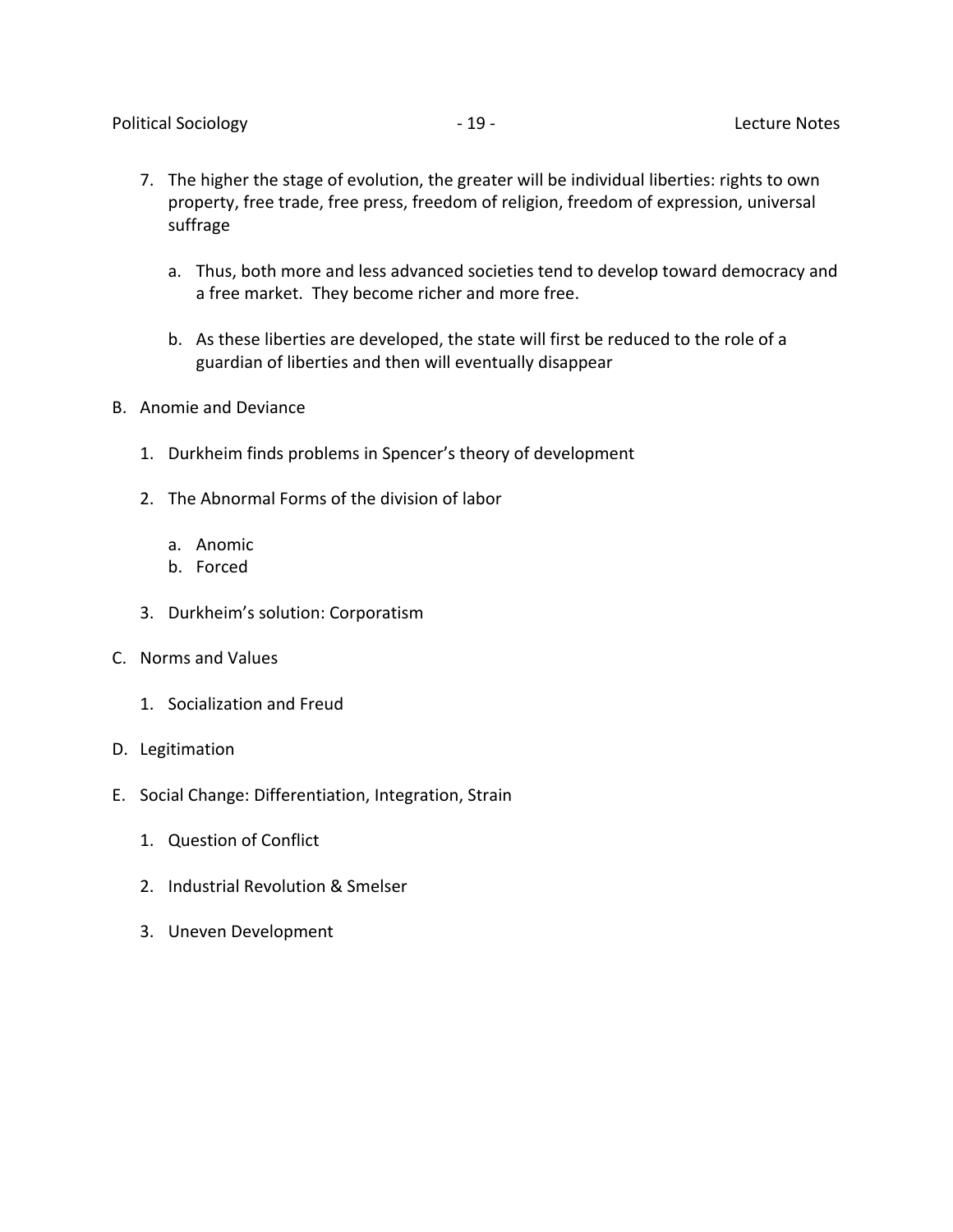## Pluralism II: Participation, Political Culture, Legitimation

- F. Tocqueville's theory of Liberty and Participation
	- 1. Definition of Democracy & Aristocracy
	- 2. Definition of Liberty & Despotism
		- a. Liberty as local self government. Thus, liberty is a form of participation.
		- b. Despotism as administrative centralization. Thus, despotism prevents participation.
	- 3. The four-fold table of regime types in Western societies over the last centuries
		- a. France, Great Britain, the US
		- b. Implicit historical tendencies as illustrated by them
		- c. Inevitable trend toward equality (democracy), but liberty must be maintained, and if lost, can be hard to re-instate
	- 4. Conditions that maintain liberty or participation
		- a. Voluntary associations
		- b. Free press
		- c. Political parties (if not rigidly ties to unchanging status groups)
		- d. Juries
		- e. Constitutional factors
		- f. Most importantly: Mores, habits, customs, expectations namely, *Political Culture*
	- 5. Diagram of Liberty & Centralized Despotism
		- a. The same as Durkheim's theory of occupational groups, or of corporatism/neocorporatism
	- 6. Social Capital theory as a modern expression of Tocqueville's theory
		- a. James Coleman
		- b. Robert Putnam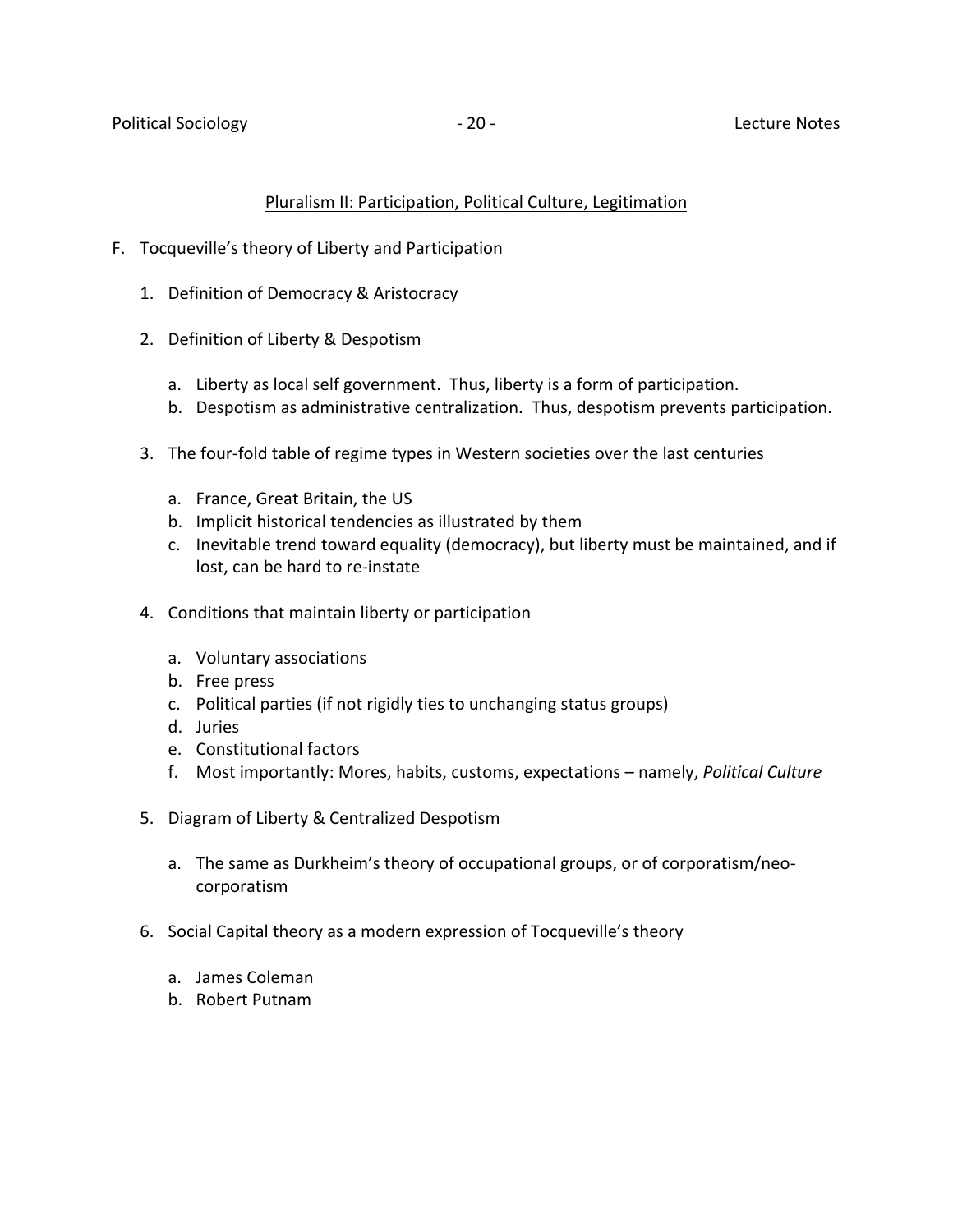- G. Political Culture: The Realm of Values
	- 1. A political culture corresponds to a regime form
		- a. Democratic political culture supports democratic institutions: democracy has trouble surviving without citizen support
		- b. A form of legitimation
		- c. A source of inputs necessary for the functioning of the regime
	- 2. Socialization: The Creation and Reproduction of Values
		- a. The individual level: family reproduction of values
		- b. The macro-level: the creation of values
			- i. It may be treated historically: pluralism sometimes does this episodically
			- ii. It may be treated in terms of development (differentiation and reintegration)
			- iii. Pluralism has more trouble treating this question systematically
	- 3. Subcultures
		- a. Distance from consensual center or -
		- b. Alienation from the consensual center (deviance) or -
		- c. Expression of fundamental lines of interest-conflict
- H. Participation: The Operation of Pluralist Politics
	- 1. Participation as democratic input
		- a. Expression of values and response of leaders
	- 2. Interest Aggregation
		- a. Values (Public Opinion) to -
		- b. Movements to -
		- c. Parties and Voting to -
		- d. Government and Policy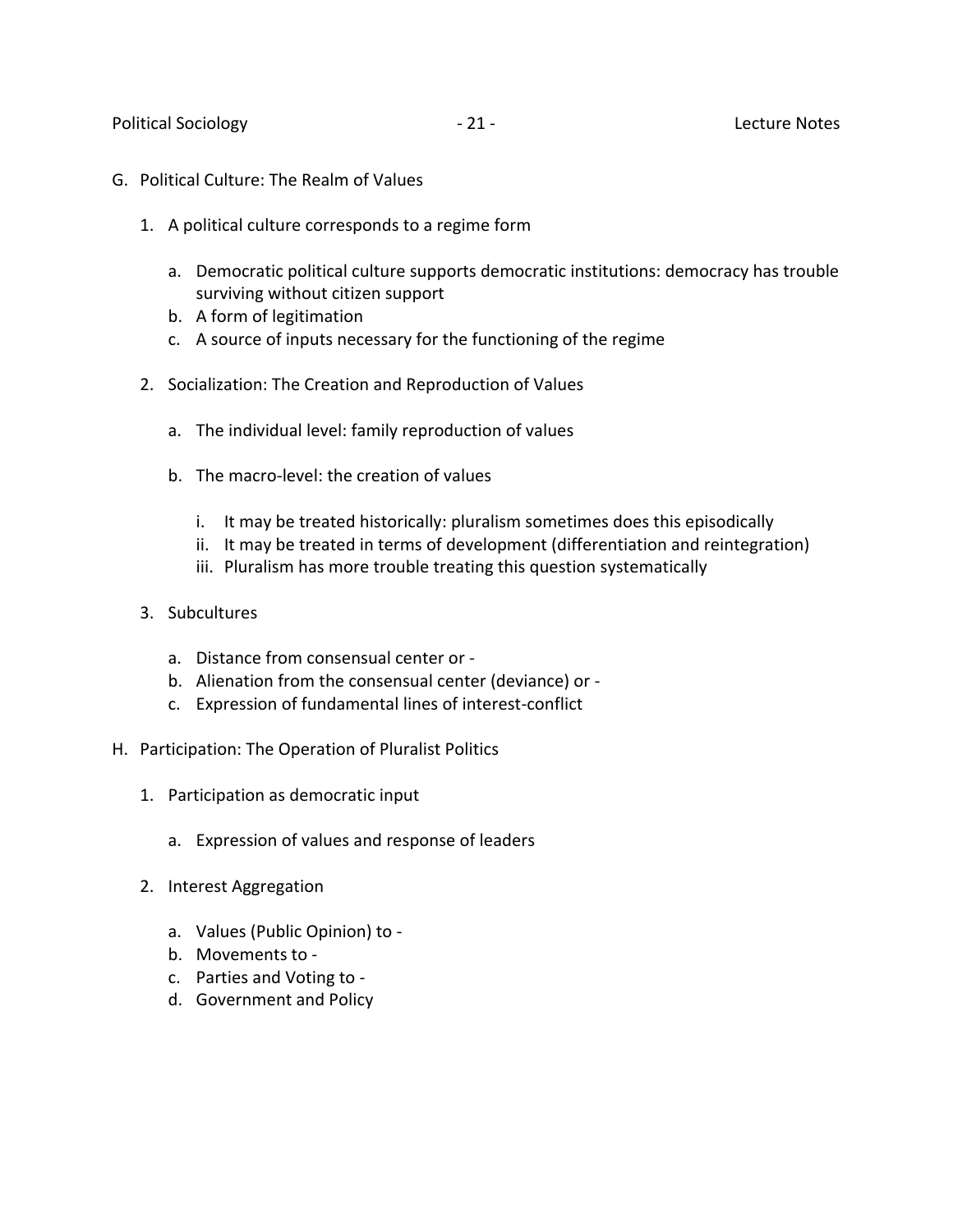- 3. Participation as Protest
	- a. Protest as inputs: signal-sending
	- b. Protest as breakdown of social (self-)control, including beliefs in efficacy or subpolitical structures (family, church, etc.)
	- c. Protest as safety-valve: harmlessly letting off steam until new roles are reintegrated

# I. Legitimation

- 1. Efficacy and Trust: oriented especially to democratic model of input and response
- 2. Alienation
- J. Methodological note: Levels of analysis in pluralism
	- 1. Methodological individualism over institutionalism
	- 2. Functionalist vs. Voluntarist perspectives
		- a. Functionalism emphasizes the centrality of values embedded in social structure: individuals express and act on these values according to their place in the scheme of things
		- b. Voluntarism emphasizes social psychology: individuals act on their interests and interact to create system-level outcomes
	- 3. Rational Choice
		- a. Methodologically individualistic
		- b. Only partially voluntaristic: individuals always follow the dictates of rationality
		- c. Utilitarianism and Democratic Theory
		- d. Problem of deriving where interests originate
		- e. Problem of analyzing collective/institutional constraints on actors
- K. Critiques
	- 1. Analysis of systemic power ignored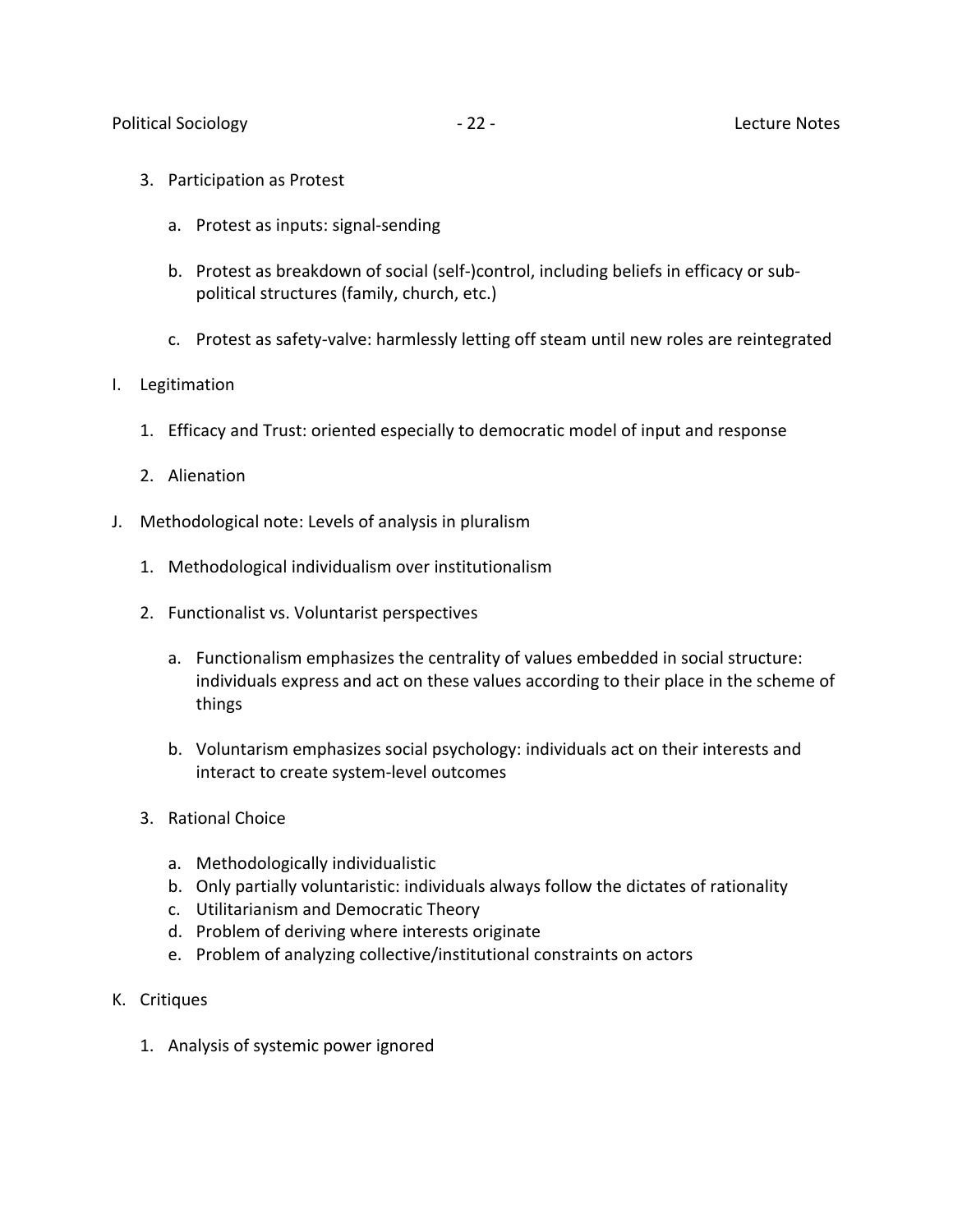- a. Economic and Class Power (Marx): The influence of the economically powerful is virtually ignored
- b. State and Bureaucratic Power (Weber): The State is virtually ignored except as an arena for the resolution of conflicts
- 2. No analysis of constraints and construction of values
	- a. Constraints on socialization (functionalist variant)
	- b. Constraints on choices (rational-choice variant)
- 3. Values are viewed as different from interests
	- a. Perhaps people simply follow their interests
	- b. Pluralist response: if nothing besides interests held society together, conflict would be much more radical and/or people would not participate as much as they do
- 4. Unrealistic assumption of equal power among all individuals and organizations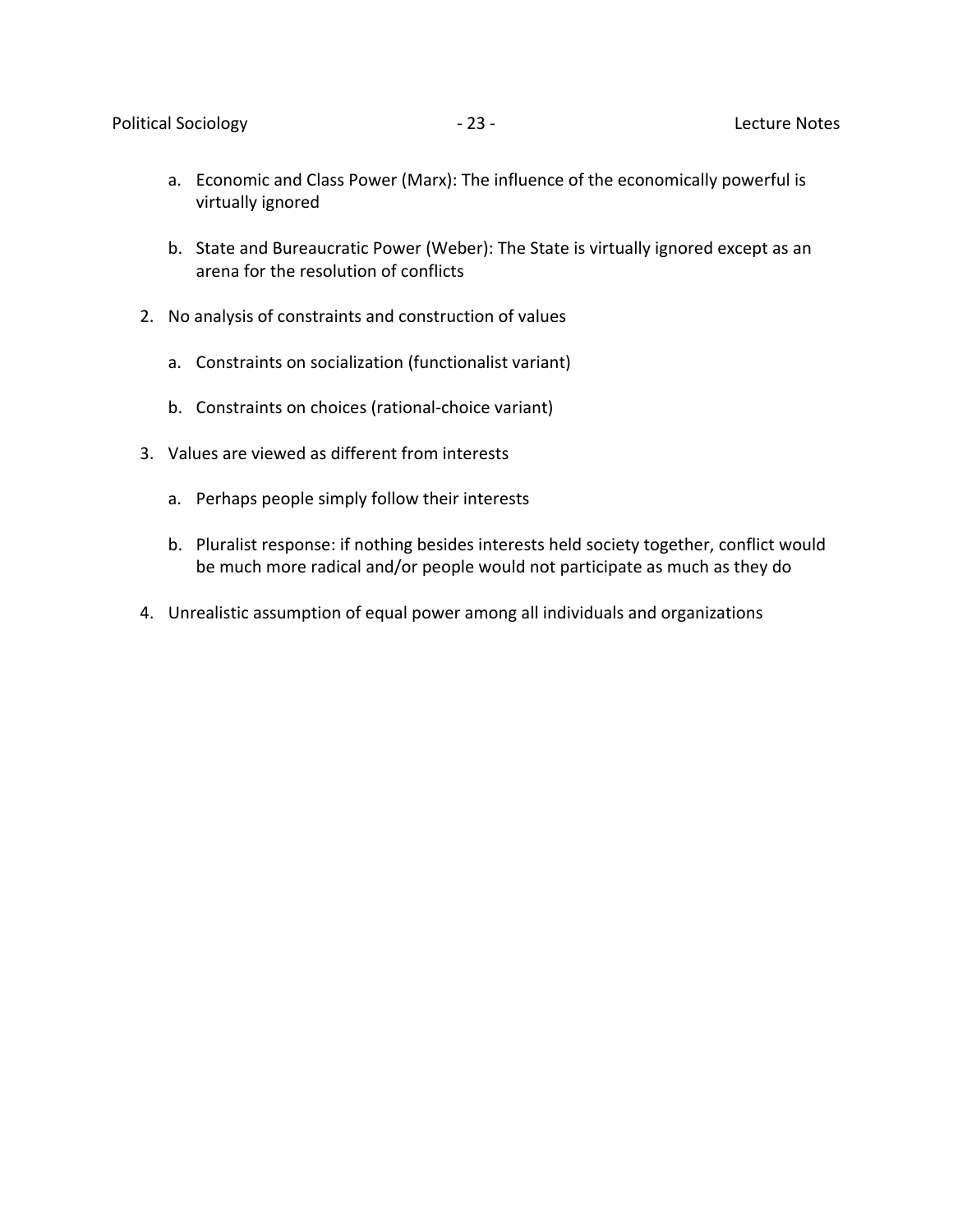# State Creation I: The Growth of Centralized States

- A. State vs. Nation
- B. Functionalism and Modernization Theory
	- 1. Economic development
	- 2. Urbanization, communications, mobility
	- 3. Decline of Gemeinschaft (family, community, church) in favor of Gesellschaft
	- 4. Societal complexity and State capacity
		- a. Huntington and State capacity
		- b. SSRC Committee on Political Development's "Crises and Sequences"
			- 1) Equality, Capacity, Differentiation
			- 2) Identity, Legitimacy, Penetration, Participation, Distribution
			- 3) Question of stability
			- 4) Examples of different sequences
				- a) GB, B, USA, Scan: I, L, Par, Pen/Dist
				- b) Germany, Russia: Pen, all other loads simultaneously
	- 5. Role of Social Groups (see Orum)
		- a. Shils: Intellectuals (esp. those trained in advanced countries) either help integrate change, or if they are alienated, are revolutionary modernizers (nationalistic or communistic)
		- b. Huntington: Military can be modernizers in very backward countries, but as they develop, they can be conservative and simply authoritarian
		- c. Wolf (more Marxist theory): Peasants react when commercial agriculture impinges on them. They are often led by intellectuals, military, or parties. As society develops, their sector narrows and their protests become less important.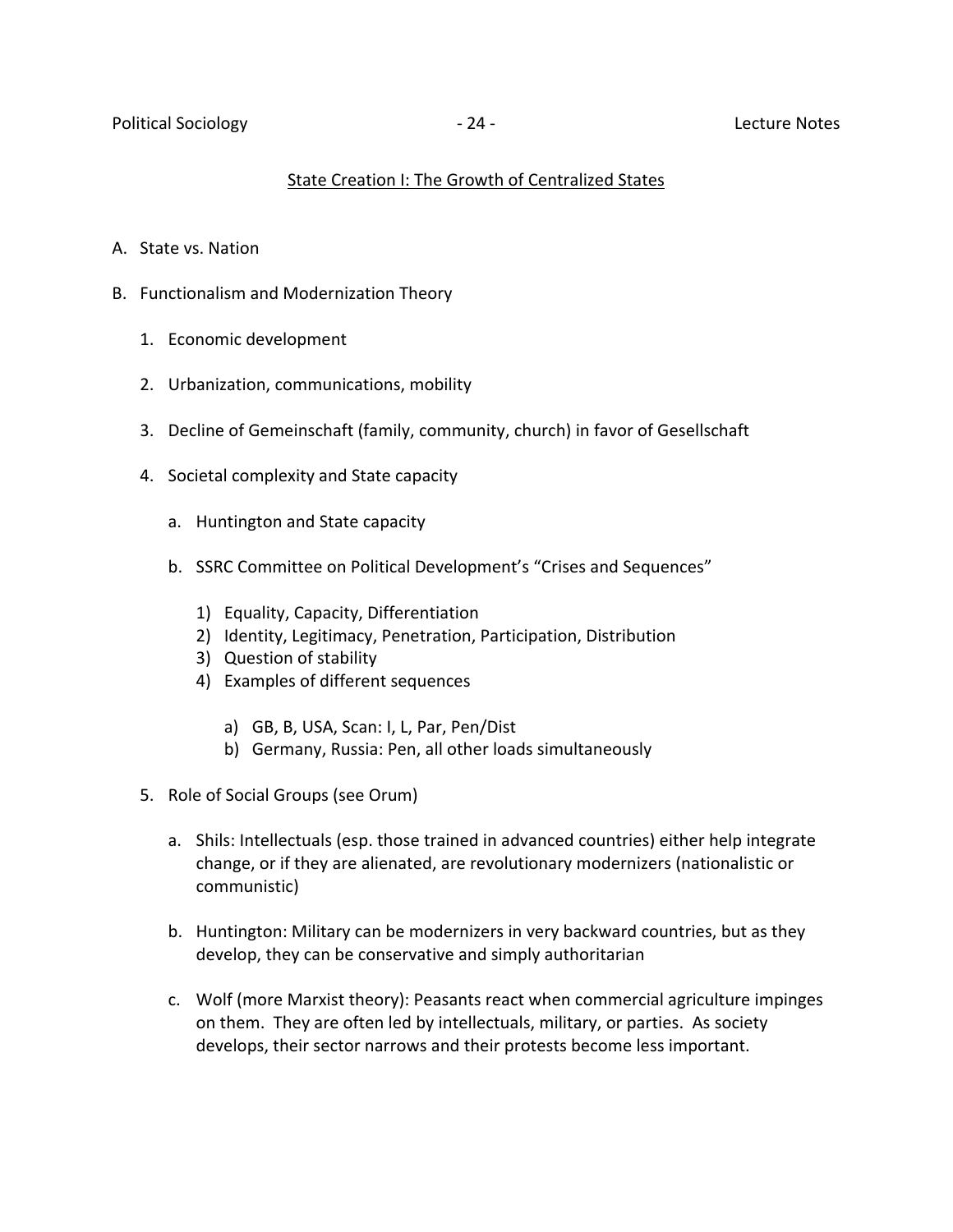Political Sociology **25 - 25 - Lecture Notes** 

- C. Marxism and Economic Influence on State Formation
	- 1. Marx's own theory of bourgeois revolution for control of the state
	- 2. Marx's theory of Bonapartism
		- a. Needs of accumulation: need for state's help
		- b. Problems of control, esp. contradiction of bourgeois democratic ideology and proletarian majority (more later in discussion of democracy)
	- 3. Lenin's theory of Imperialism, the highest stage of capitalism
		- a. Internationalizes production: capitalists in imperialist states, proletariat in third world empire
		- b. Imperialist state acts to enforce this structure of international capitalist
		- c. Multinational companies: problem of supranational capitalism in which state no longer acts in capital's interests
	- 4. Wallerstein and World Systems theory
		- a. Core capitalist countries and periphery (and semi-periphery) countries
- D. Weberian Analysis and State Control
	- 1. Elite competition and rationalization
		- a. Tilly and others on State capacity and control
	- 2. Dialectic of State centralization: Military, Revenues, Bureaucracy
	- 3. Military is agent of external expansion and internal repression and enforcement
	- 4. Revenues (taxation) are extracted from civil society to pay for military. State desires as productive a social base (e.g. capitalism) as possible in order to produce maximum revenue.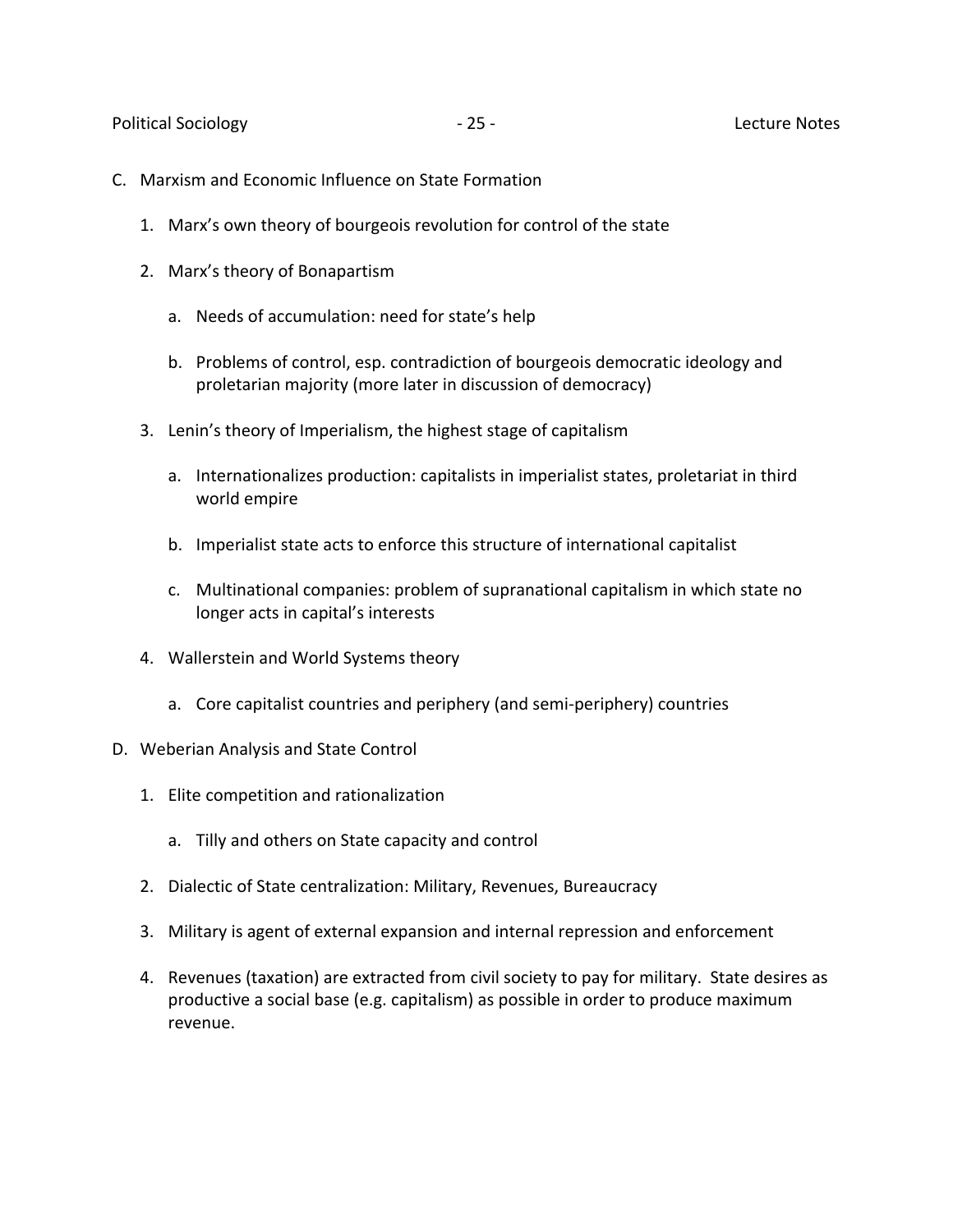- 5. Bureaucracy is rational organization (capacity) of state for control and revenue collection
- 6. Tilly's half-tongue-in-cheek comparison to mafia warfare
- 7. Causal elements: elite competition
	- a. Internal: Town-Crown alliance against the aristocracy
	- b. External: Influence of neighboring States and their armies
		- 1) Exception: naval military did not necessitate strong state (e.g. Britain)
- 8. Problems
	- a. Question of agency: who brings state into being, for what reasons and in what interests
	- b. As capacity of civil society to produce revenue rises, it tends to rebel against heavy control from above and extraction. This can be seen from a Marxist or a functionalist perspective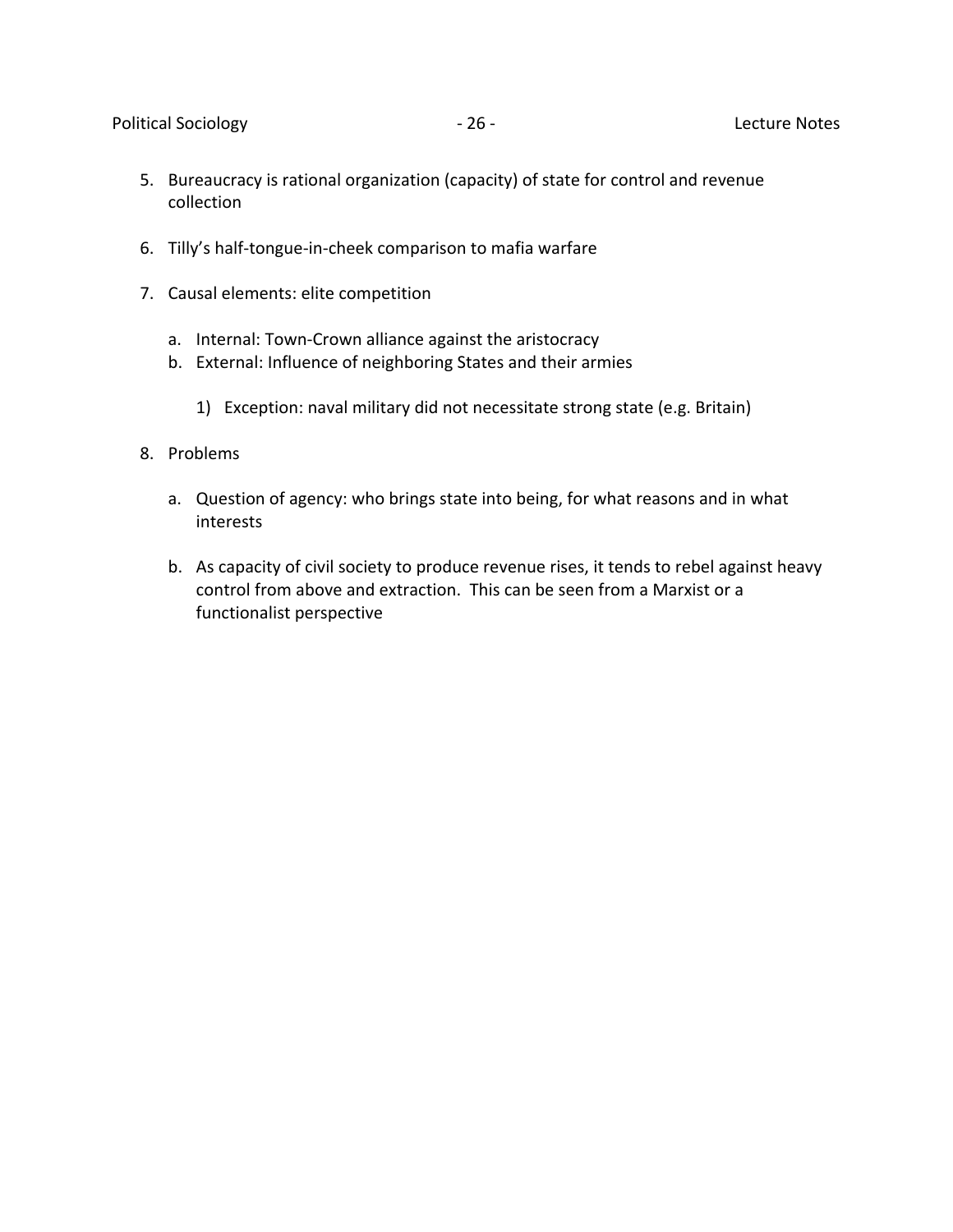#### State Creation II: The Development of Democracy

- A. Weber's Theory
	- 1. Elite competition: town-crown vs. aristocracy
	- 2. Question of state centralization (ref. Tocqueville). Incomplete centralization in the development of Western feudalism established the concept of rights and immunities. Since the crown could not centralize without bourgeois allies, it was forced to extend some of these rights and immunities to them. These were later extended to other sectors of the population (working class, women, ethnic/racial minorities, younger people) with the extension of the franchise.
	- 3. Neo-Weberian theories (e.g. Tilly) posit that democracy emerged most easily in noncentralized states with less powerful armies and bureaucracies.
- B. Marx's theory
	- 1. Two-stage revolutionary process
		- a. Bourgeoisie establishes incomplete bourgeois democracy against aristocracy
		- b. Proletariat creates true democracy, socializing property, against bourgeoisie
	- 2. Theories of class hegemony: an ideological question in which the repressive potential is internalized
	- 3. Gören Therborn: A Semi-Orthodox Marxist Theory
		- a. Proletariat has never been able to commit revolution on its own strength (it was also never large enough)
		- b. Has always needed allies: foreign armies, other domestic allies, splits in the bourgeoisie
	- 4. Barrington Moore: A Class-Balance of Power
		- a. Unclear whether this is a strictly Marxist theory
		- b. Democracy was introduced by a strong middle class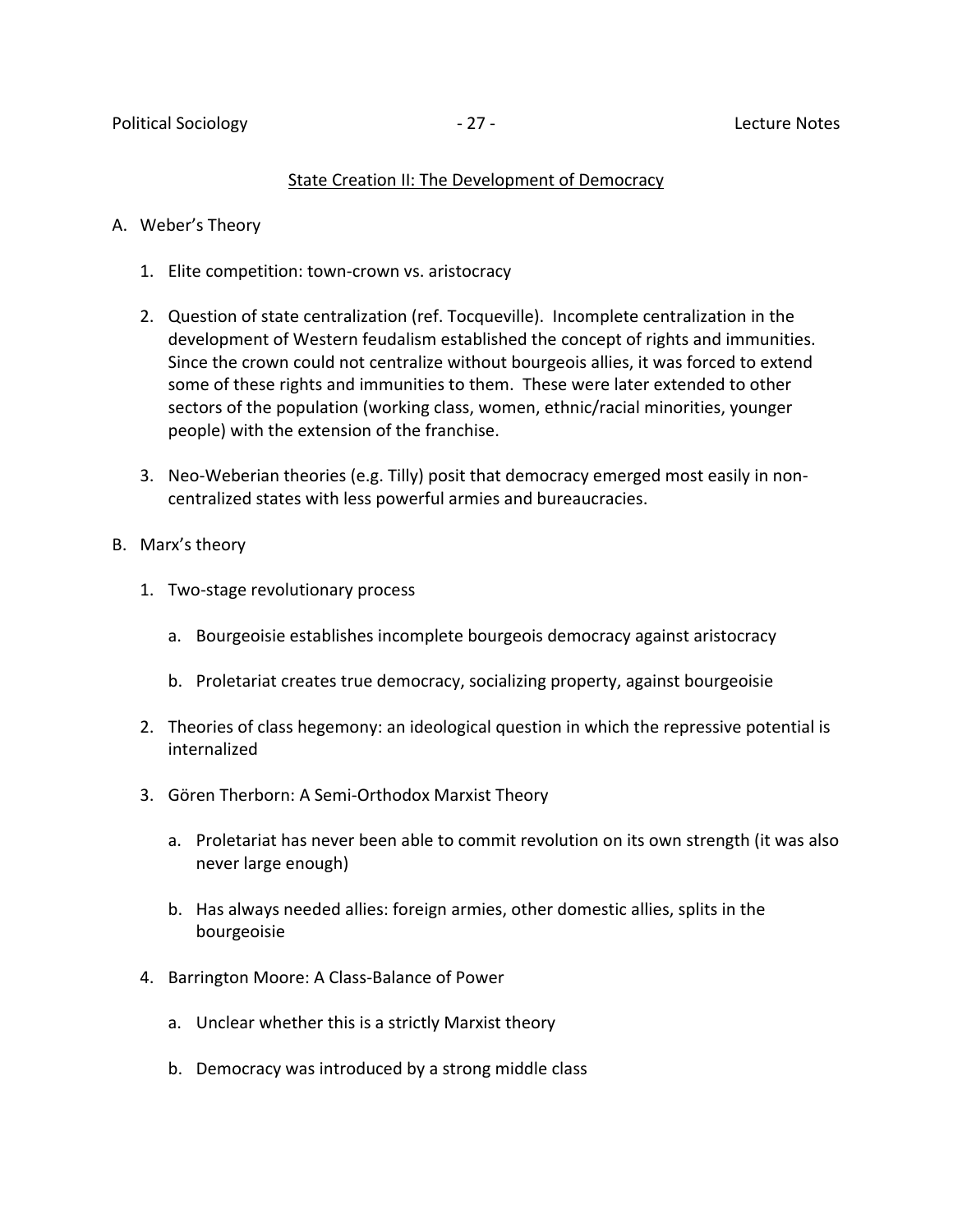- c. Depended on two types of balance among classes
	- 1) Balance of power between crown and aristocracy, such that neither was able to overwhelm the bourgeoisie
	- 2) No alliance between the bourgeoisie and aristocracy for the purpose of suppressing the lower orders: proletariat and peasantry
- d. If these balances not fulfilled, there were two consequences
	- 1) Crown-aristocratic alliance led to arrested development
	- 2) Bourgeois-aristocratic alliance led to fascistic, repressive, modernizing regime
- C. My synthesis of pluralist/Weberian theories
	- 1. A Social Action/Interaction Theory (see paper for week 10, "Political Culture...")
	- 2. Democracy as a second-order good: necessarily depends not on the strength of groups, but on their relative strength and interaction
		- a. This is a critique of both Marxist and Weberian theories: groups would rather win. Problem is to explain their self-restraint.
	- 3. Support for democracy of groups/parties depends in part on sequence of development
		- a. SSRC crises and sequences theory as applied to democracy
		- b. Lipset's theory of working-class radicalism
	- 4. Democracy depends in part on configuration of balance of power and position of extremist groups
		- a. Sartori's problem of polarization vs. competition for the center
		- b. Coalitions and blocked alternance: question of veto power
		- c. Dynamic of collapse includes both these elements (polarization and blockage) in a vicious circle and destructive gamesmanship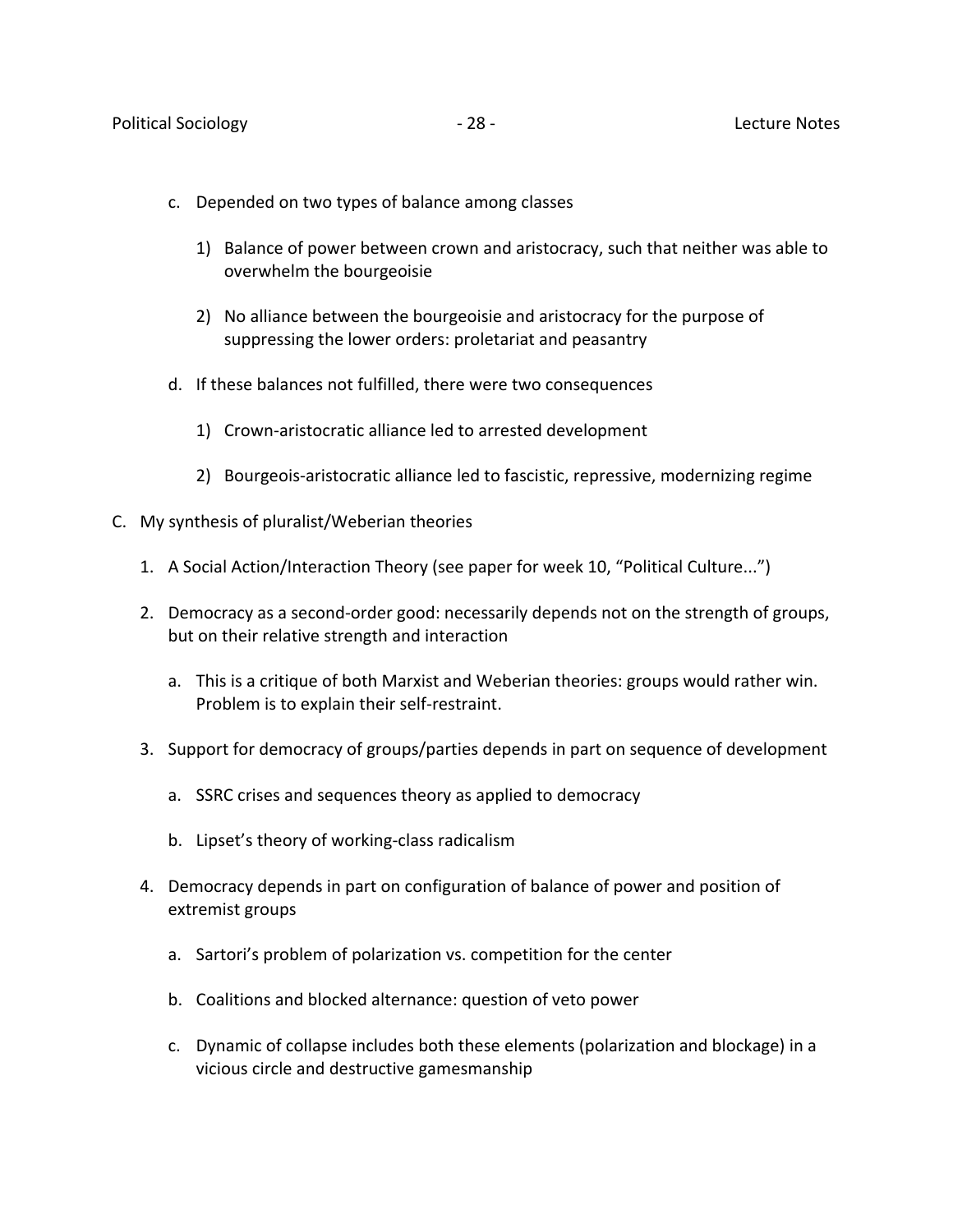- 5. Unimportance of economic factors because they are filtered through sequence, ideological interpretation of problems, and configuration of alternatives.
- D. Other theories
	- 1. Social scientists are still casting about for ways to explain recent democratizations since 1945, since the mid-1970s, since 1989, and since 9/11
	- 2. Huntington's (1991) theory of the "Third Wave"
		- a. The "Third Wave" of democracy (1974-90) came after two previous waves, each of which was followed by a reversal: in 1820s-1926 (reversals in 1922-42) and post-1945 (reversals in 1960-75).
		- b. The Third Wave was helped by five factors:
			- 1) The "performance legitimacy" problems of authoritarian regimes.
			- 2) The global economic growth of the 1950s-60s. Most rich countries are democratic, and most poor countries are not. In between is a "political transition zone." Many of the third-wave countries passed through this zone at this time, and the East European countries were already rich enough but held back by the USSR.
			- 3) The Catholic Church's shift to a pro-democracy stance after Vatican II (1963-65).
			- 4) The policy shifts of the US, USSR, EC especially constant support of the US, the EC's offer of membership only to democracies, and the USSR's demise.
			- 5) "Snowballing" or demonstration effects of other transitions. This affected primarily leaders. It especially had a big effect in Eastern Europe when the obstacle of the USSR was removed: this opening up is unlikely in any future regions, nor did the US or the EC have much influence in the remaining regions.
		- c. Past reverse waves have been caused by (1) weak democratic values among elites and masses, (2) economic crises, (3) polarization, especially after leftist reforms, (4) conservative attempts to exclude the left or working classes, (5) breakdown of law and order due to terrorism, (6) foreign conquest, (7) "reverse snowballing."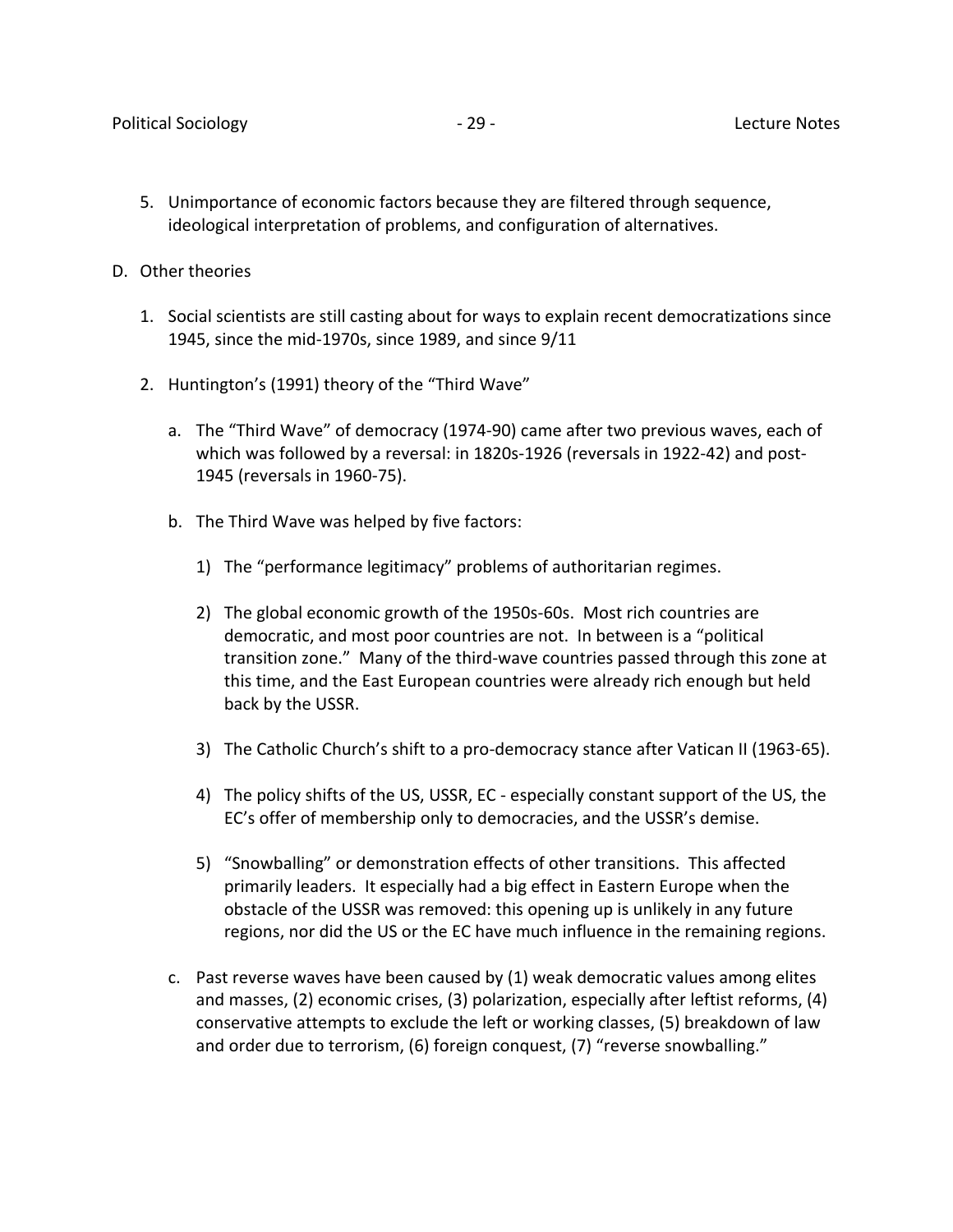- d. With few exceptions, democracies have not ended due to a popular vote or popular revolt. Most breakdowns were military or executive coups.
- e. At present, most alternatives to democracy are discredited, but with a reinvigorated authoritarianism somewhere and an economic crisis, reverse snowballing could take place.
- f. He is skeptical of the cultural-determinant thesis, especially with regard to nonwestern Christianity, Confucianism, and Islam.
	- 1) Past arguments have not held up well, like Catholicism's supposed resistance to democracy or Asian resistance to capitalism.
	- 2) These cultures are complex, and certain strains within them may prove compatible to democracy. They are changing and dynamic, and may adapt.
- g. Current obstacles to democratization after the Third Wave: in China, political, economic, and cultural; in Africa, mainly economic; in developing East Asia and Islamic countries, mainly cultural.
- 3. Linz and Stepan's (1996) theories of Democratic Transition and Consolidation
	- a. Definitions
		- 1) Democratic transition: Freely elected government with de facto power, which does not have to share de jure power with other bodies.
		- 2) Consolidated democracy: Democracy is the "only game in town." Behaviorally: no significant actors trying to bring in other form of regime. Attitudinally: most of population favors democracy. Constitutionally: actors habituated to solving disputes through democratic institutions.
	- b. Five arenas of a consolidated democracy: (1) civil society, (2) autonomous political society, (3) rule of law, (4) state bureaucracy, (5) institutionalized economic society.
	- c. "Stateness," nationalism, and democratization
		- 1) A state is needed for democracy because democracy requires citizens, a status established by membership in a state.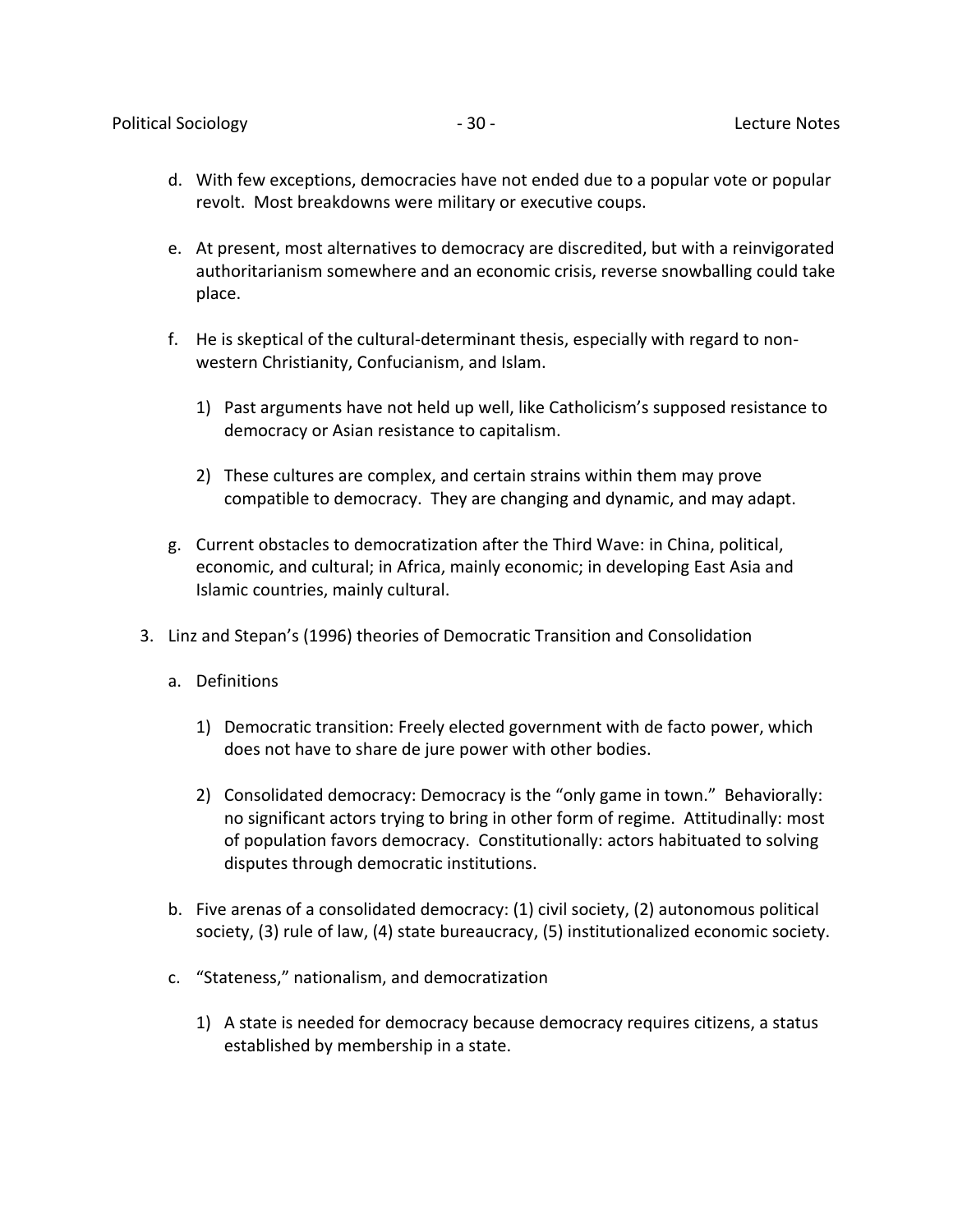- 2) State policies must guarantee equal citizenship rights for all nationality and ethnic groups.
- 3) Policies should encourage multiple and complementary identities, and not polarize.
	- a) PR, consociationalism, and federalism help.
	- b) Inaugural elections at the federal, rather than regional, level helps.
- d. Four types modern non-democratic regimes
	- 1) Authoritarian
	- 2) Totalitarian
	- 3) Post-Totalitarian
	- 4) Sultanistic
- e. Only certain transition paths are available for given regime types
	- 1) Pacts are only possible from post-totalitarian or authoritarian regimes, not from totalitarian or sultanistic. In the latter cases, there are no moderates for the typical four-player game.
		- a) Yet pacted transitions can delay democratic consolidation if they institutionalize power of non-democratic players or delegitimate parties.
		- b) Also note that democracies do not have to be built by democrats. Nondemocratic elites and masses can become pro-democratic by their experience with democracy.
	- 2) Extrication by hierarchically-led military is available only for authoritarian regimes
	- 3) Defeat in war may be necessary for other types, but military conquest only helps transitions, not consolidations.
- f. International influence can aid democratization
	- 1) Zeitgeist and diffusion effects. The more alike countries are, the more likely diffusion will take place. Modern communication also aids this.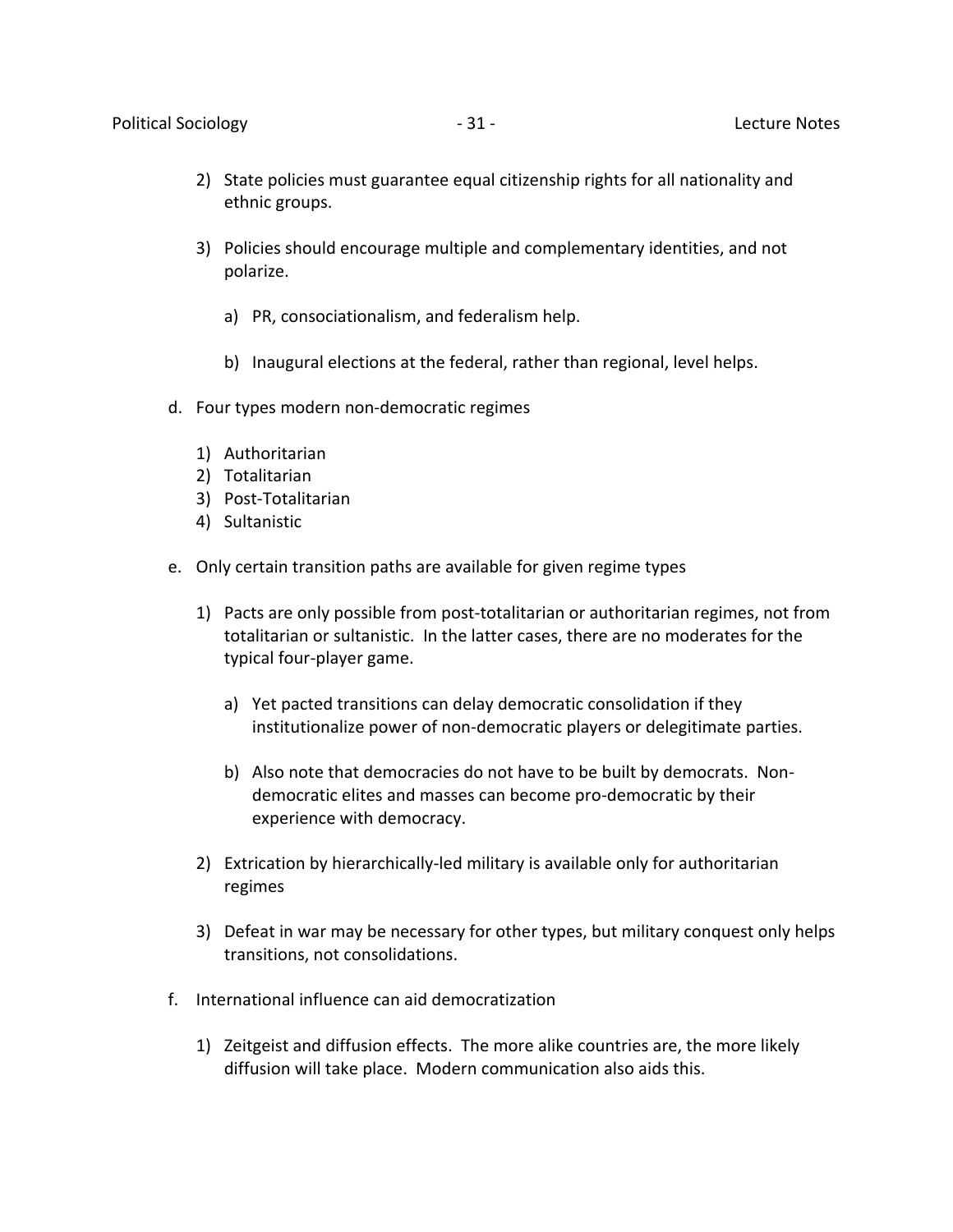- g. Level of economic development correlates with regime type, but economic performance is not the most important factor in transition and consolidation
	- 1) Prolonged prosperity undermines authoritarian regimes by raising the costs of repression. Yet economic crises hurt nondemocratic regimes because they depend on performance.
	- 2) Democratic regimes, even new ones, are less sensitive to economic crises. They depend on procedure not performance, and elections can change policies.
	- 3) If there is no perceived regime alternative, a nondemocratic regime may continue to rule despite economic crisis. This is also true for democracies, but alternative administrations may be tried before alternative regime forms.
- h. Democratization should come before economic reforms
	- 1) "Stateness" problems in particular must be resolved before economic reforms can be addressed.
		- a) The state must have the capacity to set policy.
		- b) Ethnic and nationality tensions must be defused.
	- 2) Citizens have more patience with economic policy than with getting the regime established.
- E. Explaining the wave of movements from democracy to authoritarianism in recent decades, esp. as explained by Levitsky & Ziblatt, How Democracies Die (2019)
	- 1. Examples include:
		- a. Erdogan in Turkey
		- b. Chavez and Maduro in Venezuela
		- c. Putin in Russia
		- d. Duterte in the Philippines
		- e. Orban in Hungary and Duda in Poland
		- f. Modi in India
		- g. Levitsky & Ziblatt also suggest, Trump in the US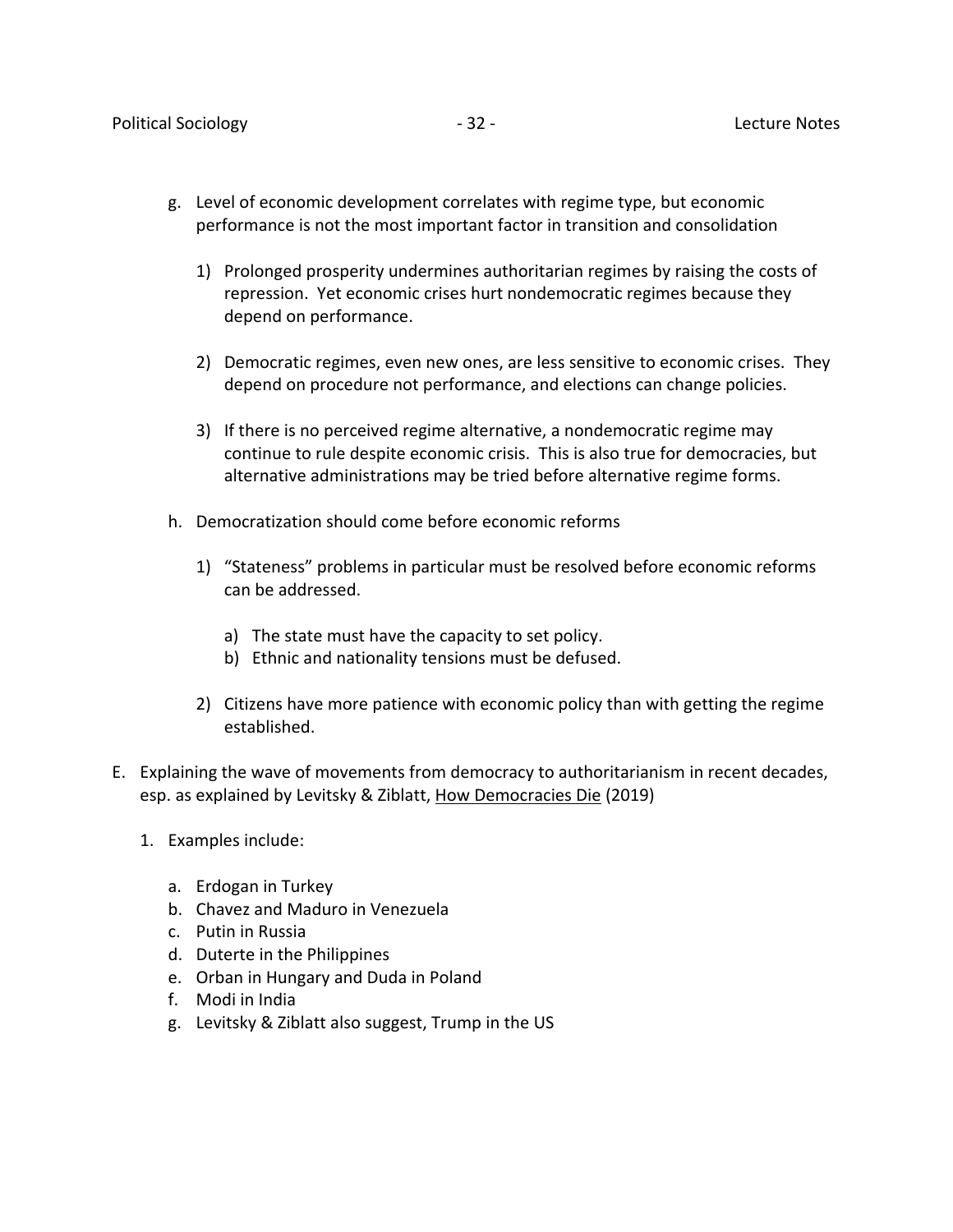Political Sociology - 33 - Lecture Notes

- 2. Levitsky & Ziblatt argue that democratic collapse in recent times is seldom dramatic like a revolution or coup, but rather, a multitude of smaller restrictions by elected leaders, which add up to a reduction of democracy. These can include:
	- a. Increases in Executive authority
	- b. Restrictions on the Judiciary
	- c. Restrictions on the Legislature
	- d. Reductions of civil liberties
	- e. Manipulated elections or harassment of electoral opponents
	- f. Restrictions of a free press, free expression, social media
	- g. Suppressing or seizing independent private business
	- h. Possibly: bigotry or racism and scapegoating
	- i. Possibly: major corruption and theft
- 3. The biggest factor they cite is undermining democratic norms and practices, whether formal or informal. These include:
	- a. Democratic checks and balances
	- b. Tolerance and "democratic self-restraint"
	- c. Political moderation and compromise; rather, growing polarization
		- i. Questioning the legitimation of one's political opponents
		- ii. Inciting or condoning political violence
	- d. Ethnic and racial toleration; rather, using bigotry to divide and for political gain
	- e. Cultural moderation; rather, increasing cultural conflict on hot button issues, especially those that were not previously politicized
- 4. They also cite the abdication of establishment politicians. The establishment politicians may feel –
	- a. Their policy preferences are benefitted by authoritarian leaders
	- b. They can control authoritarian leaders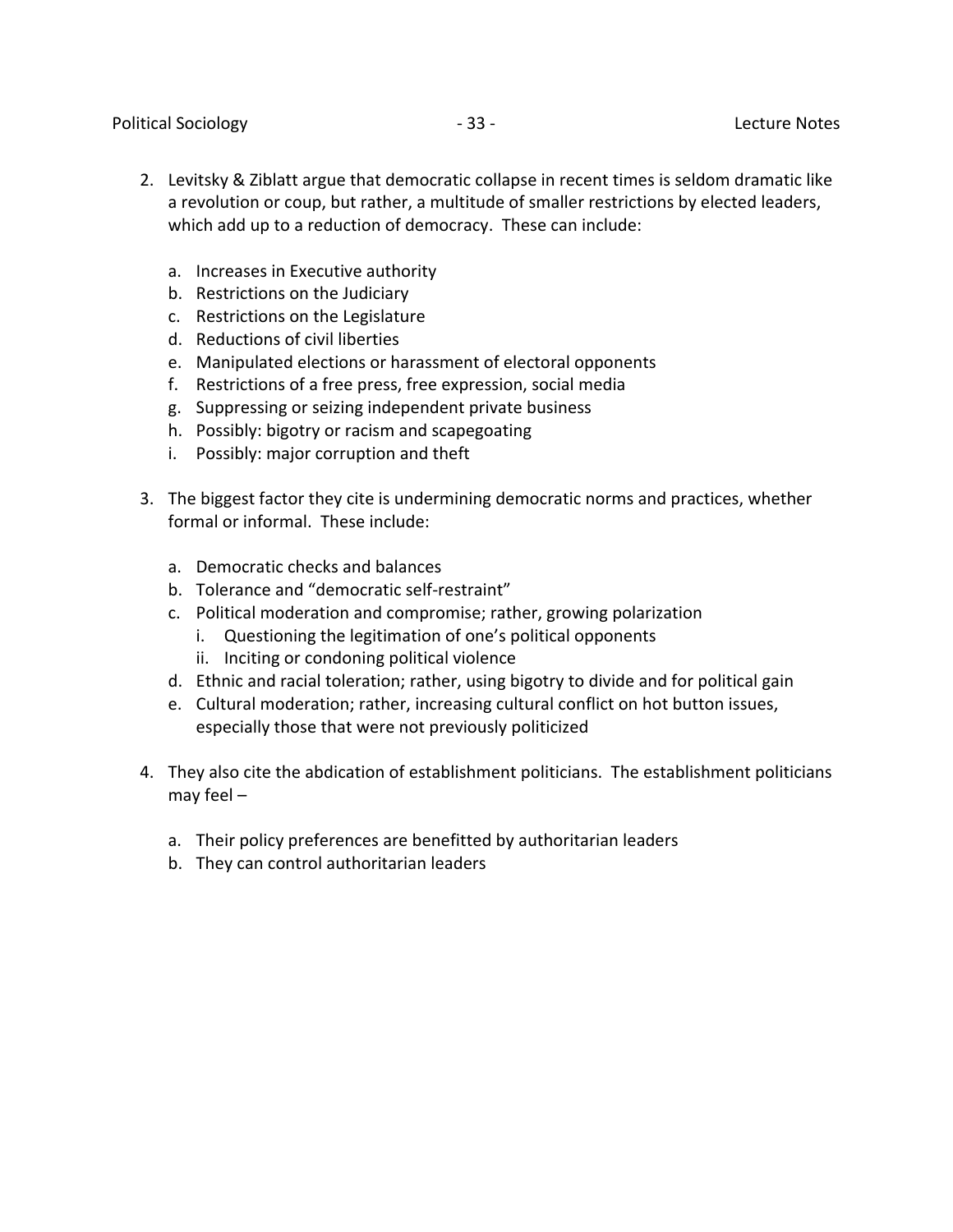## Alignment and Cleavage Structure

- A. Distinctions among Politically-relevant Social Cleavage
	- 1. Three types:
		- a. Positional
			- 1) Ascriptive: e.g., race, ethnicity, gender
			- 2) Social Structural: e.g., social class
		- b. Ideological
		- c. Behavioral or "act" cleavages, especially those of membership
	- 2. Another distinction is between latent and actual cleavages around which politics are mobilized
		- a. Some scholars talk about a continuum from a new social division or issue, to a (protest) movement, to a politicized movement, to a political party. Along the way, a latent cleavage becomes politicized.
- B. Persistence of Political Alignment along Cleavage Lines
	- 1. Persistence of the Cleavages
	- 2. Institutionalization of Parties and/or Power Structures
	- 3. Socialization
- C. Marxian Theory
	- 1. Social Class is the only "real" cleavage
	- 2. Class consciousness and political action are parts of social class
		- a. Parallel conditions do not constitute a social class
			- 1) "Sack of potatoes"
			- 2) Classification vs. Networks (manifold relations)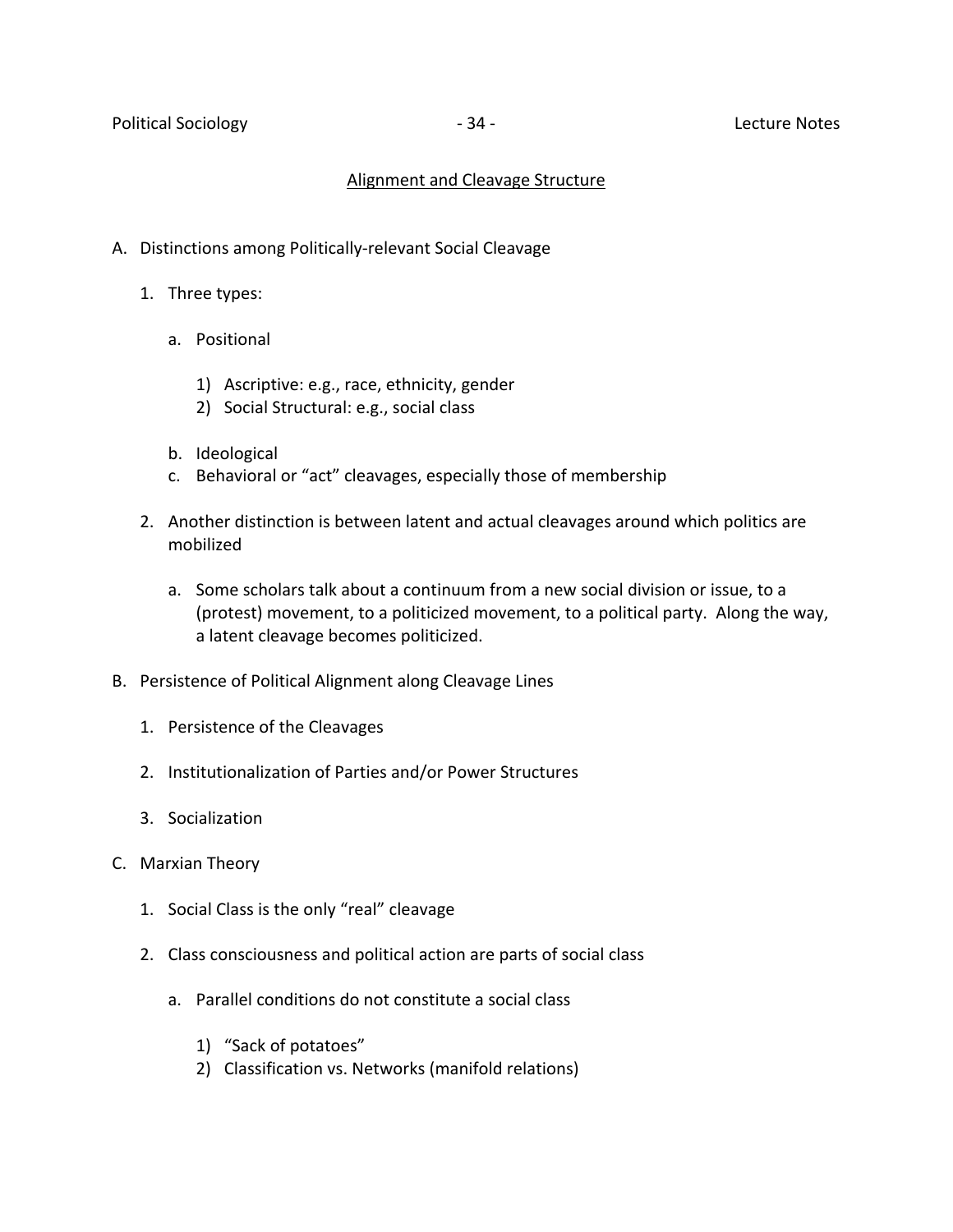- 3. False consciousness stems from various conditions
	- a. Undeveloped class conditions
	- b. Efforts of upper classes to divide the revolutionary class
		- 1) Religion as opiate of the masses
		- 2) Racial, ethnic, gender divisions in contemporary capitalist societies stem from bourgeois' efforts to divide the working class
- 4. Secondary labor markets create social divisions (not true class divisions) that reflect divisions within capital
	- a. Primary sector is world-competitive; big labor has organized it
	- b. Secondary sector is uncompetitive and unremunerative; big labor has trouble penetrating it
	- c. Government sector must compete with primary sector for workers; although it is not heavily organized, workers' conditions approximate those in the primary sector
- D. Parsonsian Theory
	- 1. Seymour Martin Lipset & Stein Rokkan combines Parsonsian and Weberian theory. Four sets of relevant cleavages in Western societies correspond to historical lines of conflict:
		- a. Reformation: Center (Catholicism) vs. Periphery (Protestantism)
		- b. National Revolution: National (Established) Church vs. Dissenting Churches and Secularism; secondarily, between national core populations and ethnic minorities
		- c. Industrial Revolution: Traditional agrarian elites vs. Modern urban/industrial elites
		- d. Proletarian Revolution: classical Marxist split between employers and workers in the industrial sector
		- e. Lipset and Rokkan were able to account for much of Western party structures along these lines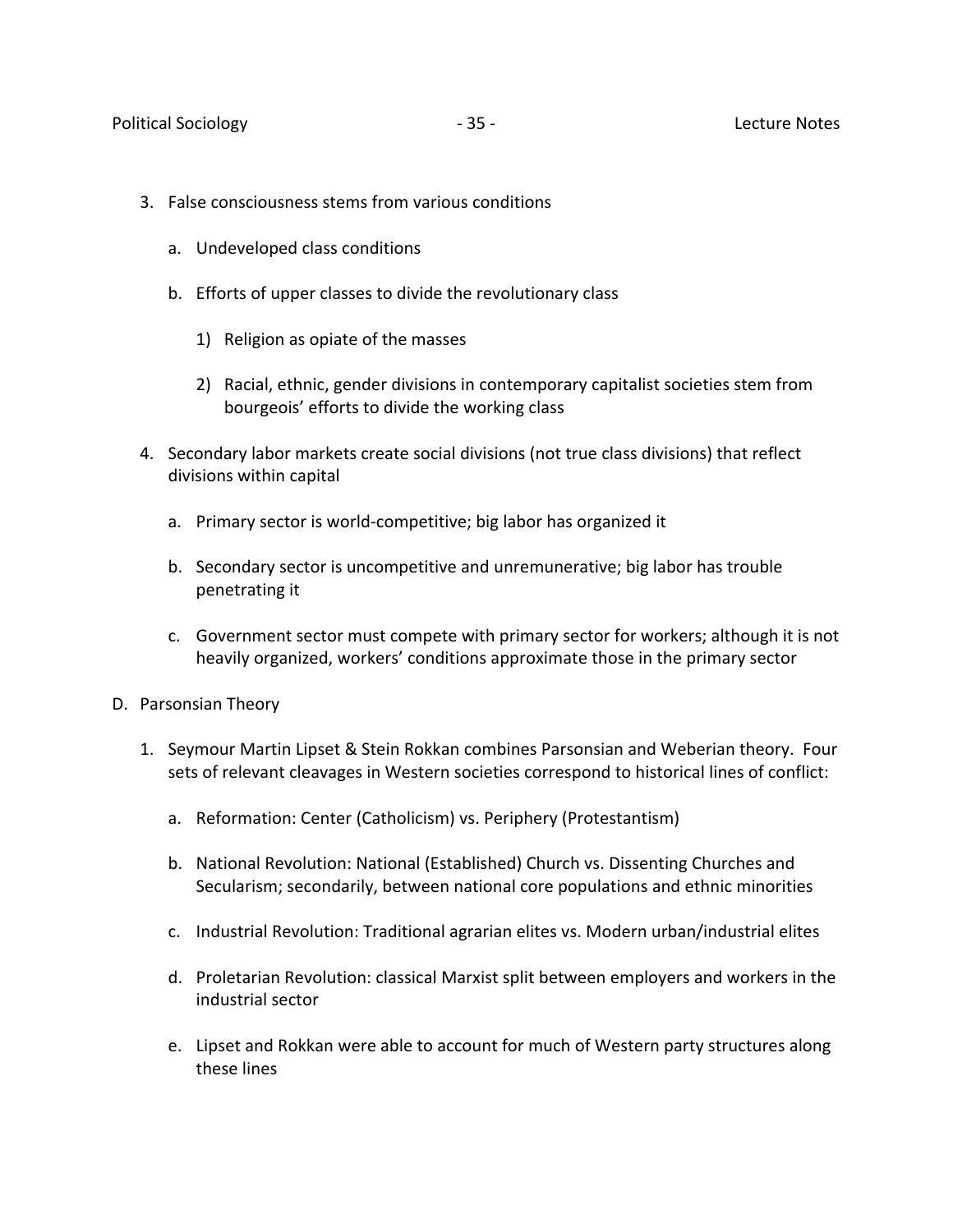- f. Unclear how necessary Parsonsian theory is for this account
- g. Note arguments that the party systems have not "frozen," and that new cleavage lines are emerging (see below)
- E. Weberian Theory
	- 1. There are other bases besides class
		- a. Status: could be broadened to include ethnicity, race, religion, language, region, etc.
		- b. Party: Iron Law of Oligarchy
	- 2. Cleavages based on authority (Dahrendorf)
		- a. This is relevant because, with the rise of bureaucracy, ownership of the means of production no longer accurately describes social stratification
	- 3. Theories of Post-Industrial Society
		- a. End of class struggle, end of ideology (Bell)
			- 1) Decline of class voting (Lipset, Political Man)
			- 2) Rise of "new politics" alignments (Inglehart, Dalton): more on this in a moment and in lectures on voting
		- b. Cycles of protest will produce disharmony (Huntington)
			- 1) A gap between (constant) ideals and (imperfect) institutions produces, in turn:
				- a) complacency (ignore gap),
				- b) hypocrisy (deny gap),
				- c) moralism (eliminate gap),
				- d) cynicism (tolerate gap).
			- 2) Disappointment at limited accomplishments of moralism breeds cynicism.
			- 3) Accomplishments of the 1960s/1970s: civil rights, ending war in Vietnam.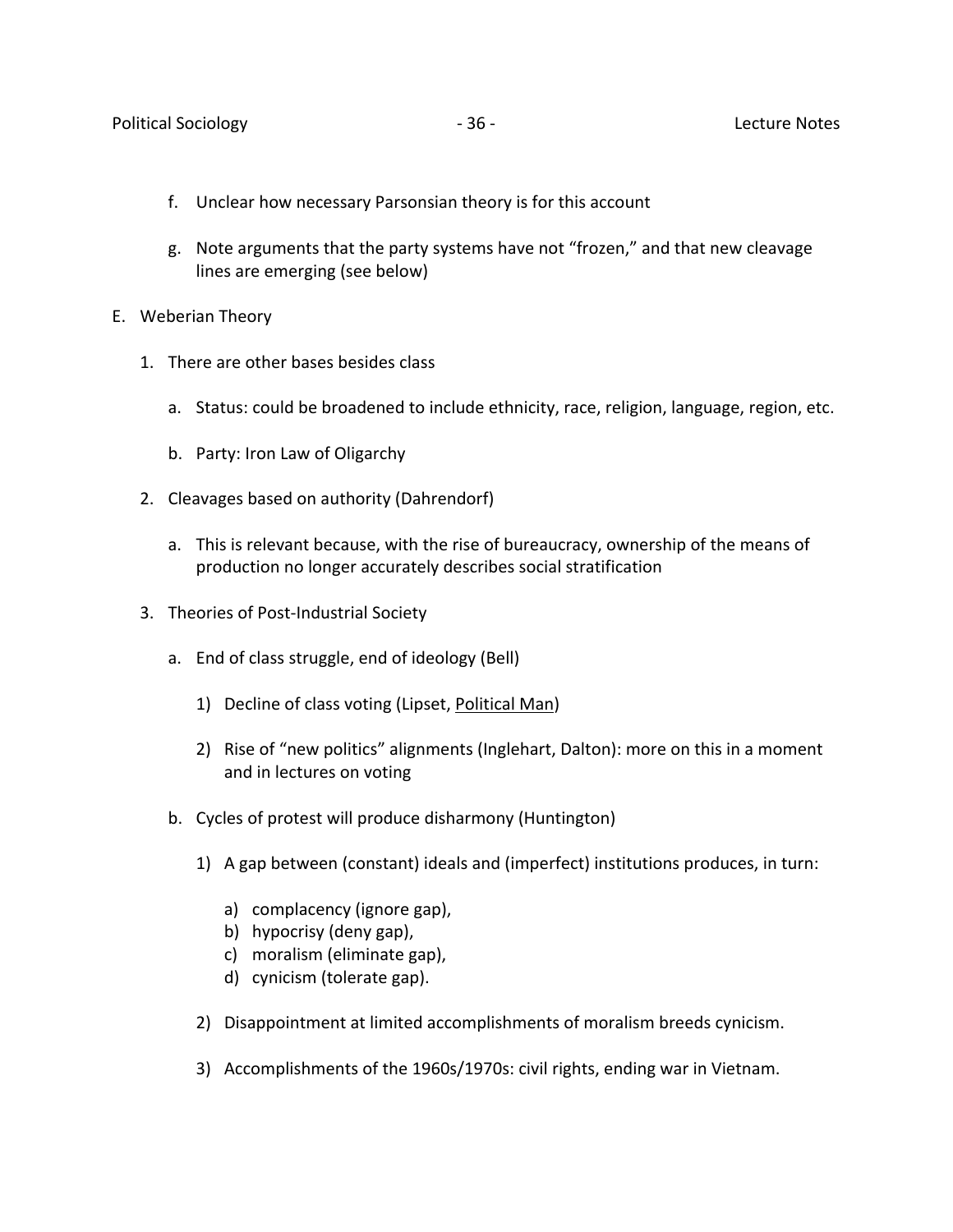- 4) Temporary effects: strengthening the media and Congress, and weakening the Presidency and parties.
- c. Post-materialism (Inglehart): product of peace and prosperity.
	- 1) Satisfaction of material needs gives rise to struggle for needs of expressiveness and community
	- 2) Theory has fed into explanations for ecology movement and Green parties
	- 3) "New politics" (post-materialism) vs. "Old politics" (materialism) is reflected in 1960s generation gap:
		- a) e.g., new left ecologists who want to save environment vs. old left labor unionists who want to preserve jobs
	- 4) This may be an expression of a new cleavage dimension in Western societies, which may give rise to new parties or political tendencies, as next point argues.
- d. The recent far right constituencies may be on the opposite end of a new cleavage dimension from Post-materialism (PM)
	- i. Constituencies may be losers in globalization
	- ii. Constituencies may also object to post-materialists on cultural grounds
	- iii. Far rightists may also be drawn to nationalism & bigotry in opposition to PM's cosmopolitanism & universalism & tolerance
- e. See the literature from our discussion sessions for more description of the characteristics and causes of this new cleavage dimension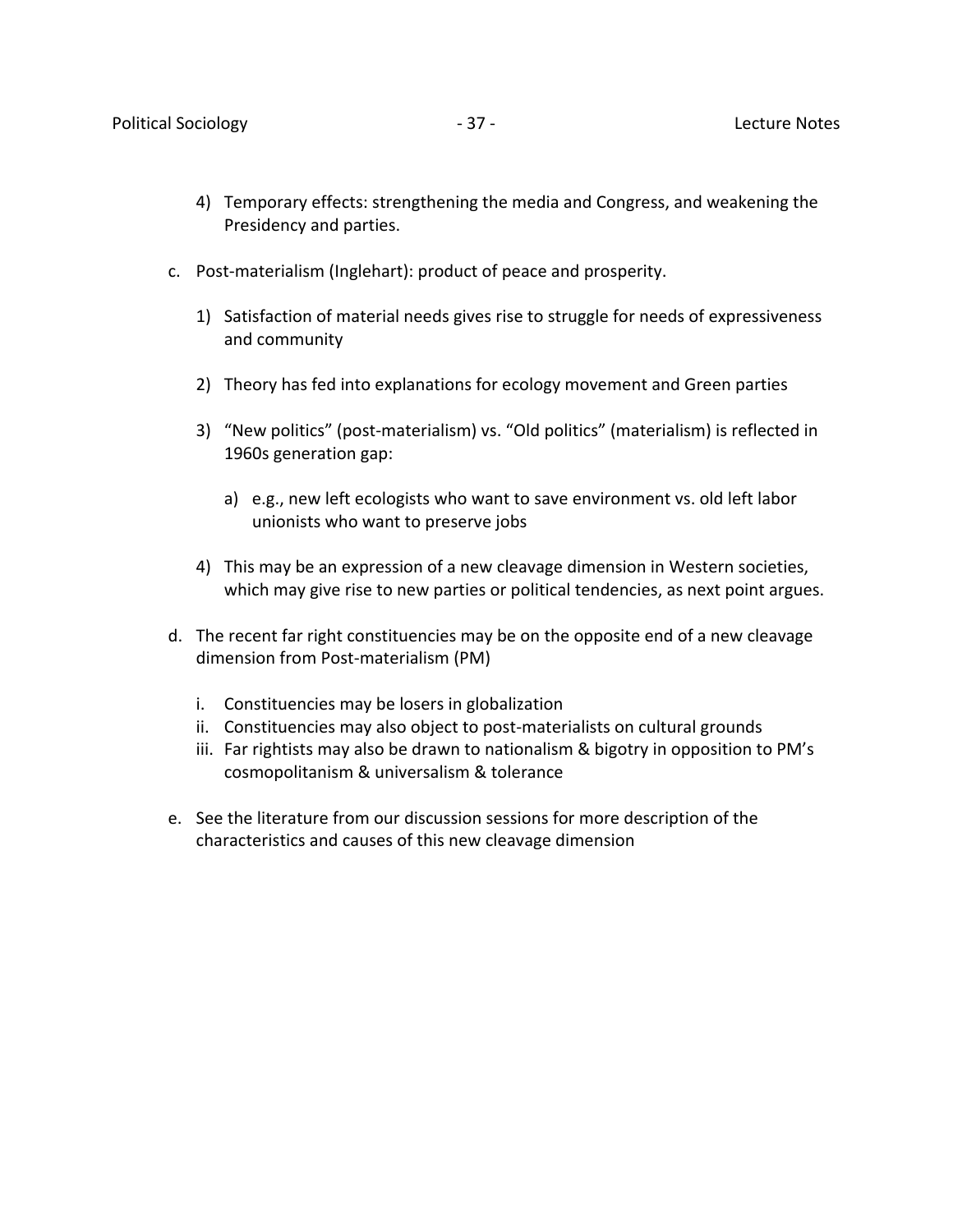#### Ideology and Values: Theories of Whole Populations

- A. Marxian Theory: Rather simple and shallow
	- 1. Values and ideology derive from material conditions
	- 2. Dominant ideology of a society is determined by the ruling class
	- 3. Revolutionary ideology is developed by a small segment of the ruling class that goes over to the revolutionary class
		- a. Democratic aristocrats like Montesquieu or Tocqueville went over to the bourgeoisie
		- b. Socialist bourgeois like Marx go over to the working class
	- 4. More sophisticated variants
		- a. Lukacs theory of class consciousness
		- b. Gramsci's theory of cultural hegemony
- B. Other non-Marxian theories of material determination of ideology and values
	- 1. e.g. Mannheim
- C. Parsonsian Value-based theory
	- 1. Values generate social structure
- D. Weberian Interaction theory
	- 1. Elective Affinities
	- 2. Indeterminate or reciprocal causality
- E. Political Culture
	- 1. Has been treated in a materialist manner (Marxian or not) that says values simply derive from material conditions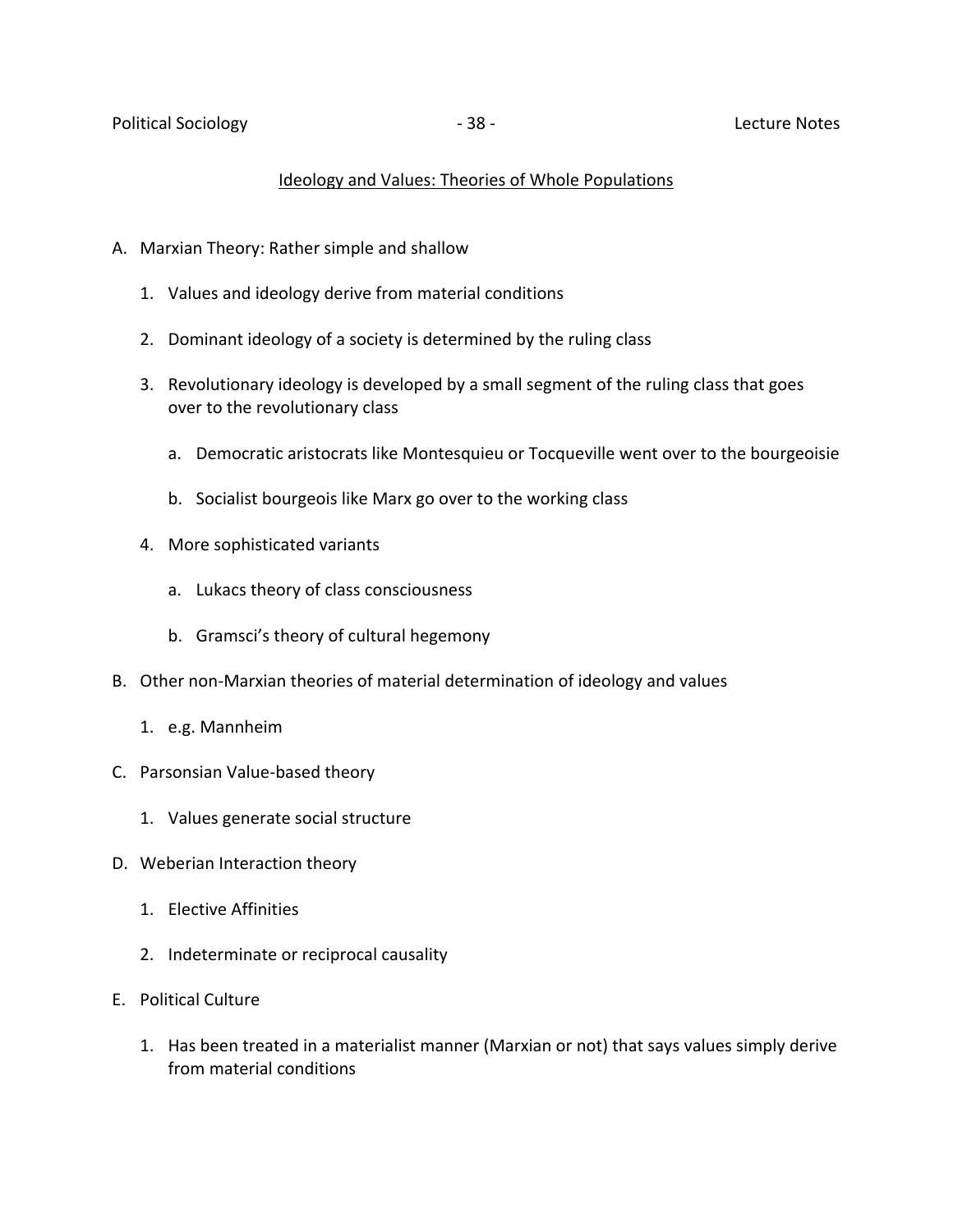- 2. Has been treated in a fairly strictly Parsonsian value-based manner
	- a. Almond and Verba's Civic Culture
		- 1) Surveys of five countries (US, UK, D, I, Mex) to see what citizen factors most support democracy
		- 2) Takes a fairly pluralist-functionalist approach: citizen input to government is reflected in policy output
	- b. Three types of political orientation
		- 1) Parochial: apolitical
		- 2) Subject: oriented to State outputs, not citizen inputs
		- 3) Participant: oriented to both State outputs and citizen inputs
	- c. Democracy works best when there is a large mix of participant orientation, but when citizens do not participate so much as to overload the system: need representative functions
		- 1) For this, there must be trust in other citizens and in representatives
		- 2) This is called a Civic Culture
	- d. Later writers criticized Almond and Verba's approach from a number of directions
		- 1) Barnes and Kaase, et al., did not so much criticize the Parsonsian framework as say that citizens could participate much more than Almond and Verba asserted: 1960s-70s protest demonstrations did not harm democracy (more later)
		- 2) Other writers criticized Almond and Verba from a materialist, institutionalist, or rational choice perspective
		- 3) Almond and Verba later protested that their approach was not strictly Parsonsian (value derived), but they did not concretely specify how material factors affected values
- 3. Has been treated in a Weberian manner: reciprocal causality from values to structure. This is my approach.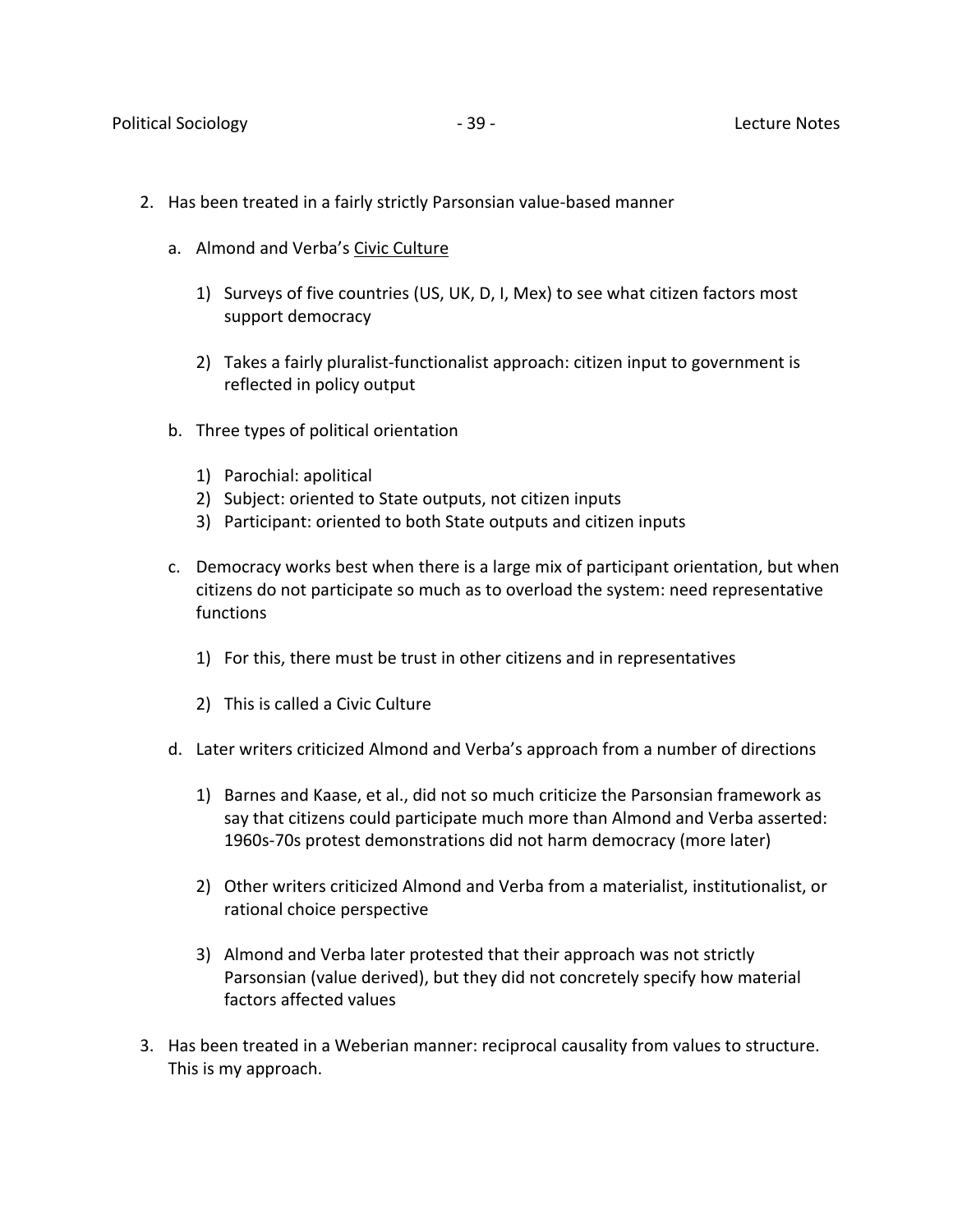- 4. The relative autonomy of political culture
	- a. The idea of a substratum like language, socialized values, or folkways/mores
		- 1) Political institutions and structures affect political culture and vice versa
	- b. Pro-democratic political values affect democratic political structure
		- 1) Democratic values can help prevent the growth of anti-democratic parties or movements
		- 2) Democratic values can thus help prevent polarization or political paralysis (lack of alternance, veto blocs)
	- c. Well-functioning political institutions support pro-democratic political values
		- 1) Direct Effects: the longer the institutions survive, the stronger the values should be in the population
		- 2) Comparative Preferences: the more attractive other regimes appear, the more attractive the values associated with them; or the more attractive a new regime, the more attractive its values relative to the values of the old regime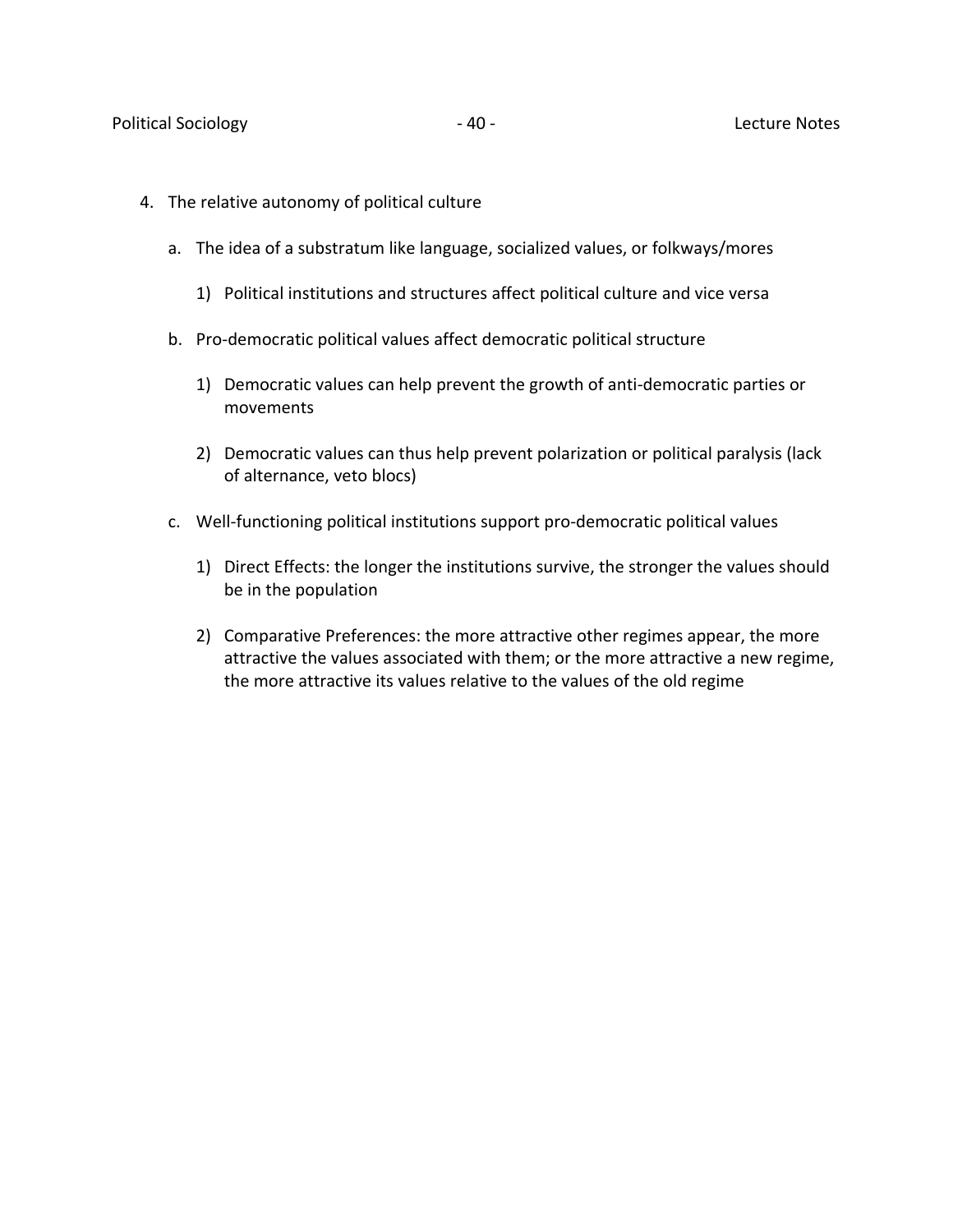## Ideology and Values: Population Segments and Value-Reproduction

- F. Subcultures and Socialization
	- 1. The population is not uniform with regard to values and ideology
	- 2. Marxists and materialists say that differences are due to different interests
		- a. e.g., the poor are more alienated
		- b. Marxists also talk about the reproduction of values: a justification of bourgeois capitalism through ideology, indoctrination, hegemony
	- 3. Parsonsians say that differences are due to different levels of socialization. Lesser socialization produces less support. Those further from the core, central values are less socialized.
		- a. Thus, those on the periphery are less supportive
		- b. The better educated are more supportive of democratic norms
			- 1) Parsonsians tend to universalize this finding to the better educated everywhere incorrectly, as I will indicate in a moment
	- 4. My research from an interactionist perspective shows more complexity
		- a. The better educated are more supportive of the regime in place, except that they may anticipate a change to democracy. Thus, the better educated under authoritarianism may be more authoritarian.
		- b. Generations or cohorts have a tendency to support the values that were important in their formative period, although older generations can eventually catch up after a major change (e.g. regime change)
		- c. These differences are magnified by how well or poorly political institutions perform
		- d. I have found very few class, ethnic, or gender differences with regard to democracy and tolerance, once education and cohort are taken into account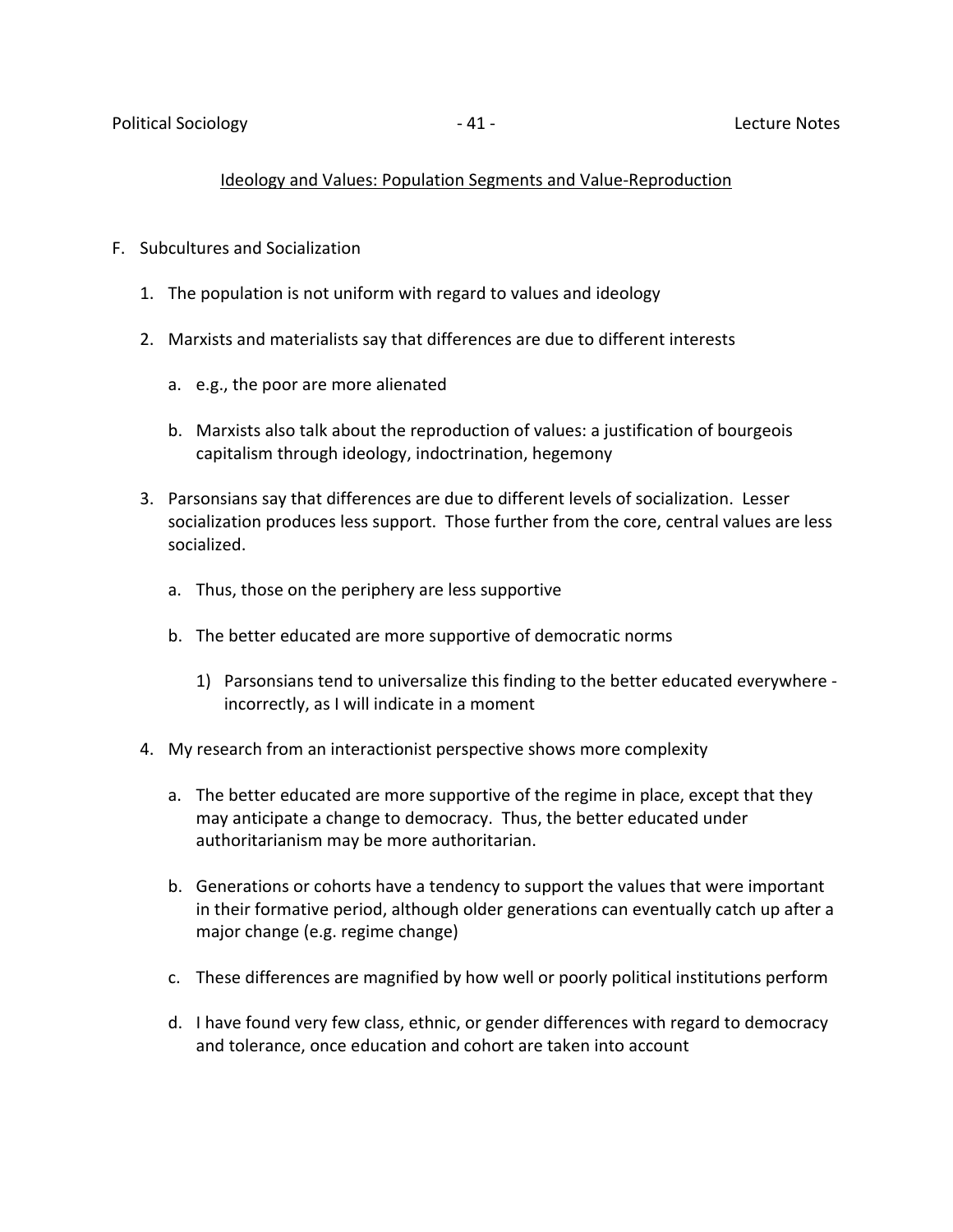- 1) But there are often class, ethnic, and gender differences around issues that are relevant for these groups
- G. Issue Publics, Value Change, and Realignment
	- 1. In a stable, well established social and political environment, social cleavages correspond to stable values or ideology and a stable party system
		- a. This is how parties perform their representative function: they aggregate constituencies to form majorities for policy creation
		- b. This may happen within parties, as in America
		- c. This may happen between parties, as in multi-party parliamentary systems
	- 2. Social and value-change can make the existing political parties less relevant for voters
		- a. New parties may emerge
		- b. Old parties may change their positions to attract new constituencies
		- c. If neither happens, there may be a period of de-alignment in which the population is alienated from all parties and turnout or participation declines
	- 3. Inglehart claims that social cleavages have become less important, and value cleavages more important
	- 4. Likewise, Dalton notes the rise of single-issue politics in Western countries: "issuepublics" arise around various problems (abortion, pollution, etc.)
		- a. If existing parties cannot respond to new issues or aggregate constituencies, existing party loyalties (party ID) may decline
		- b. If the new issues are all parallel, a partisan realignment may occur, and new party ID will grow
		- c. If the new issues do not go together, dealignment may occur, and party ID will remain low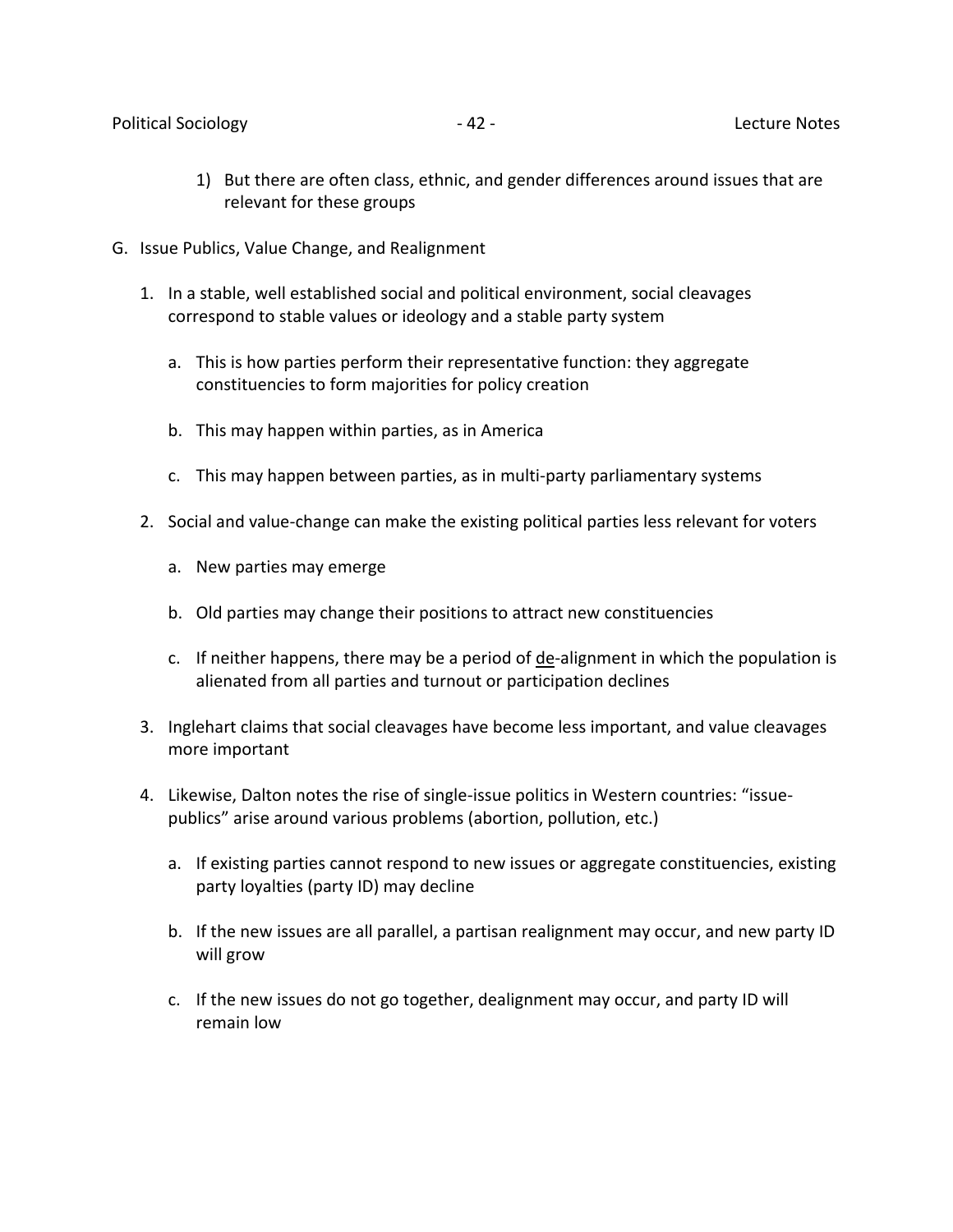#### Party Systems and Voting I: Characteristics of Party Systems

- A. Lipset and Rokkan's thesis of Cleavages and Parties
	- 1. Parliament and the enfranchisement of new constituencies
	- 2. Four sets of relevant cleavages in Western societies correspond to historical lines of conflict:
		- a. Reformation: Center (Catholicism) vs. Periphery (Protestantism)
		- b. National Revolution: National (Established) Church vs. Dissenting Churches and Secularism; secondarily, between national core populations and ethnic minorities
		- c. Industrial Revolution: Traditional agrarian elites vs. Modern urban/industrial elites
		- d. Proletarian Revolution: classical Marxist split between employers and workers in the industrial sector
	- 3. Lipset and Rokkan claimed that these cleavages characterized the party system of Western countries from the 1920s to the mid-1960s (their date of publication)
	- 4. Rose and Urwin's confirmation in 1970
- B. Party System characteristics
	- 1. Volatility
		- a. Changes in the party system
	- 2. Fragmentation
	- 3. Polarization
		- a. Sartori's theory of Polarized Pluralism
			- 1) NB Downsian models
		- b. Subsequent research and my modifications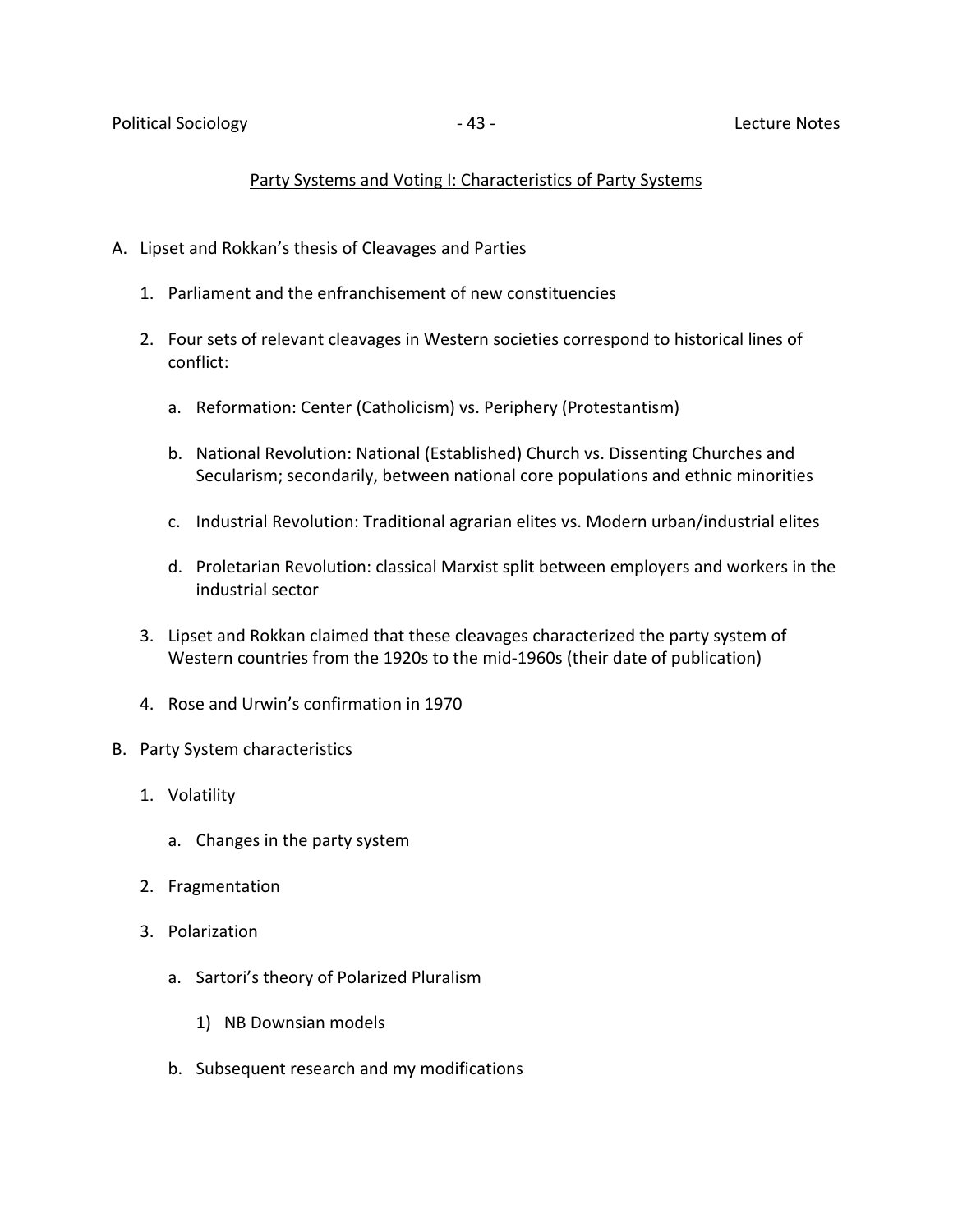- 4. Consequences of Voting Laws
	- a. Single-member plurality vs. PR, plus Mixed systems (e.g., Germany)
	- b. Building coalitions within or between parties
	- c. Posited consequences for turnout
	- d. Redistricting as a mid-course between SMP & PR, and the case of America since the Civil Rights movement. Lack of polarization in the population, polarization of Congressmen and non-polarization of Senators (e.g., Clinton impeachment votes)
		- 1) Also cf. At-Large voting in municipalities as PR (Lani Guinier)
- C. Why No Socialism or Working-Class Party in America: Cleavages and Ideology
	- 1. It is not true that there is no Egalitarianism or Militancy in America
		- a. American democracy was one of the first expressions of political egalitarianism, and American populism is one of its recurrent forces - often stronger than in other democracies
		- b. Workers were more militant in America than in any other Western industrial country: the labor movement was much more violent, but also less socialistic.
	- 2. Several Historical factors are usually cited
		- a. There was no historical aristocracy in America, and thus, less opposition to egalitarianism and populism. America was born middle class.
		- b. Class rigidities were less in America than in other countries. This was partly due to the open frontier and the double migration to the East Coast and to the Frontier.
		- c. The heterogeneity of the American population interfered with the solidarity needed for socialist ideology: it split the working class.
			- 1) Paradoxically, slavery the greatest inequality in American history may have contributed here by making poor Southern whites, and later working-class Northern whites, fearful of black gains.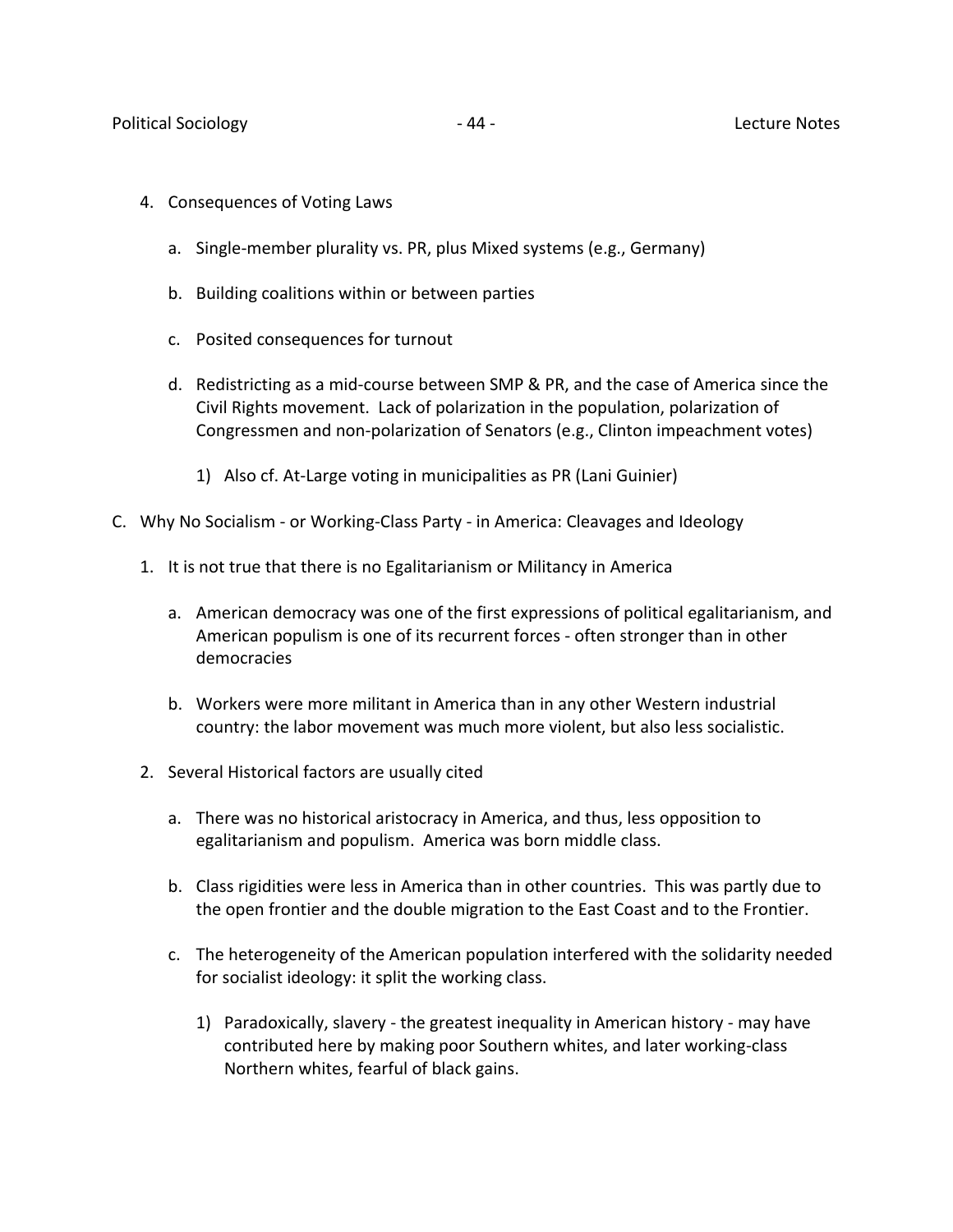- 2) Immigration had similar effects.
- d. There is an inertial tendency for values to be reproduced by socialization. Thus, if socialist ideology had trouble starting early, it did not become easier for it to start late.
- 3. Some more recent factors
	- a. Some think the best time for the adoption of socialist values is during industrialization or the high period of industrialism.
		- 1) This corresponds in America, roughly, from the late 19th century to about the 1950s.
		- 2) This was indeed the period of greatest success for socialist ideology.
	- b. Daniel Bell has argued that since World War II, there was an exhaustion or end of all ideologies in all Western societies - partly in revulsion to the extremes of fascism and Stalinism
	- c. Bell also argued that with the coming of post-industrialism, the social basis for socialism has also eroded
		- 1) The industrial working class has shrunk
		- 2) Collectivist social life has declined in favor of privatized social life. And postindustrial work conditions do not encourage the communications needed for collectivist orientations.
	- d. But Bell's observations do not mean that political ideology has become more moderate - just moved further away from traditional socialism and traditional conservatism.
	- e. The New Left since the 1960s is not especially socialistic
		- 1) It is militant and sometimes populistic, but this is not new in America
		- 2) It is part of the splintering of American politics with the rise of single-issue movements described earlier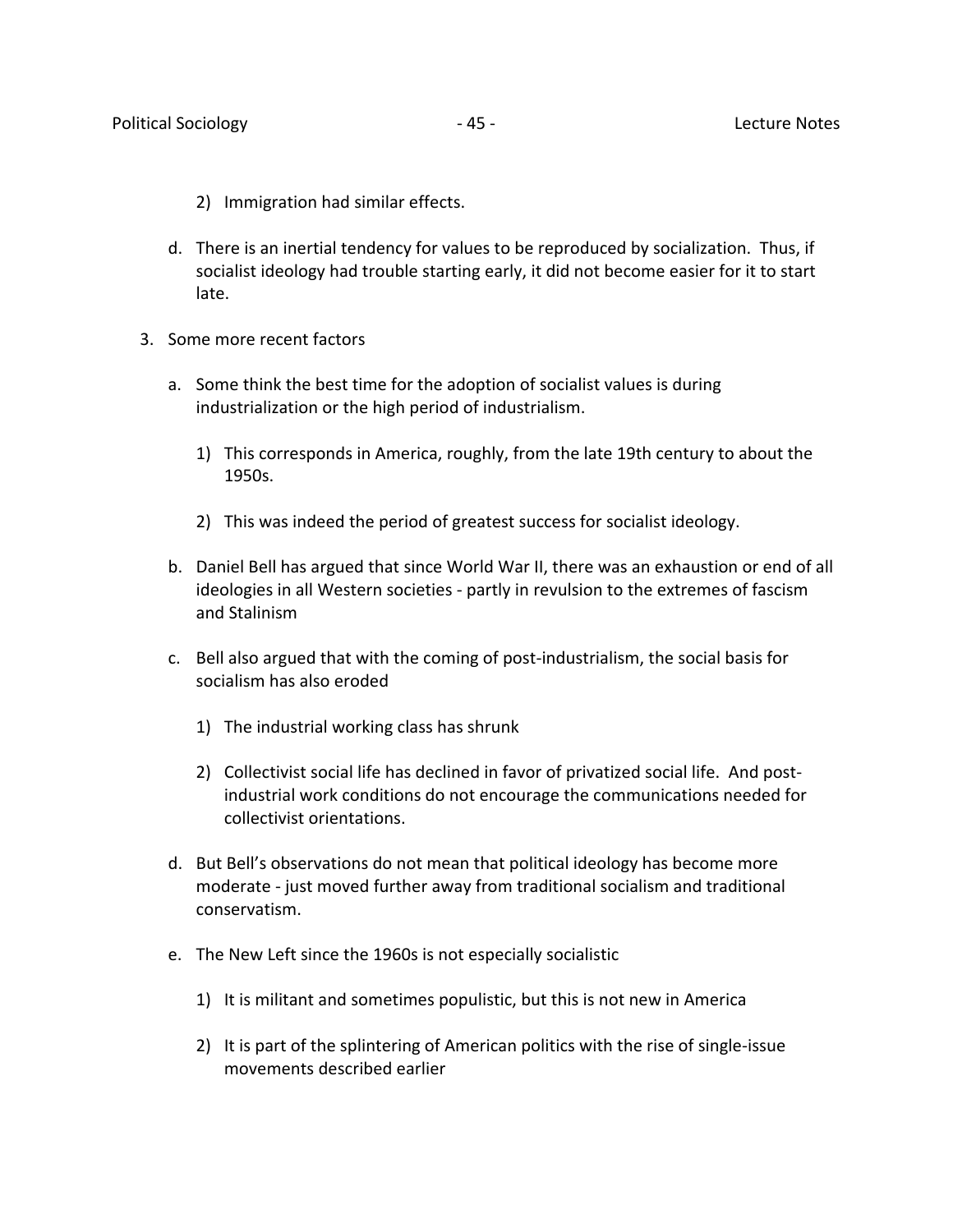- f. Footnote: The New Right of the Reagan era is not especially conservative in the traditional sense
	- 1) It called on the older American traditions of populism and militancy. The New Right surprised some analysts who forgot that these traditions are separate from and pre-date socialist ideology in America.
	- 2) But it is potentially as unstable as the New Left because it is built on the same splintering of politics
	- 3) It remains to be seen how long-lasting the Reagan realignment is. If it doesn't last, it may simply be an episode of dealignment.
- 4. The renewed debate about the decline or non-decline of class voting
	- a. Jeff Manza & Clem Brooks
		- 1) Redefined class according to various new-class theories
		- 2) Applied multinomial logistic regression
		- 3) Fairly conventional findings: small business on right, highly educated professionals on left; evolving place of the state
	- b. Lipset & Terry Clark
		- 1) Object to too much redefinition of class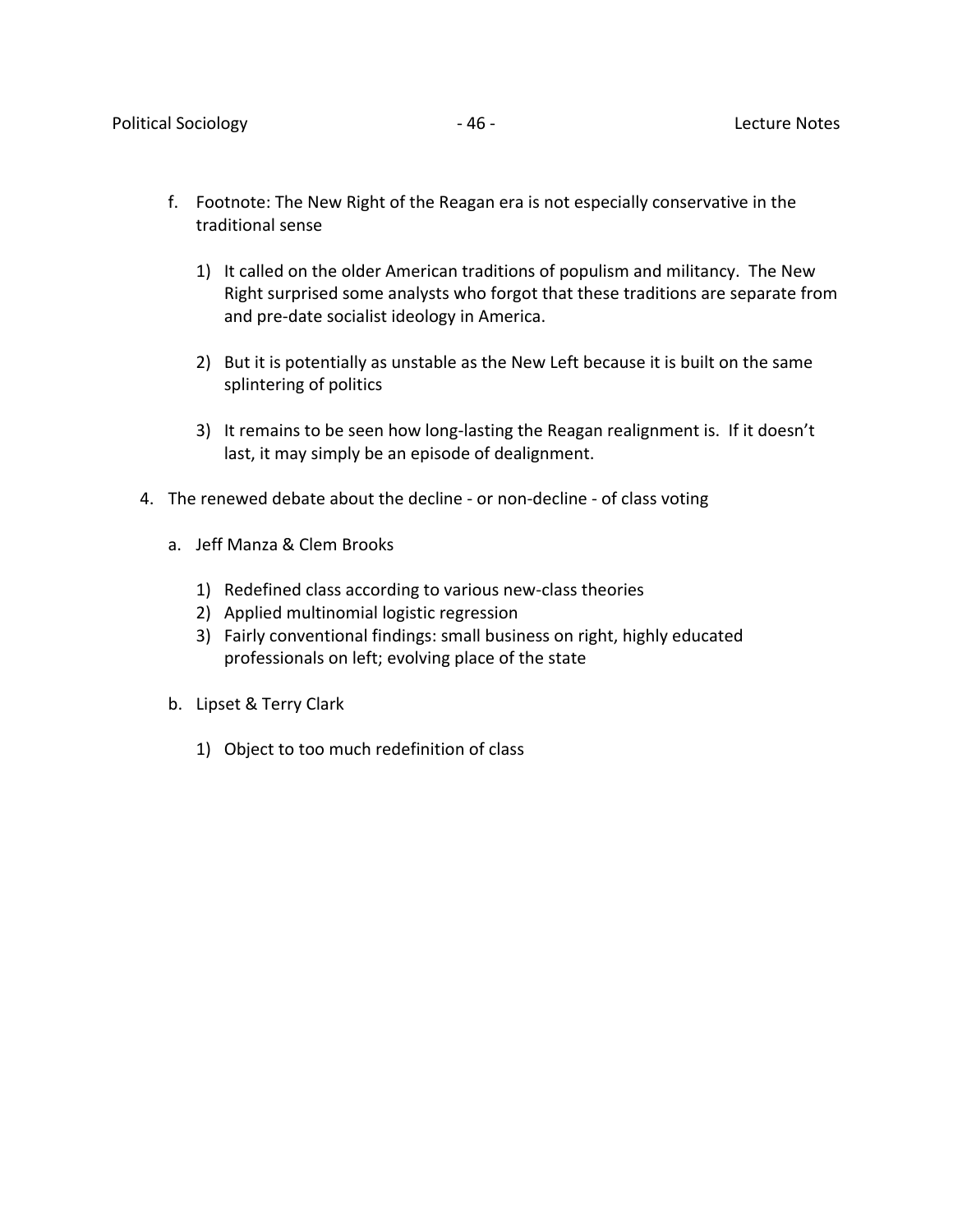#### Party Systems and Voting II: Voting

- D. Voter Alignment until 1970
	- 1. Michigan tradition of American voting studies
	- 2. Butler and Stokes on Britain
	- 3. Rose, ed., on cross-national studies
- E. Realignment
	- 1. Burnham's account of American history
	- 2. Nie and Verba
	- 3. Inglehart's Post-materialism thesis
	- 4. The question of a Reagan realignment
- F. Dealignment
	- 1. Dalton's review of the findings
		- a. Class voting: decline
		- b. Religious voting: little change
		- c. Values, Issues, Ideology: rise
		- d. Party ID: decline
		- e. Fragmentation and Issue Publics: rise
- G. Changes in Party Systems since 1970s
	- 1. Some note rise in indicators of instability, especially volatility (Daalder and Mair 1983)
	- 2. Partly on the basis of Inglehart's Post-materialism thesis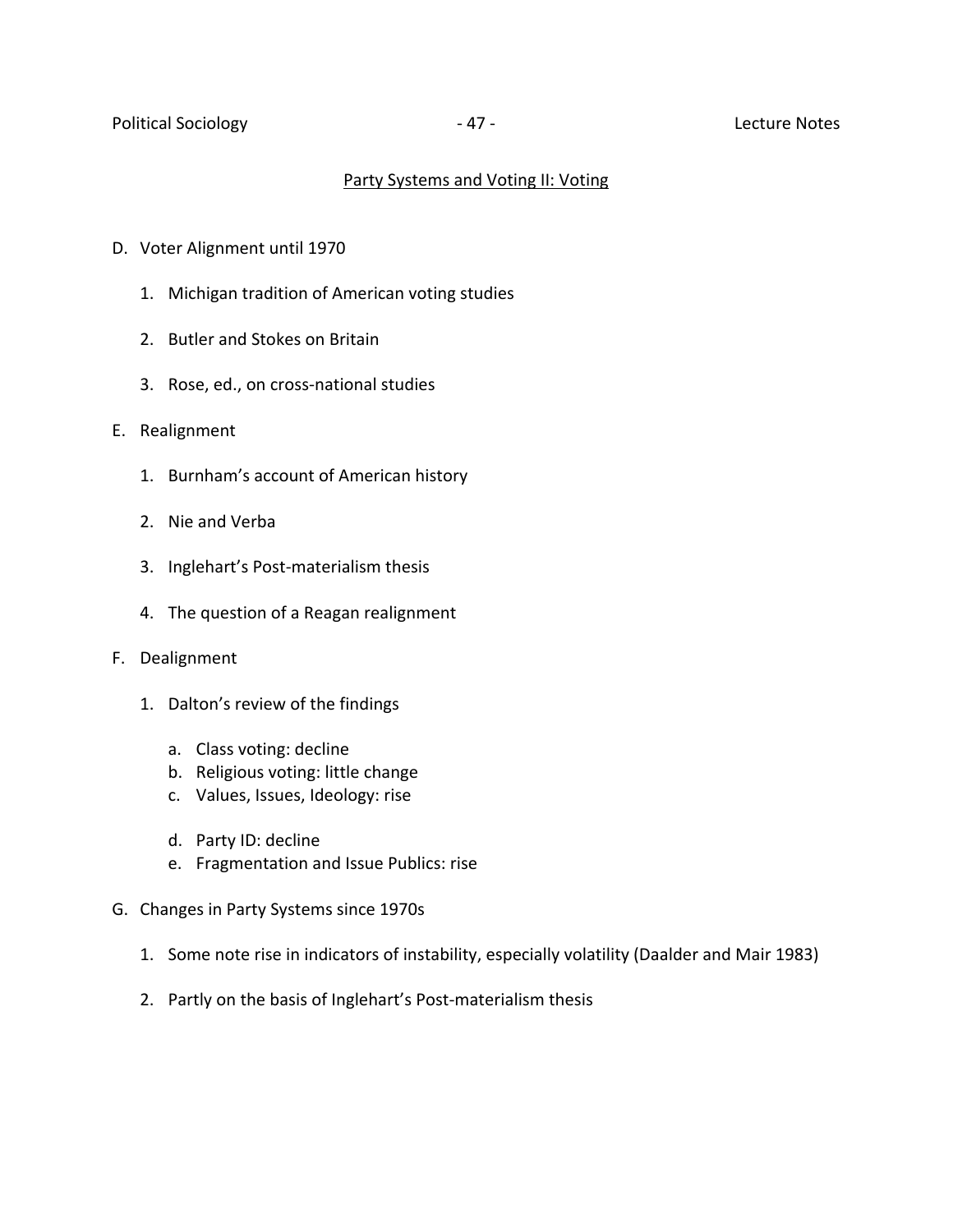- 3. Cross-pressured constituencies: some of the main political battlefields after the 1970s (see my outline of party realignment in week 14 for fuller picture)
	- a. Working-class conservatives: economically liberal, socially conservative
	- b. Yuppies: economically conservative, socially liberal
	- c. Lower middle class conservatives have been the political beneficiaries of many of the changes, especially with politicians like Reagan and Thatcher. The new conservatism contains elements that appeal to them.
		- 1) Populism, opposition to big labor and big government, and nationalism/patriotism/militarism (NB similarity to fascism).
		- 2) Easy credit that unites upper and lower middle classes: they can invest and consume more easily.
		- 3) Lip service to traditional values of family, church, community but the new conservative parties do little concrete to support them.
		- 4) Many de-organized new working-class voters support new conservative parties because they support most issues and can overlook the opposition to organized labor and government assistance. However, the more marginal their economic position is with respect to the middle class, the less stable is their adherence to the new conservative parties. In an economic downturn, they may well desert these parties if the liberal parties have not given up economic liberalism in the meantime.
	- d. Middle-class liberals (old New Dealers, old 60s New Leftists) were sometimes left politically homeless in alignments after the 1970s.
		- 1) The old working-class parties were leery of them because their constituencies are socially conservative and often fear ecological politics: prefer economic growth.
		- 2) Ecology movements and Green parties have attracted these constituencies. Most working class voters mistrust them as anti-growth; lower middle class conservatives are simply repelled; middle/upper-middle class socially conservative voters continue to support traditional conservative parties; minorities distrust their interest as faddish and volatile.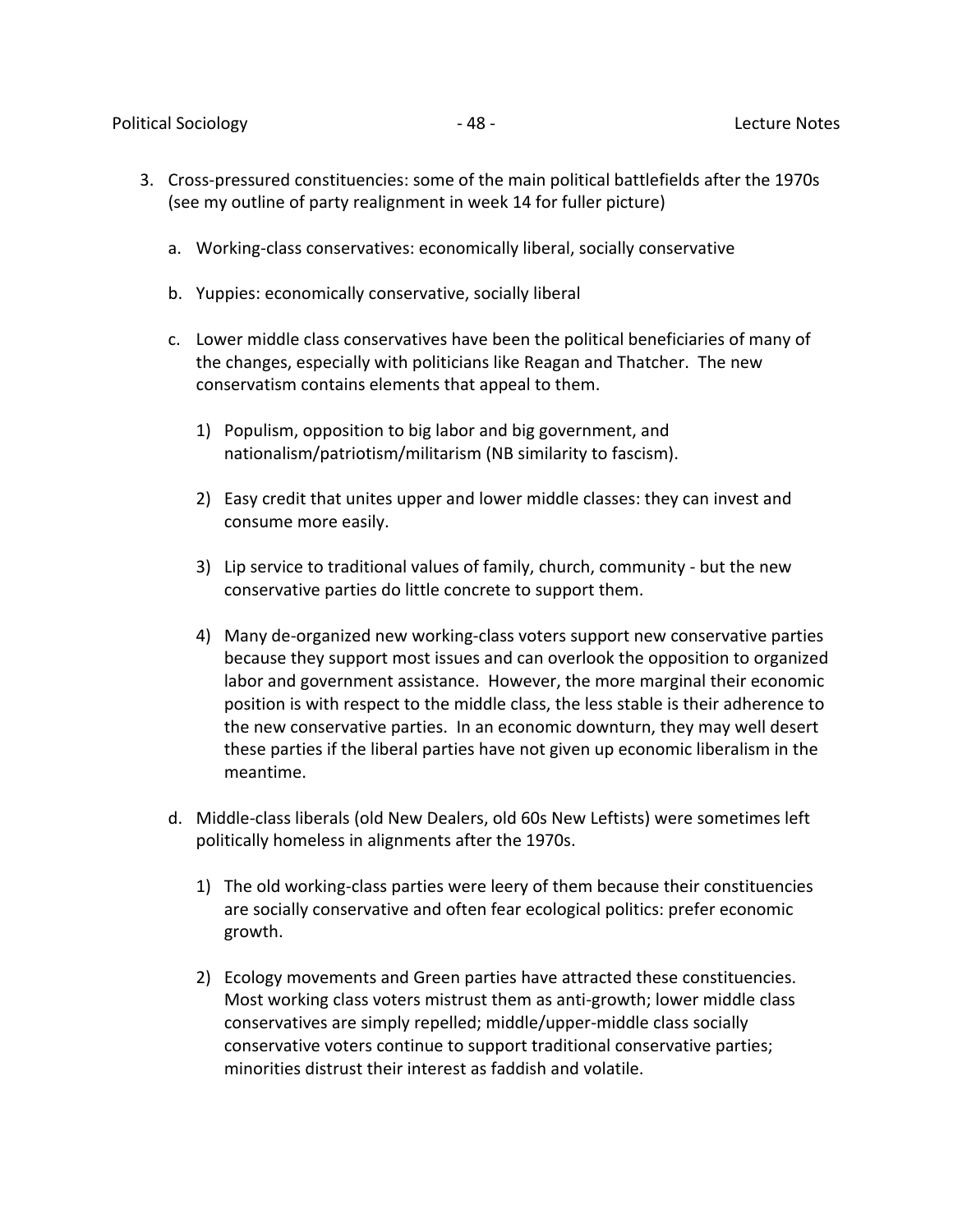- e. Minorities are some of the strongest supporters of traditional left parties, especially the poorest of the minorities. However, new conservative parties have openings among minority constituencies on two grounds.
	- 1) The more affluent minorities can be appealed to on economic growth bases.
	- 2) The more traditionalist minorities (e.g. Fundamentalist blacks, religious or traditional Hispanics) can be appealed to on socially conservative grounds - to the extent that new conservatives shed the racist component of their social conservatism.
	- 3) The new conservatives have not yet begun to appeal to minority voters in earnest.
	- 4) New left parties (Greens, etc.) have tried, but the social gap is great, and their adherence to economic populism (growth) is too weak.
- f. Women (the gender gap)
	- 1) Issues that pull them left tend to be associated with women's changing positions in society (sexual revolution, labor force participation): divorce, birth control, abortion (all these especially in Catholic countries like Italy or Spain), equal pay. Pacifism also emerged as a women's issue: seems to be anti-Macho and childrenoriented, but its sources are still unclear.
	- 2) Issues that pull them right tend to be associated with women's traditional roles (religion, household, community) and reactions against new leftist women's positions
- 4. Dalton et al cite two possible models of party-system change:
	- a. The "social cleavage model" says that parties may realign to reflect changing social cleavages. Constraints: ideological orientations, organizational style, openness of electoral system, party financing. They find party system fragmentation is most important. Possible outcomes: established party takes over new issue, new party emerges, elites resist issues till they dissipate, issues become valence issues and all parties support them.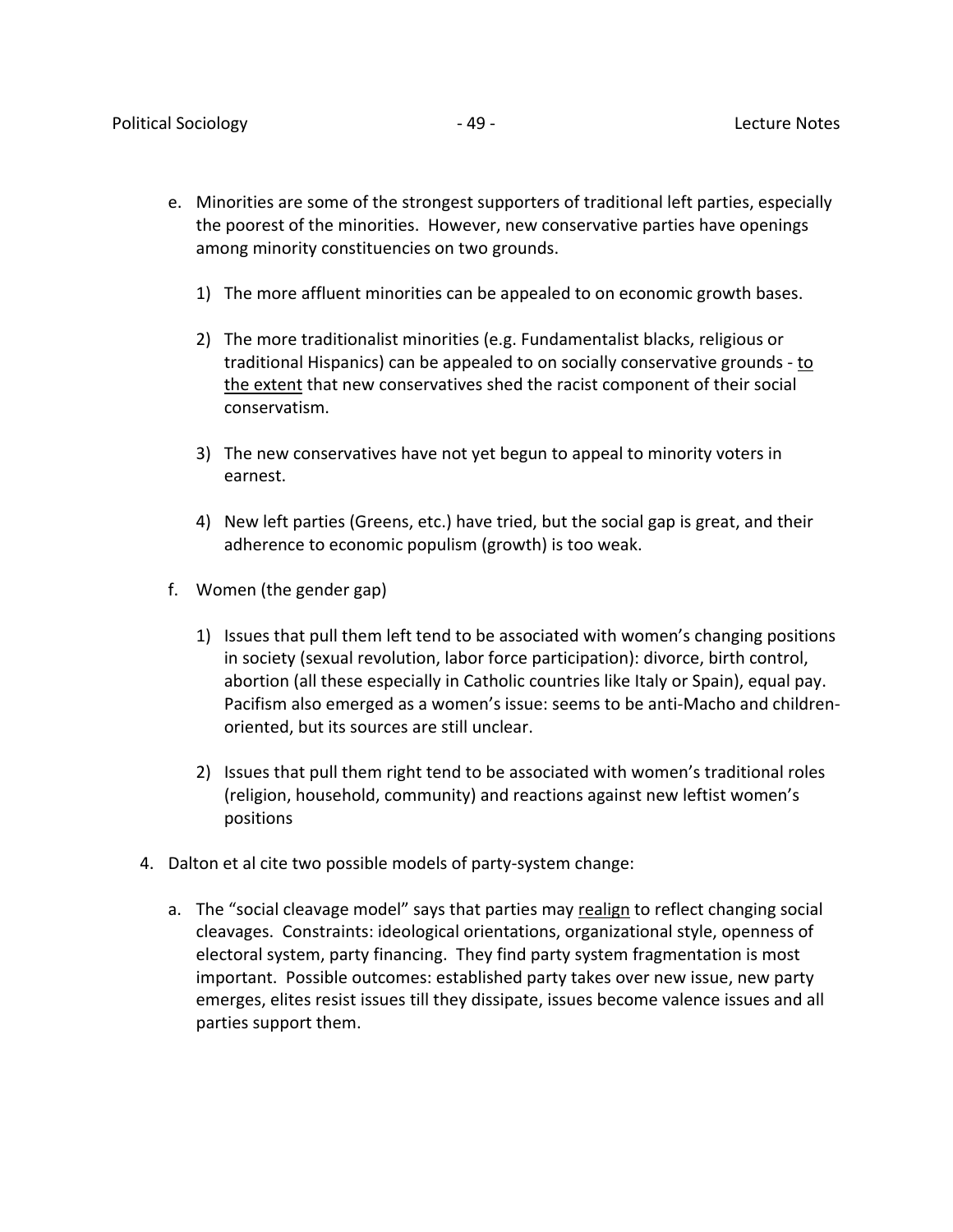- b. The "functional model" says declining relevance of parties to political action leads to dealignment. Several forms: parties become ideologically more heterogeneous (as in U.S.), single-issue parties proliferate, referenda increase, citizen action and singleissue groups bypass parties.
- c. The two models are complementary. Rise of New Politics signifies a shift from social-group to issue-group cleavages: latter don't institutionalize as well. Mobilization along new group lines (e.g. regional) also fragments and destabilizes politics.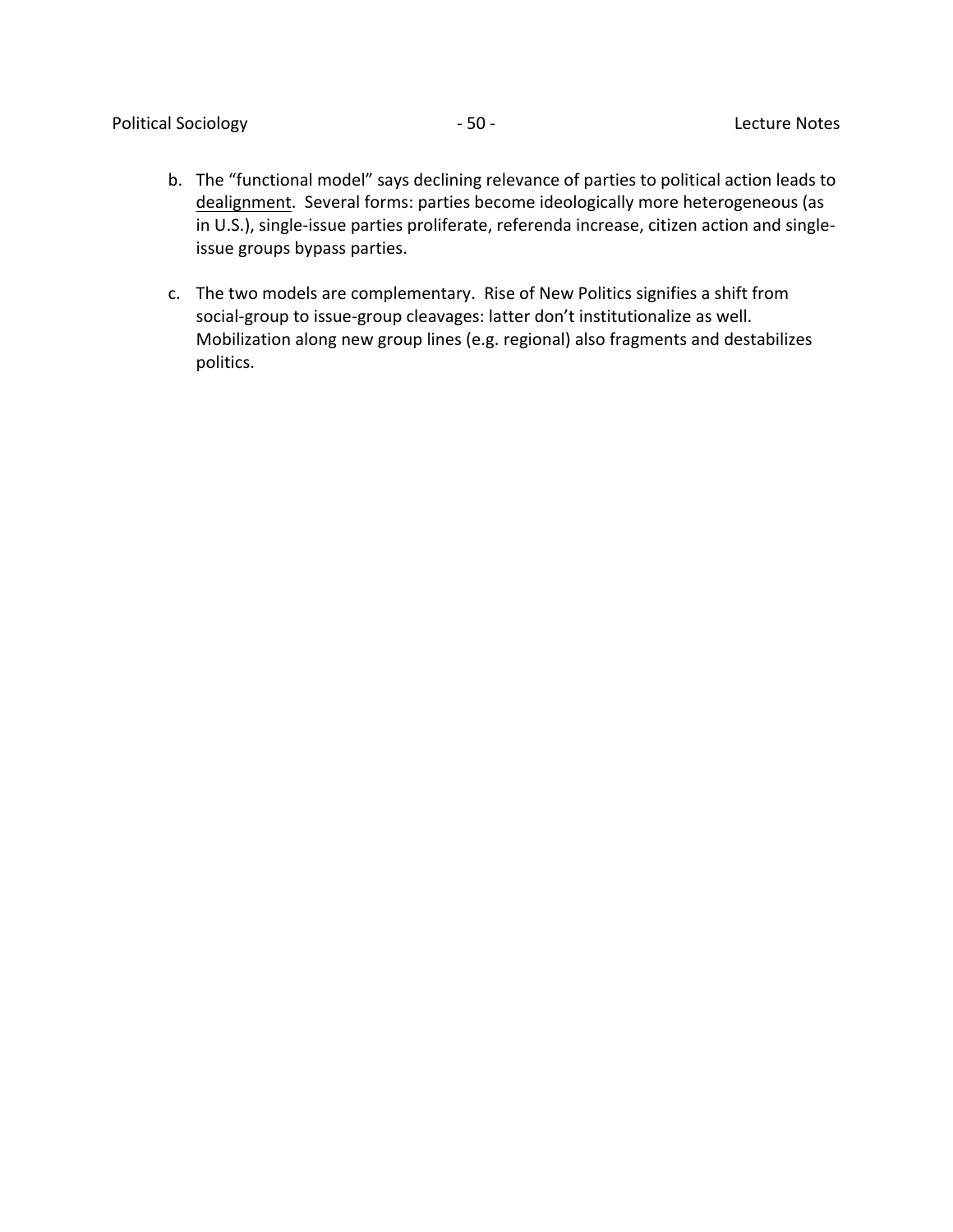## State and Economy

- A. Capitalism and Democracy
	- 1. The Marxist tradition: capitalists control the state
		- a. Conspiracy versions
		- b. Systems versions
	- 2. The Weberian tradition: Schumpeter
		- a. elite theory of democracy
		- b. No necessary control by capitalists of the state
	- 3. T. H. Marshall's sequential theory of citizenship
		- a. Civil
		- b. Political
		- c. Social
		- d. Relation to SSRC Crises and Sequences model
	- 4. The Power-Elite tradition and American Populism: often a Pluralist approach
		- a. The Military-Industrial Complex
		- b. C. Wright Mills
		- c. Dahl
		- d. The New Left
		- e. Lindblom
	- 5. The Neo-Conservatives
		- a. No democracy without capitalism
		- b. Need for traditional values
		- c. Critique: capitalism undermines traditional values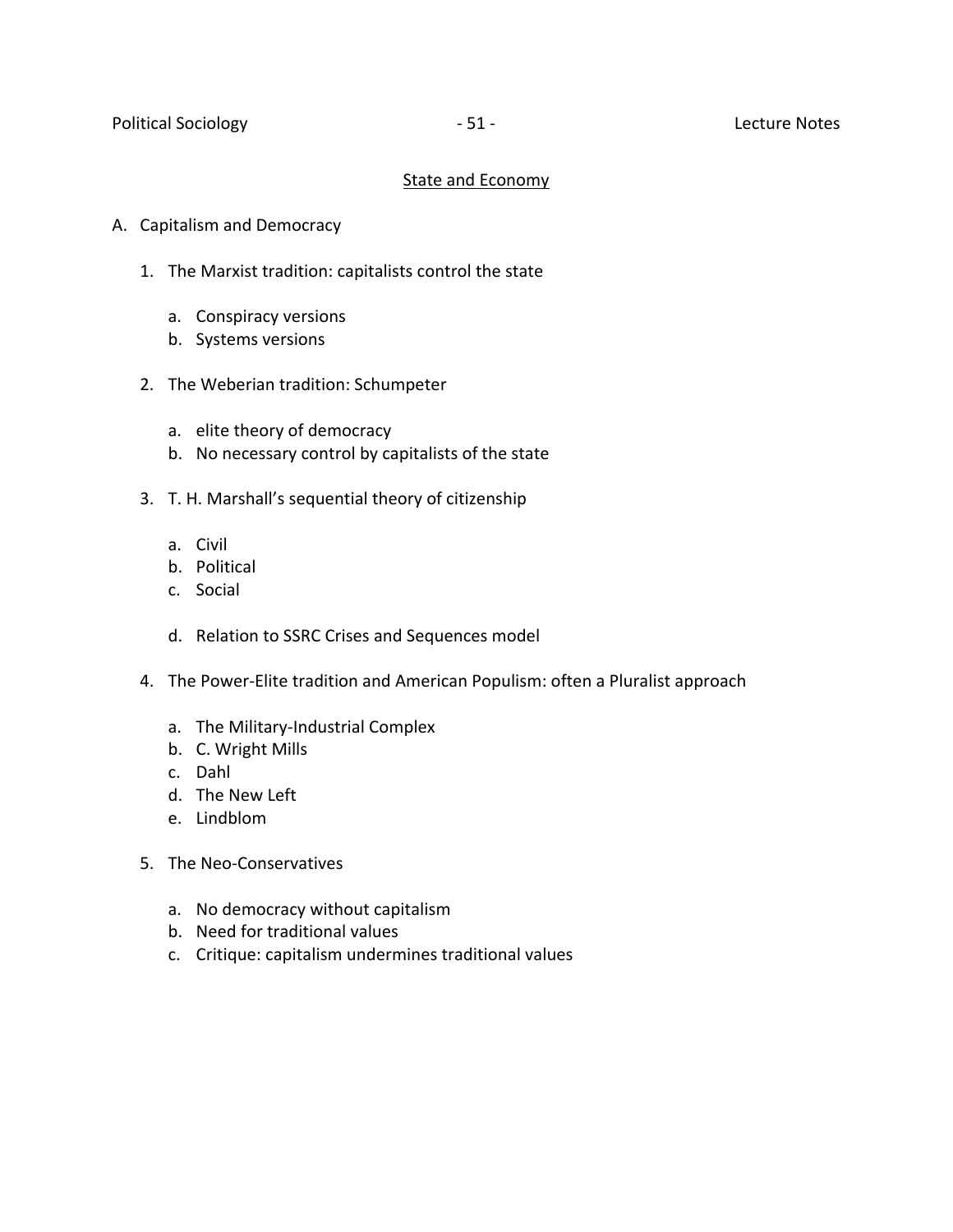- B. The Welfare State
	- 1. Conservative beginnings with Disraeli and Bismarck
		- a. The "two nations" and the national community
		- b. Attempts to head off working-class radicalism
			- 1) NB that most socialist parties subsequently incorporated welfare-state measures into their programs
		- c. Attempts to save capitalism or overcome it?
	- 2. The Pluralist view of the American State
		- a. Roosevelt, the New Deal, and American liberalism
			- 1) Comparisons with fascism: top-down control (Marxist and Weberian critiques)
			- 2) Resistance to Populist pressures: Huey Long, Father Coughlin, Reverend Townsend
		- b. Government responsiveness to constituencies: institutionalizing the capacity to govern (Huntington)
		- c. Interest groups and regulatory agencies: the question of cooptation
		- d. Bureaucratic cultures
	- 3. Neo-Marxist interpretations of the Welfare State
		- a. Systems Perspective: the State must provide Capital with infrastructure
		- b. O'Connor on Accumulation/Fiscal Crisis Tendencies
		- c. Habermas on Legitimation Crisis Tendencies
		- d. Przeworski: The Social Democratic Welfare State as a class compromise, providing the working class with a stake in capitalism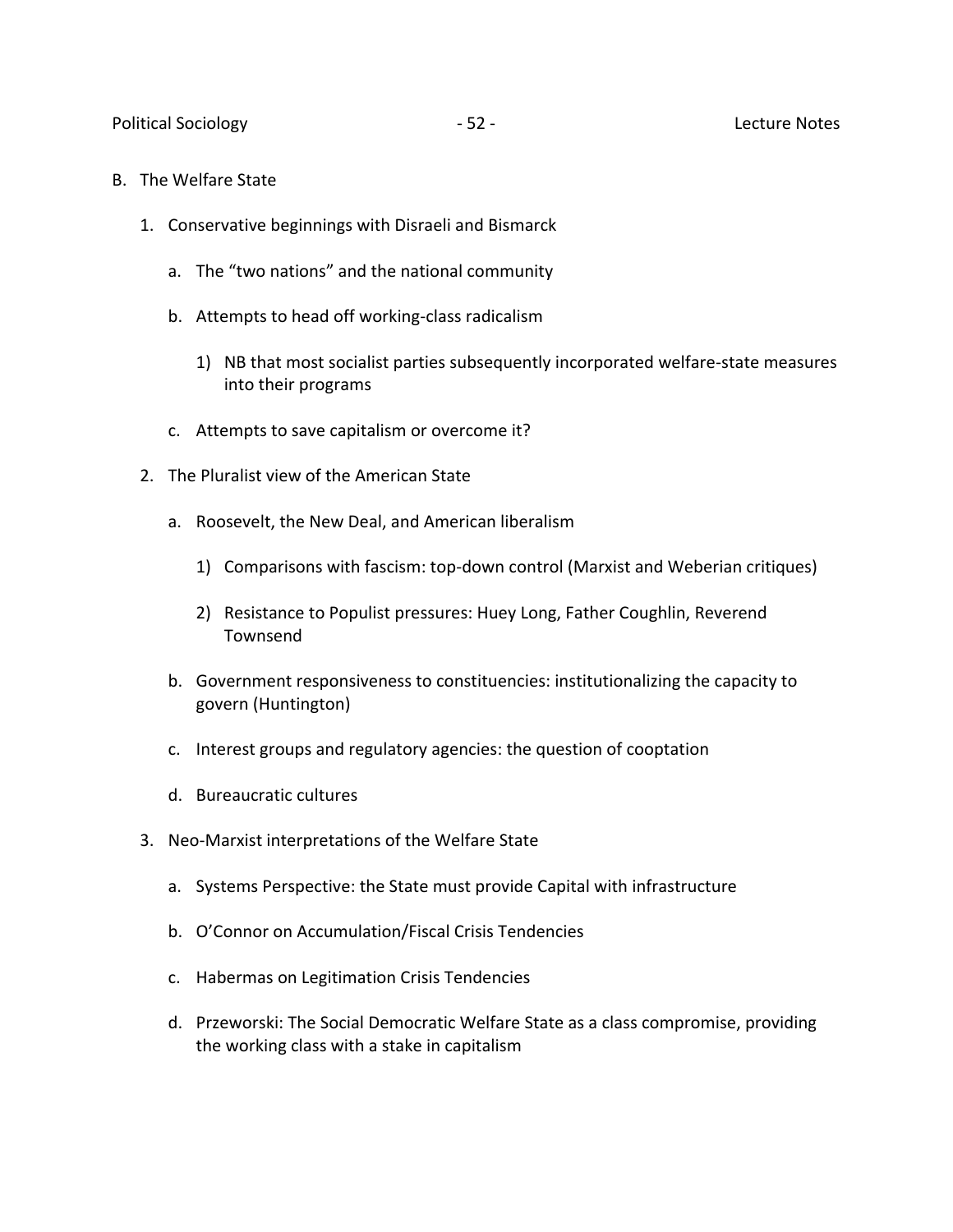- C. The Weberian perspective on the State and Capitalism
	- 1. Elite theorists: Weber, Michels, Mosca
		- a. Aron: a "ruling class" rather than a capitalist class
		- b. Dahrendorf: conflict over authority (political) relations, not class struggle
		- c. Some similarity to theories of hegemony
	- 2. Corporatism. Andrew Shonfield: State planning (state centralization as a variable)
		- a. A theory of neo-mercantilism which speaks of the influence of elites in the state and the economy.
		- b. Describes centralized states best, like dirigist France.
		- c. Decentralized states like the U.S. don't fit as well. Describes the American state as "riotous pluralism" (1965, p. 323).
	- 3. Neo-Corporatism: Tripartite panels
		- a. Compare to Consociationalism [Lijphart]
		- b. Philippe Schmitter
			- 1) Types
				- a) Societal Corporatism: liberal, initiated by society
				- b) State Corporatism: authoritarian, initiated by the State
			- 2) Ability of Neo-corporatism to handle higher levels of conflict, and thus overcome legitimation problems
		- c. Liberal/pluralist critiques
			- 1) Neo-corporatism creates legitimation problems because it displaces representative functions from Parliamentary bodies to tripartite panels.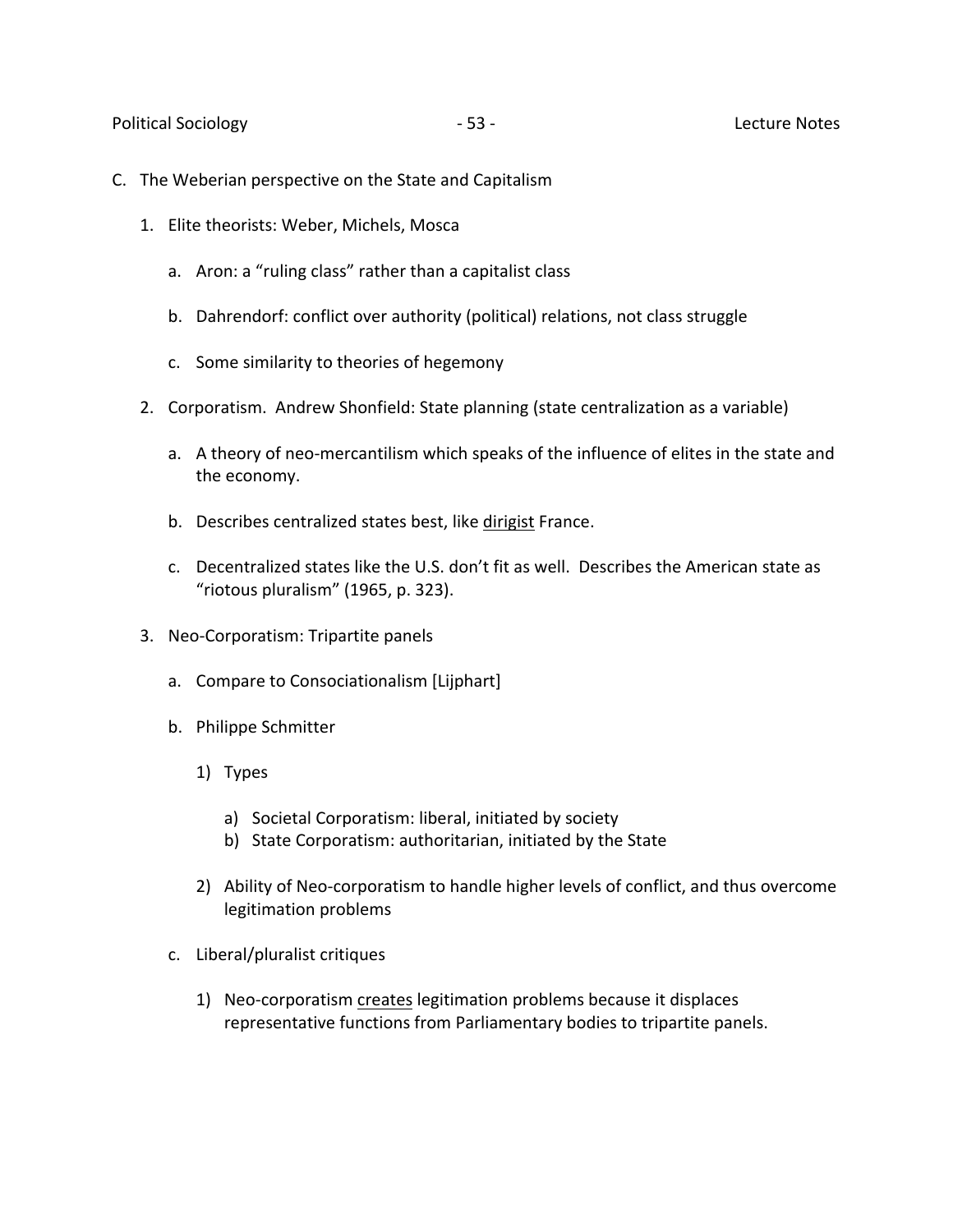- 2) Neo-corporatism generates inflation by driving up rates for the most protected sectors (esp. big business, big labor) at the expense of unrepresented sectors (esp. people on fixed income like pensioners or people on welfare). This contributes to legitimation problems.
- d. Marxist critiques. Neo-corporatism is simply another method by which capitalists control the working classes by coopting them in tripartite panels. The state serves the interests of the capitalist class.
- e. Neo-Weberian critiques.
	- 1) Neo-corporatism has no existence independent of State and party elites: it is encapsulated by the latter and exists at their convenience.
	- 2) Neo-corporatism is simply a method for helping small countries compete in international markets. All sectors pull together and all benefit.
	- 3) Neo-corporatism cannot survive inflationary periods.
- D. Harold Wilensky's Account (*Rich Democracies*, 2002)
	- 1. Convergence theory: baseline similarities of rich democracies [ch. 1]
		- a. Basically the same as development theory or functionalism: increased affluence, education, meritocracy, mobility/communication, etc.
	- 2. Distinction among main types of political economy [ch. 2]
		- a. Democratic Corporatist: Tripartite panels, etc (S, N, FK, IL, DK, NL, B, A, I, D)
		- b. Corporatist without Labor (F, J)
		- c. Decentralized (GB, USA, NZ, AUS, CN, IR)
		- d. Main causes of corporatism
			- 1) PR
			- 2) Left and Catholic movements
			- 3) Trade/globalism not a cause but a consequence of corporatism
	- 3. Participation theory [ch. 3, 4, 11]
		- a. Stronger in corporatism. Parties stronger.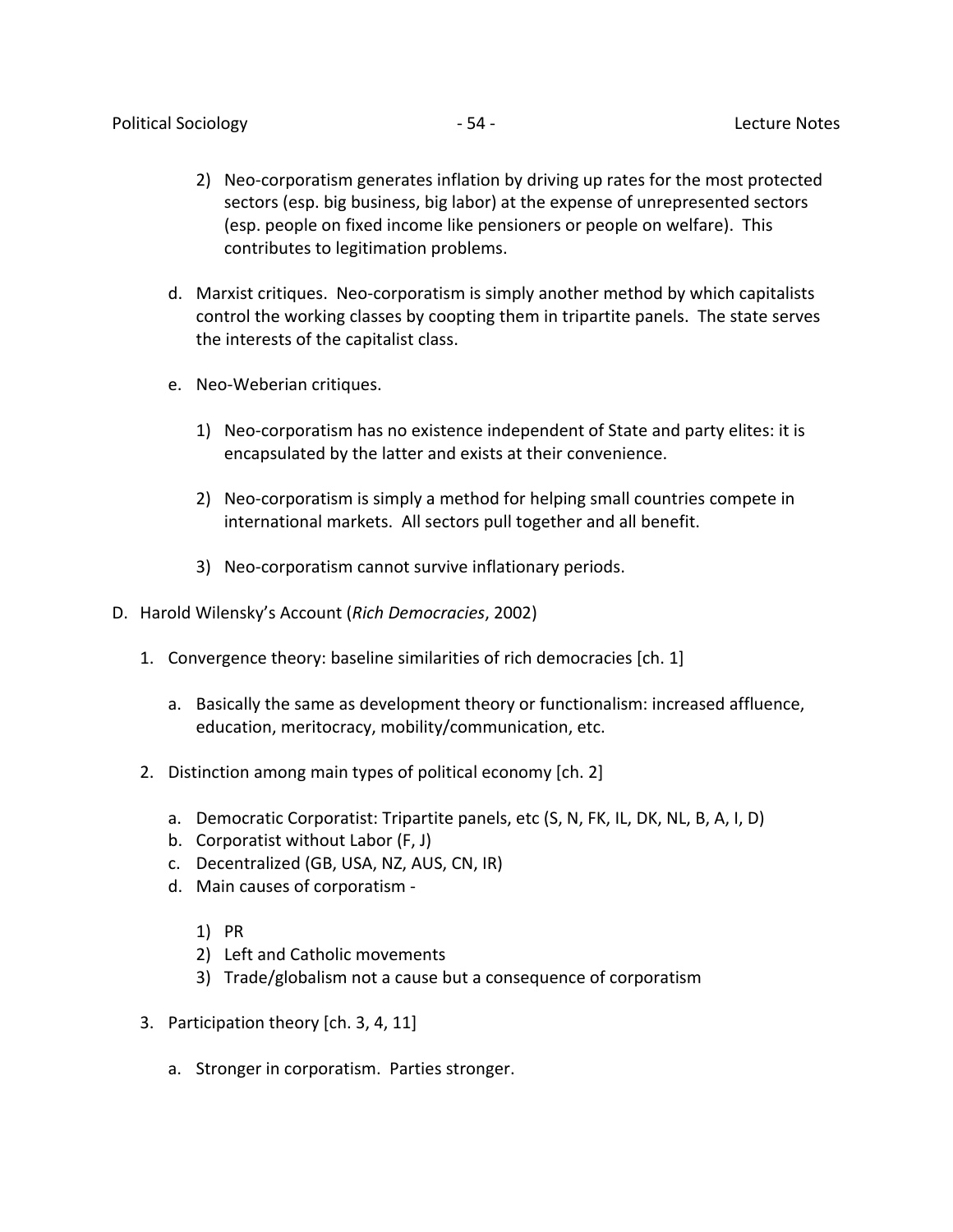- b. Weaker in decentralized societies: Mass Society. Parties have declined (Dealignment) most in these countries [US, UK, CN, NZ, AUS, DK]. Also corresponds to a more influential and more cynical mass media.
- 4. Social Spending & Welfare State
	- a. Main causes [ch. 5]
		- 1) Affluence plus demographic change: aging
		- 2) Late industrialization
			- a) Early industrializers/democratizers valued free markets too much
			- b) Late industrializers/democratizers worried about heading off socialism
		- 3) Corporatism
	- b. No evidence that high social spending is a drag on growth. Rather, high social spending combined with corporatism contributed to growth prior to the oil shocks of the 1970s because they led to labor peace. [ch. 12]
	- c. Little evidence that globalization impedes growth. [ch. 17]
		- 1) Foreign trade and migration are not especially high by historical standards.
		- 2) Corporatist arrangements may shield countries from external shocks like globalization (or oil shocks)
		- 3) Globalization may harm lagging sectors, which are vulnerable anyway.
		- 4) Central banks following Milton Friedman doctrines may harm corporatist arrangements, which may harm growth.
	- d. Tax-Welfare Backlash [ch. 10] only happens in 2 main instances:
		- 1) When the taxes are very visible: income & property taxes cause backlash; consumption (sales) & payroll taxes don't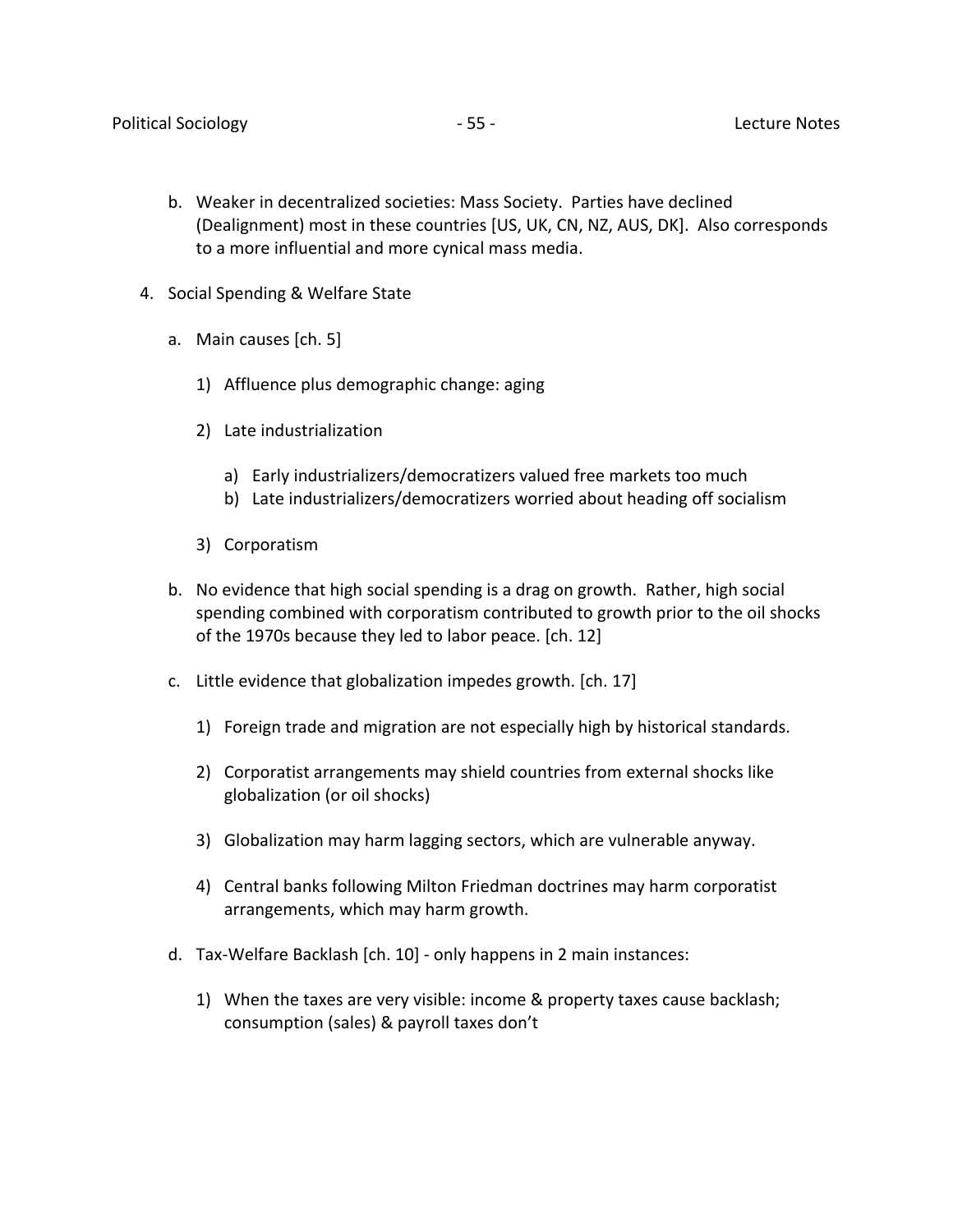- 2) Spending only creates backlash when targeted to poor, means-tested populations, not when they are universal & targeted to majority of the population
	- a) Note bigotry/xenophobia, when benefits tied to minorities (affirmative action)
- 5. American Exceptionalism is mainly just a case of the U.S. being the most extreme noncorporatist case
	- a. Other British-descended countries are similar (UK, CND, AUS, NZ)
	- b. Decentralized, mass society
	- c. Early democratizers, thus, low democratic corporatism
	- d. Low democratic corporatism results in:
		- 1) High tax-welfare backlash and populist politics (this also due to very visible tax forms and programs targeted at minorities (incl affirmative action)
		- 2) High party-system dealignment, low political participation, low civil society
		- 3) High mass media dominance, cynicism, sensationalism
		- 4) High legalistic conflict resolution
	- e. But on the whole, the U.S. does not differ from other rich democracies so radically
	- f. Unlikely to build corporatism in America, but it is possible to reduce visibility of revenue-collection and affirmative action programs targeted at ascriptive populations
		- 1) Left objections to regressive revenue streams (esp sales tax) should be overcome for the sake of higher revenues that can be used for progressive social programs
		- 2) Left support for affirmative action should be dropped for the sake of building more inclusive programs that will also permit broader political coalition-building, with the inclusion of the middle mass (upper working class & lower middle class), which is otherwise drawn to populist backlash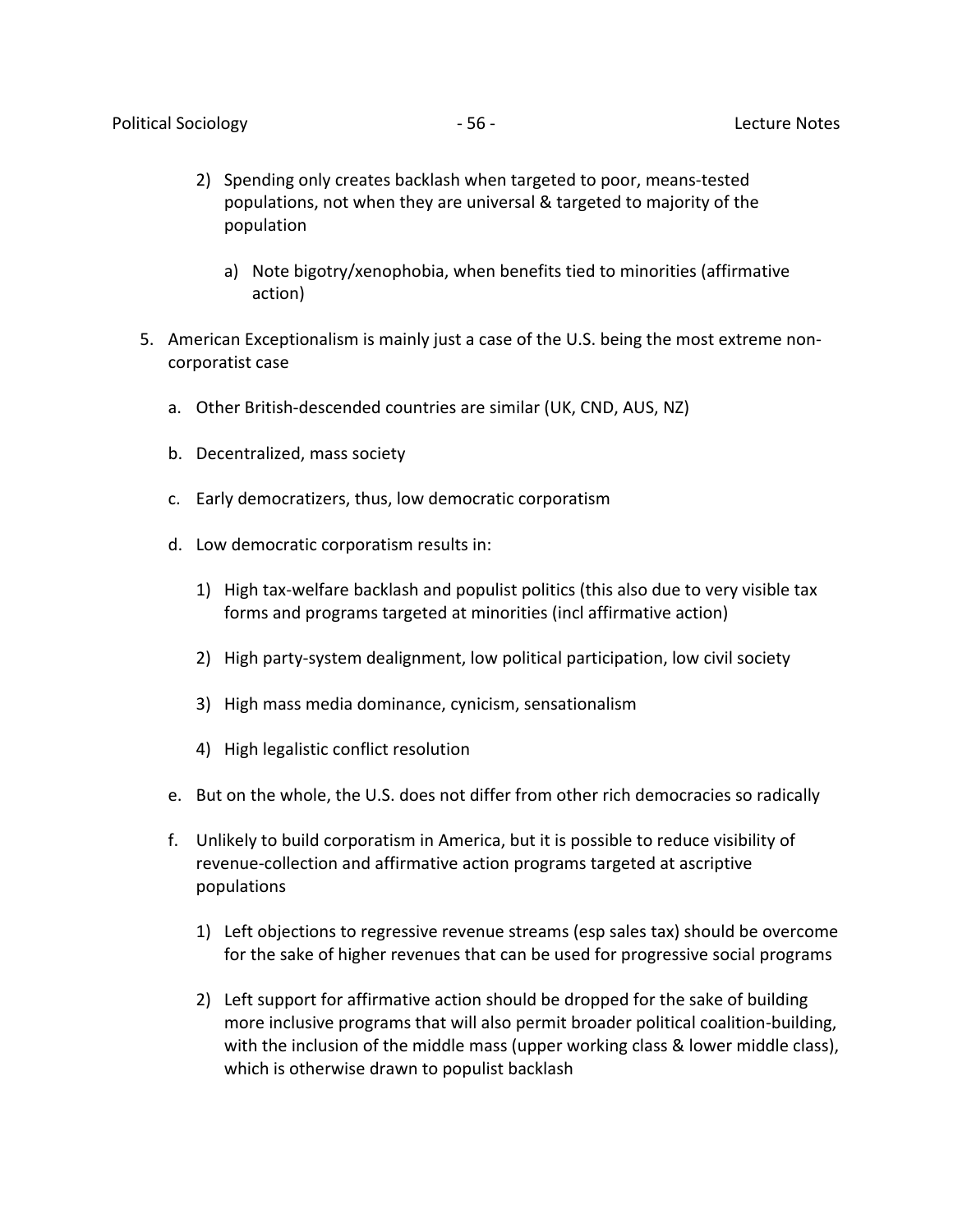## Political Participation

- A. Tocqueville and Mill on the Relation between Participation and Democracy
	- 1. Tocqueville on Liberty and Despotism
		- a. Local self determination vs. centralization (NB cases)
		- b. Institutions: township, religion, jury, parties
		- c. Mores: habits, practices, orientations
		- d. Tyranny of the majority and Democratic despotism
			- 1) Fluid majorities vs. ascriptive majorities
			- 2) Problems of transition and self-reinforcement
	- 2. Mill on political learning
		- a. The working class, women and the franchise
		- b. Liberty, learning, and self-restraint
- B. Verba and Nie's Four types of "conventional" participation
	- 1. Voting
	- 2. Campaign activity
	- 3. Communal activity
	- 4. Contacting officials on personal matters
- C. Verba and Nie's determinants of "conventional" participation
	- 1. Social status (socioeconomic resources)
		- a. Upper status people participate more
		- b. Republicans generally participate more than democrats
		- c. cf. Marxist explanations based on economic power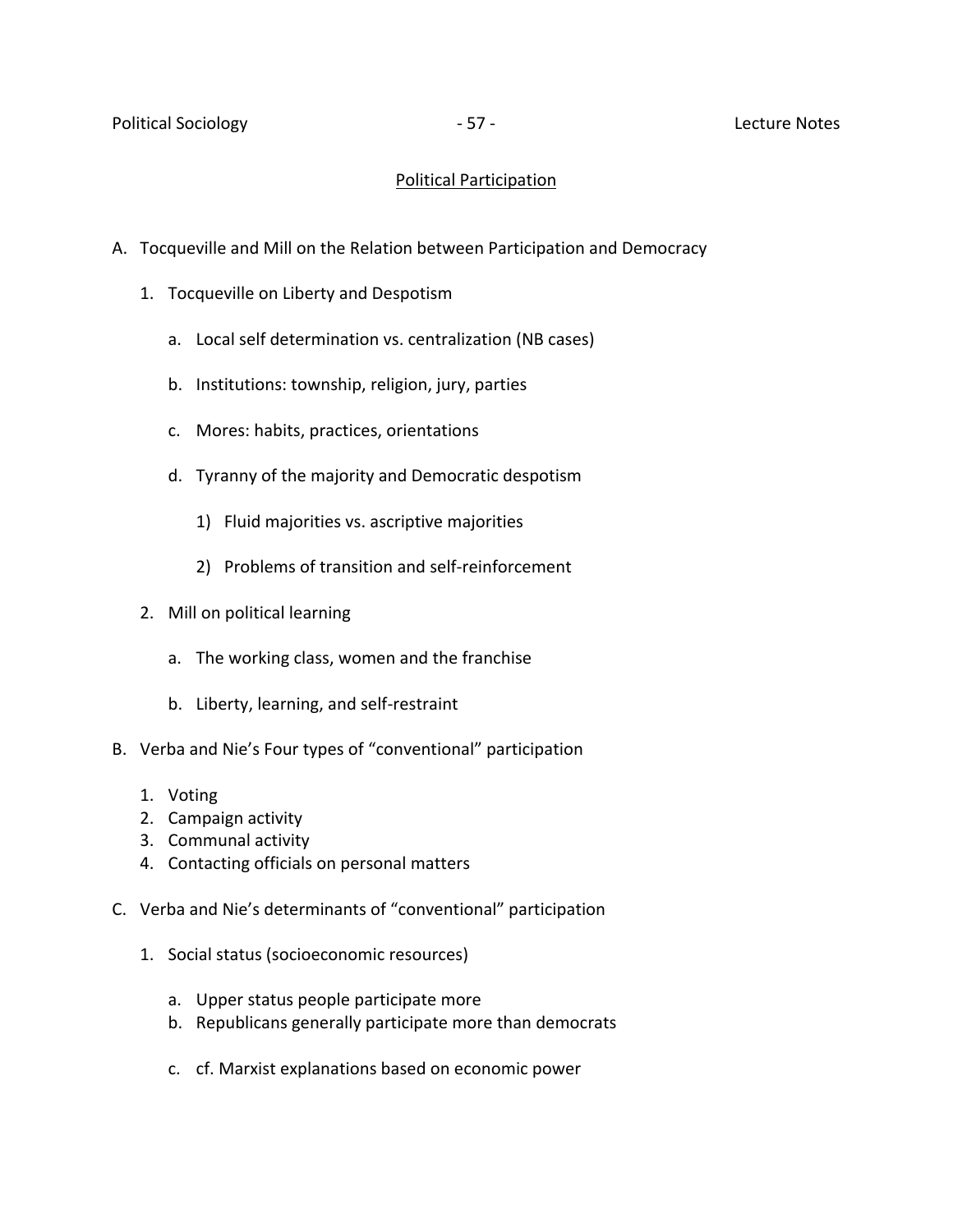- 2. Countervailing ethnic factors
	- a. Blacks in America participate much more that their SES would predict.
	- b. Verba and Nie account for this as a result of group consciousness analogous to working class consciousness.
- 3. Countervailing organizational factors
	- a. Working-class organizations. Verba and Nie's cross-national studies show that the SES-participation correlation is weakened when working-class parties and unions raise participation levels among lower-status people.
- 4. Social-psychological factors deriving from a liberal democratic political culture. These return to Tocqueville
	- a. Efficacy
	- b. Trust
	- c. Sense of involvement
- 5. Other factors cited in research
	- a. Life-cycle factors
	- b. Gender (cf. status, efficacy, etc.)
	- c. Party ID
- D. Other factors cited in research on voter turnout
	- 1. Institutional factors
		- a. Extension of franchise
		- b. Automatic registration
		- c. Legal requirements to vote
		- d. Holding elections on Sundays or convenient times
		- e. Proportional representation
		- f. Concentration of elections (vs. America, where the dog-catcher is up for election)
		- g. Referenda, etc.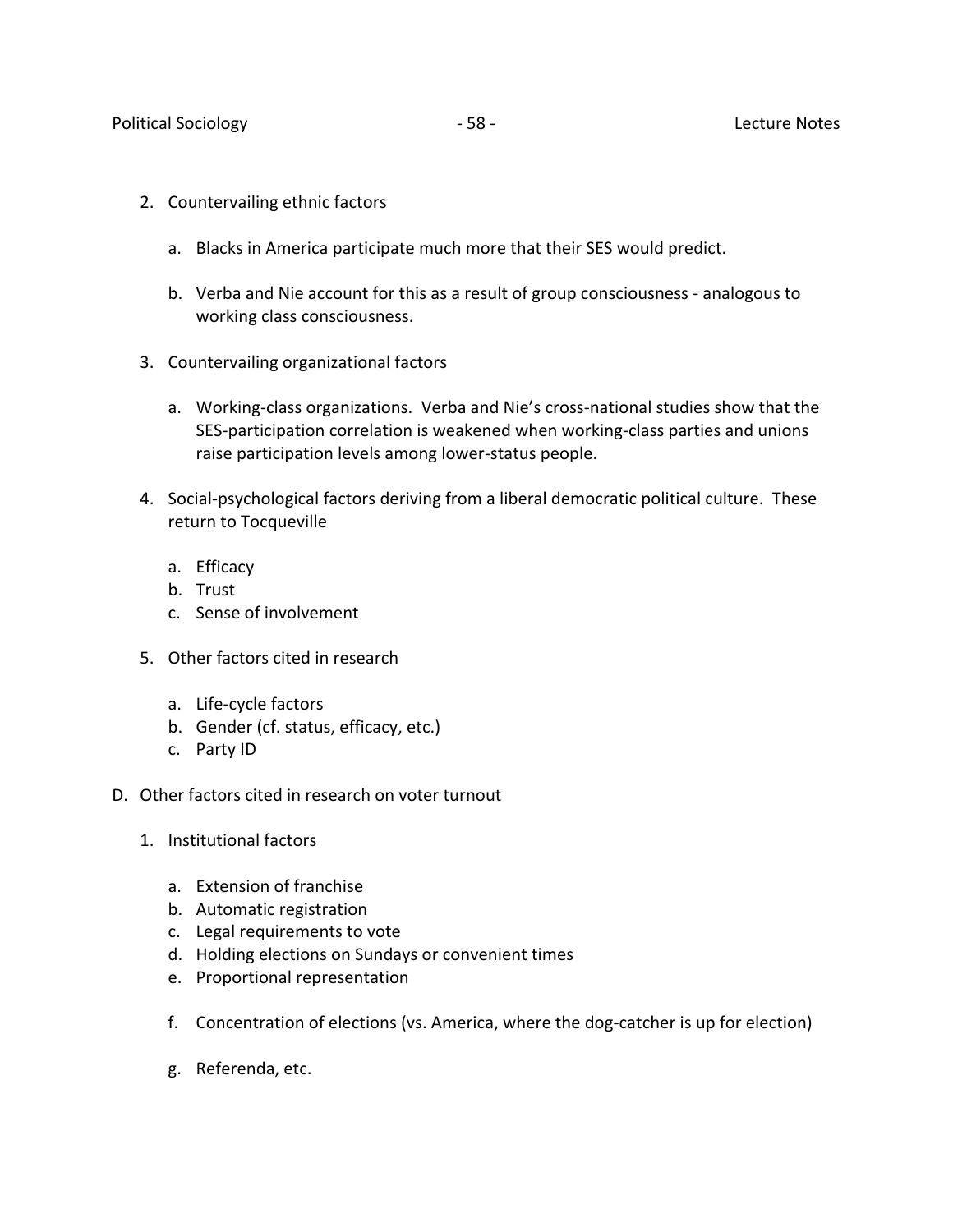- 2. Political factors
	- a. Sharp or close competition
		- 1) Ideological mobilization and true party choice: related to PR
		- 2) Bland parties in America are said to create political alienation; but turnout was not strongly reversed in the ideological Reagan elections
	- b. Sense of civic responsibility
	- c. Close races: rational choice reasons (the Gary Becker factor)
	- d. Impression of being on the winning side: the Harold Washington phenomenon
- 3. Voter turnout is comparatively low in America, but other forms of participation are comparatively high
- E. Growing citizen sophistication and the growth of "unconventional" participation
	- 1. I will talk mainly about the protest of the 1960s-70s here. I will talk more generally about protest and revolution in Week 11.
	- 2. Barnes and Kaase study. Dissatisfaction with Almond/Verba and Verba/Nie studies in explaining 60s-70s protest.
		- a. Additional measures
			- 1) Protest
			- 2) Demonstrations
			- 3) Strikes
			- 4) Occupation and blockades
			- 5) Destruction of property
			- 6) Harm to people
		- b. Note that much protest went along with high levels of civic culture and support for democracy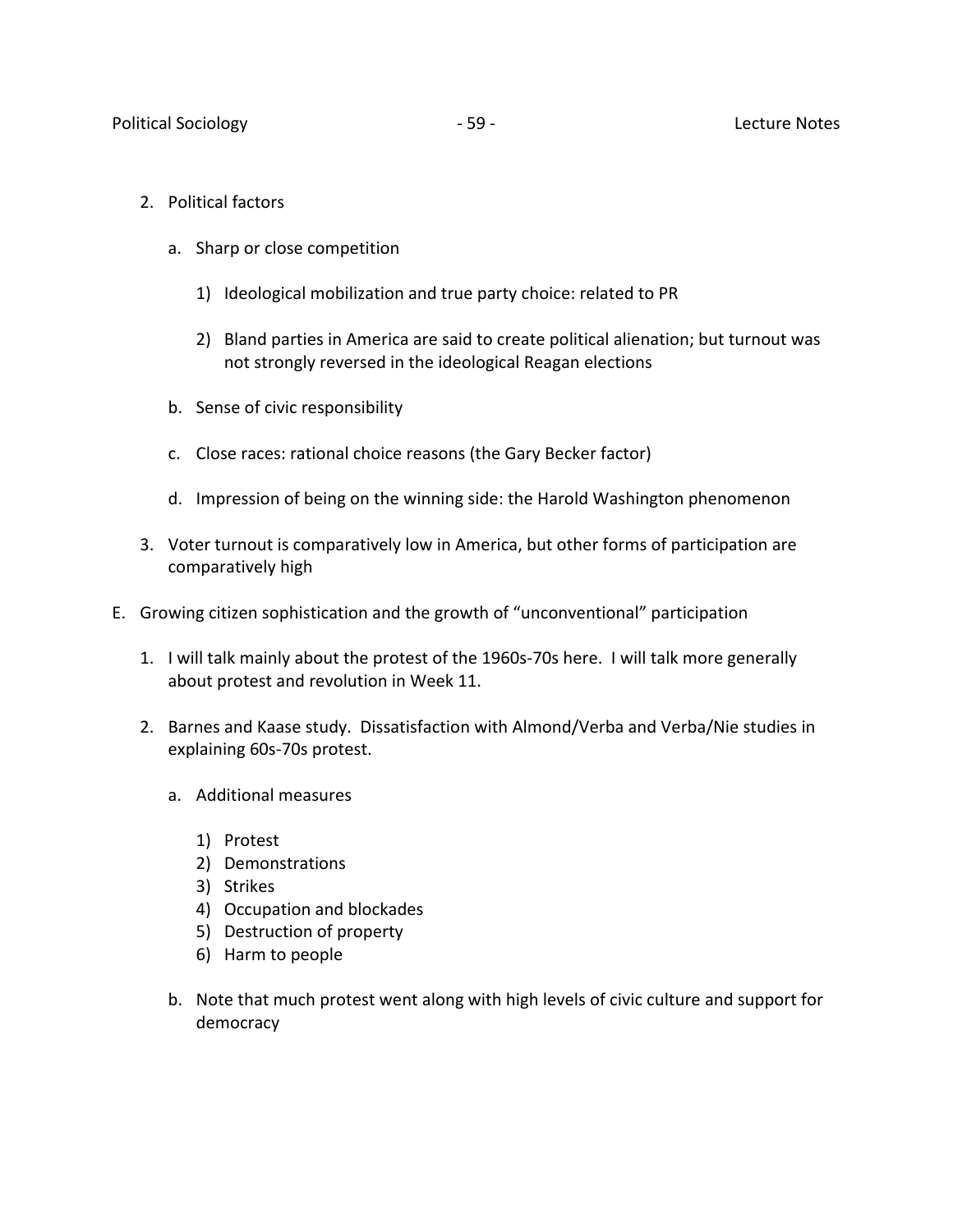- c. Different style of democratic support: participatory democracy vs. representative democracy
- 3. Two predictors of protest (see Dalton)
	- a. Deprivation: corresponds more to lower status, disorganized protest
		- 1) Not as strongly connected to 60s/70s protest
	- b. Resource mobilization: corresponds to higher status or organized protest
		- 1) examples of latter: unions, ethnic organizations
		- 2) More typical of 60s/70s protest
		- 3) Connected to creation of issue publics. In fact, for many participants, voting participation went down at the same time that protest participation went up. It was simply a shift to a different type of participation.
		- 4) In some cases (esp. Britain) protest was found to be related to the impatience of young elites who felt excluded from decision-making participation. They wanted to be included.
- 4. My research on Civic Engagement in post-Katrina New Orleans
	- a. Civic engagement increased due to the disaster ("Rise of Community Organizations, Citizen Engagement, and New Institutions")
	- b. Neighborhood & community groups
		- 1) NB Ethnic groups & Social Aid & Pleasure Clubs
	- c. Strategies for recovery: the role of organizing
		- 1) Autonomous organization: block captains, data gathering
		- 2) Critical Mass & Tipping: building momentum & PR
		- 3) Cooperation & Umbrella Groups
		- 4) "Outside-Inside" organization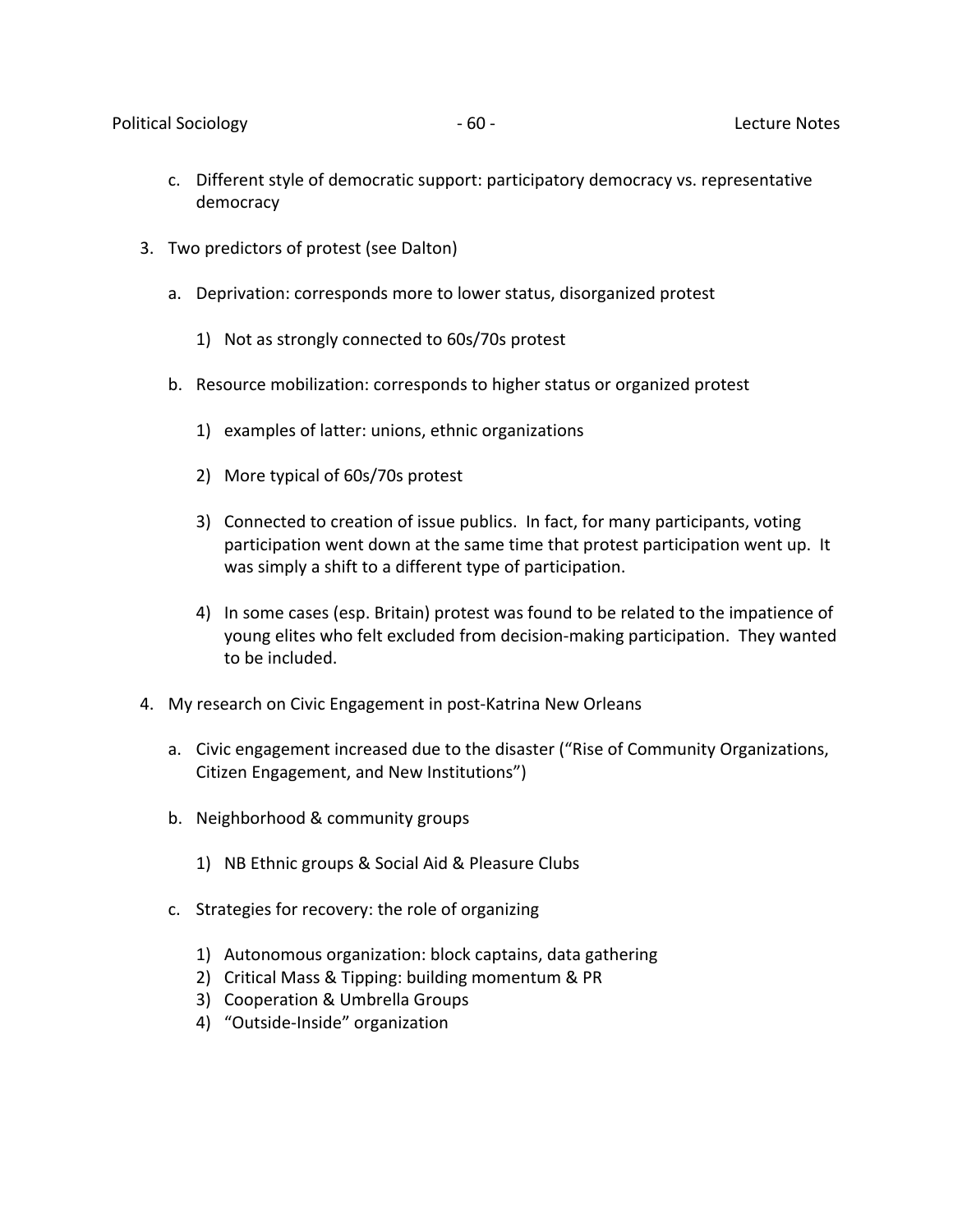- d. Strategies in action: Blight reduction ("Can Citizens Affect Urban Policy? Blight Reduction")
	- 1) The 2-prong Beacon of Hope strategy. Data gathering, plus:
		- a) Offers of help
		- b) Enforcement, incl appearing at hearings
	- 2) Limitations of this strategy in certain neighborhoods:
		- a) Landlords who won't cooperate
		- b) Homeowners in lower-income areas (incl middle class) who can't afford to repair
		- c) Market limitations on the demand side, i.e., insufficient return of population to attract people who would improve properties
	- 3) Findings from LSU Disaster Recovery Survey & LSU-NPN Neighborhood Leader Survey
		- a) Civic engagement helped
		- b) Civic organizations helped
		- c) Note how individual engagement was channeled through civic organizations
		- d) Question: to what extent was this simply in the private realm, & to what extent did it affect government policy?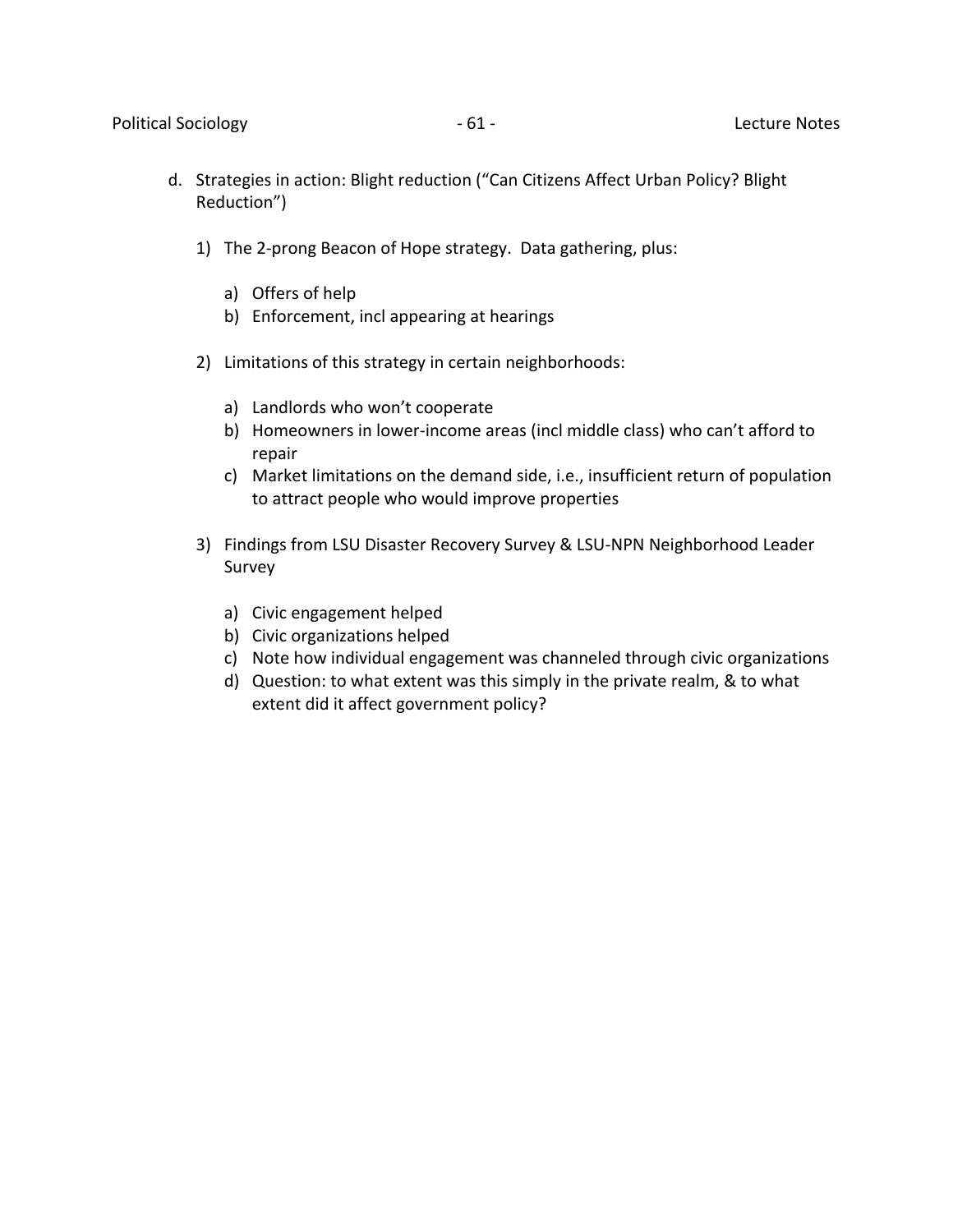## Legitimation and Alienation I: "Sources and Structure"

## A. A crisis?

- 1. 1960s protest and 1970s economic problems
- 2. New-Left and Neo-Conservative crisis theories
	- a. Legitimation crisis
	- b. Crisis of confidence
	- c. Government overload
	- d. Breakdown of "governability"
- B. Theories of Political Support
	- 1. Schumpeter's theory of "loads" and "balance"
		- a. New-Left versions
		- b. Neo-Conservative versions
		- c. Muddy middle versions
	- 2. Types of Political Support
		- a. Easton's distinctions
			- 1) Diffuse system support
			- 2) Specific evaluation of state outputs or performance
		- b. Empirical investigations
			- 1) Miller: declining support
			- 2) Citrin's critique based on Easton
			- 3) Others: Kaase, Barnes & Kaase, Abramson
			- 4) Lipset and Schneider's summation
			- 5) Lehman's conclusion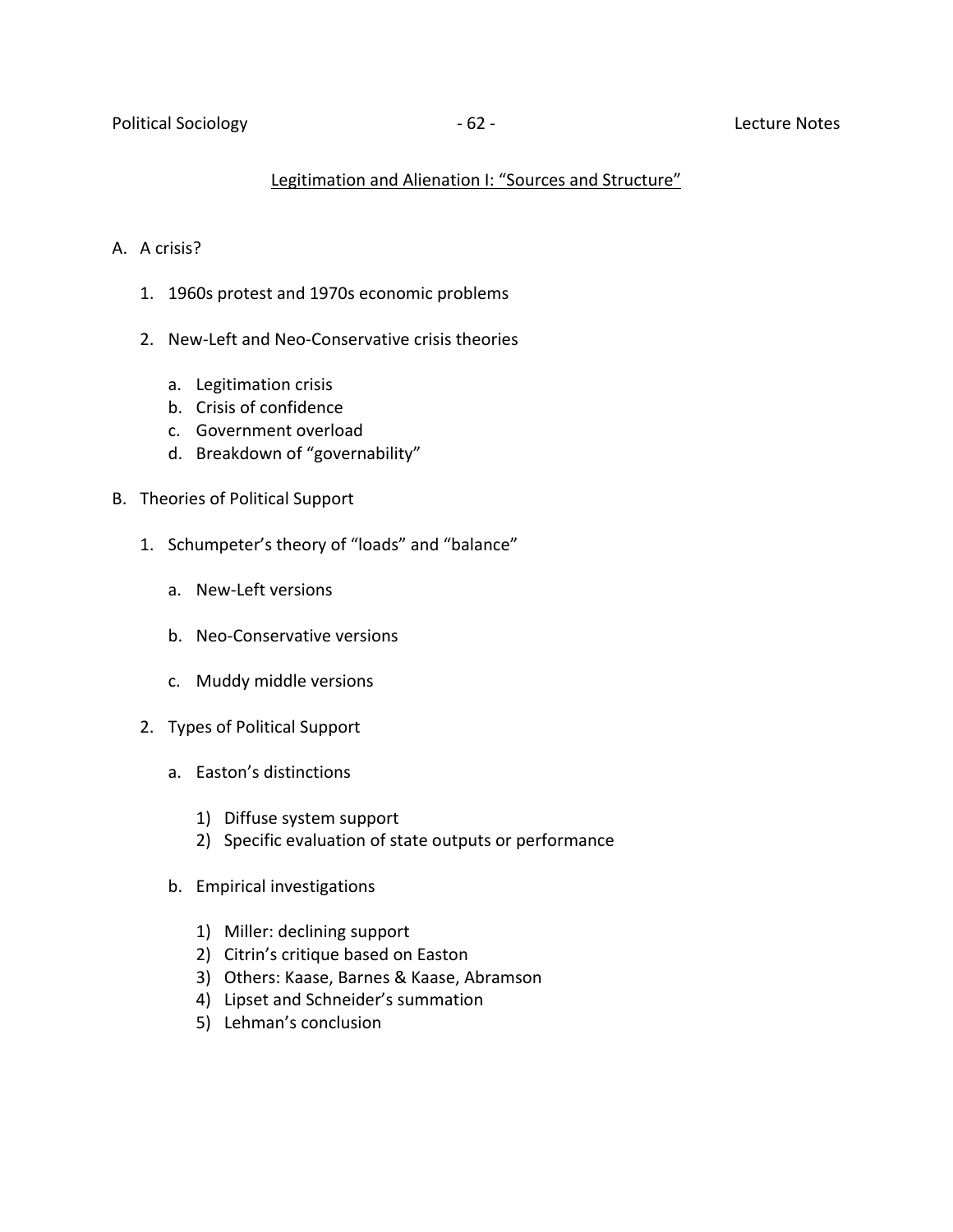## Political Sociology **According to According the COVID-01-** 63 - Lecture Notes

- 3. Sources of Political Support
	- a. State Performance
		- 1) Economic
		- 2) Civil (Dis-)Order
	- b. Structure of Opposition
		- 1) Party-System Factors
			- a) Polarization
			- b) Fragmentation
			- c) Volatility
		- 2) Governing Coalition Factors
			- a) Consociationalism
			- b) Oversized and Minority cabinets
			- c) Cabinet stability
		- 3) Neo-Corporatist Factors
- C. My Model
- D. My Results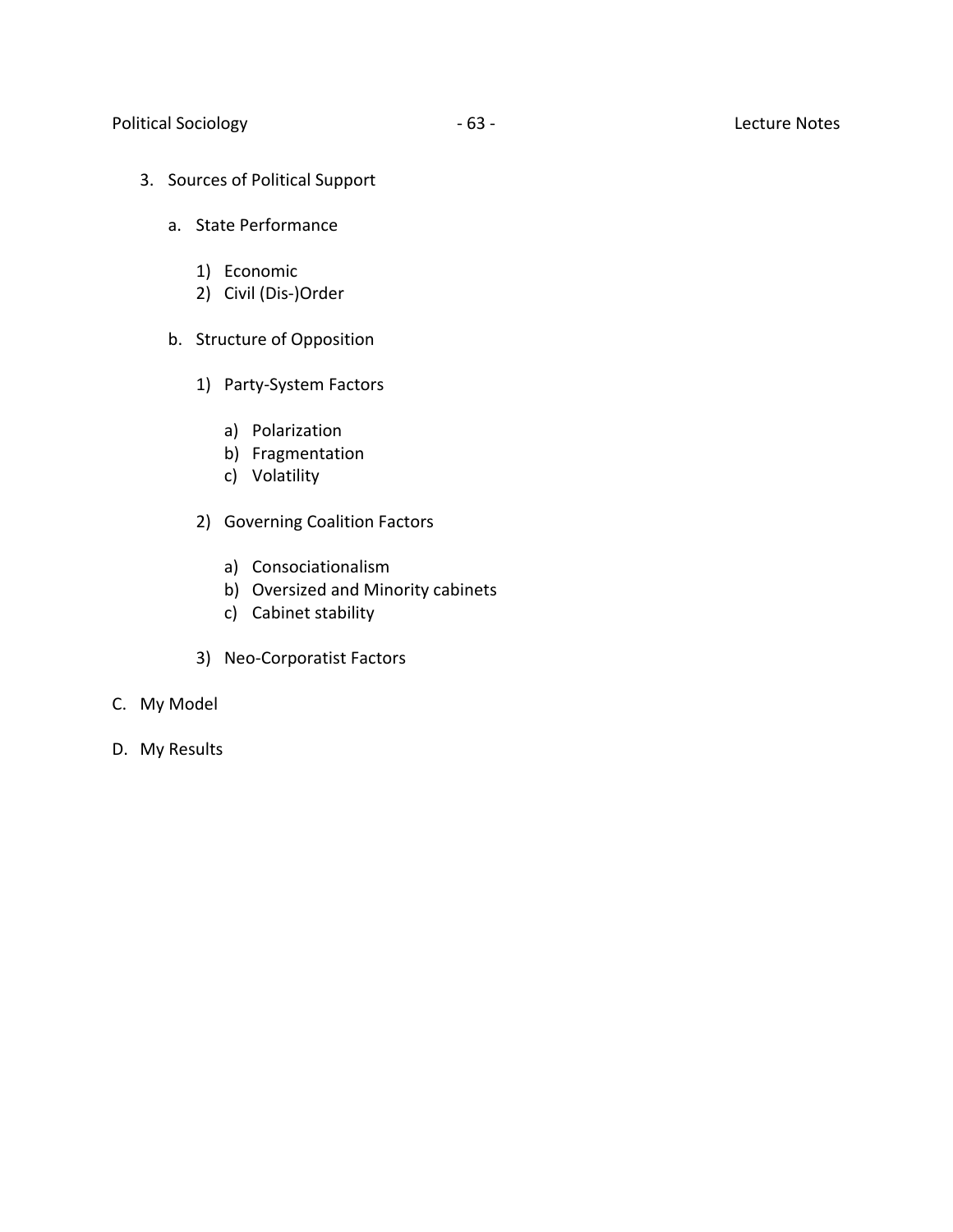# Legitimation and Alienation II: "Political Culture & Political Structure"

- A. A Social Action Framework
	- 1. A Weberian approach
	- 2. Contrast: Functionalism, Institutionalism, Rational Choice
- B. Problems with traditional Positional Choice theories
	- 1. Definition: Actor-Vectors
	- 2. Liberal Democracy is not a first-order choice: actors would rather win
	- 3. Liberal Democracy is a second-order choice: a method for insuring against losses
	- 4. Even the best positional-choice analyses implicitly agree with my critique. Moore, Therborn, Luebbert, Stephens all speak of actor alliances or interactions.
	- 5. Thus, positional choice arguments necessary for explaining actors' pursuit of first-order goals, but insufficient for explaining a liberal democratic outcome. We need theories of interaction to explain the latter.
- C. System Statics: Political Structure Constrained by Political Culture
	- 1. Political Parties as examples of Social Actors. Perhaps extendable to interest groups or neo-corporatist institutions as well.
	- 2. Party system Fractionalization
	- 3. Party system Polarization
	- 4. Party system Volatility
	- 5. Coalition Forms
		- a. Coalition instability could lead to regime instability (not supported by evidence)
		- b. Consociationalism has an indeterminate effect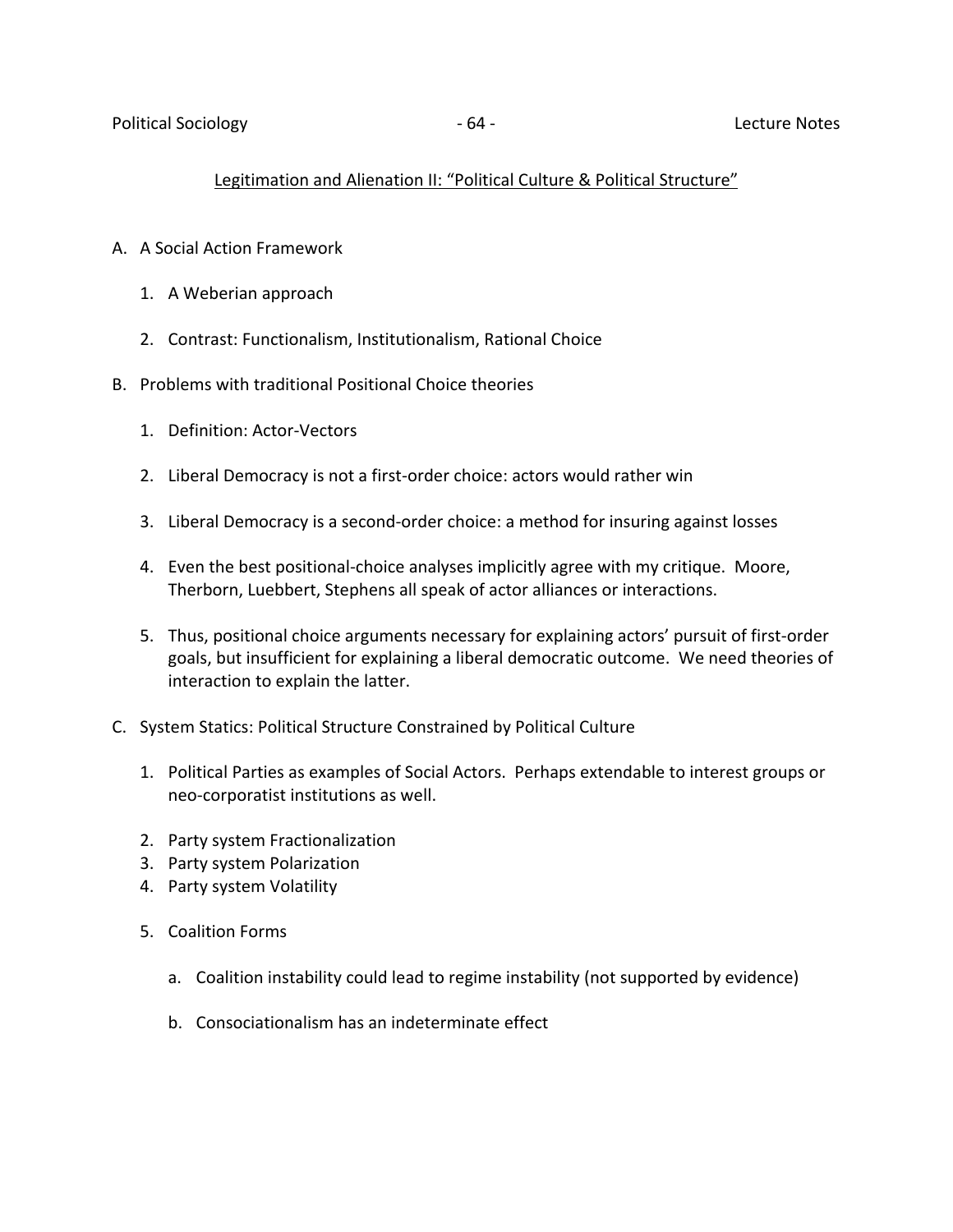- c. Blocked alternance. Polarization only harms democracy when an extremist party has veto (or pivotal) power, the ability to prevent a wished-for change in administration.
	- 1) Proof in recent French and Italian history
- 6. Two Examples of System-Statics (see paper)
	- a. Liberal Democracy in Germany
	- b. Contemporary Racialist Politics
- D. System Statics: Political Structure's Effect on Political Culture
	- 1. The Relative Autonomy of Political Culture: Reasons why political structure may not affect political culture
		- a. A cultural substratum in language, socialization, mores
		- b. Dormant or latent values that can be revived
		- c. Culturally-shaped expectations that affect instrumental rationality
	- 2. The Direct Effect of Opposition Structure
		- a. The longer a liberal democracy is in place and functions well, the more citizens will learn to support it
	- 3. Comparative Preferences
		- a. Citizens will support a liberal democracy if it is preferable to a previous regime in their country
		- b. Citizens will support a liberal democracy if it exists in another country and appears to be preferable to the present regime in their own country
	- 4. Socialization Factors
		- a. Population does not tend to vary in their support for liberal democracy according to interests (first order preferences). Thus, class, party support, etc., do not have large effects.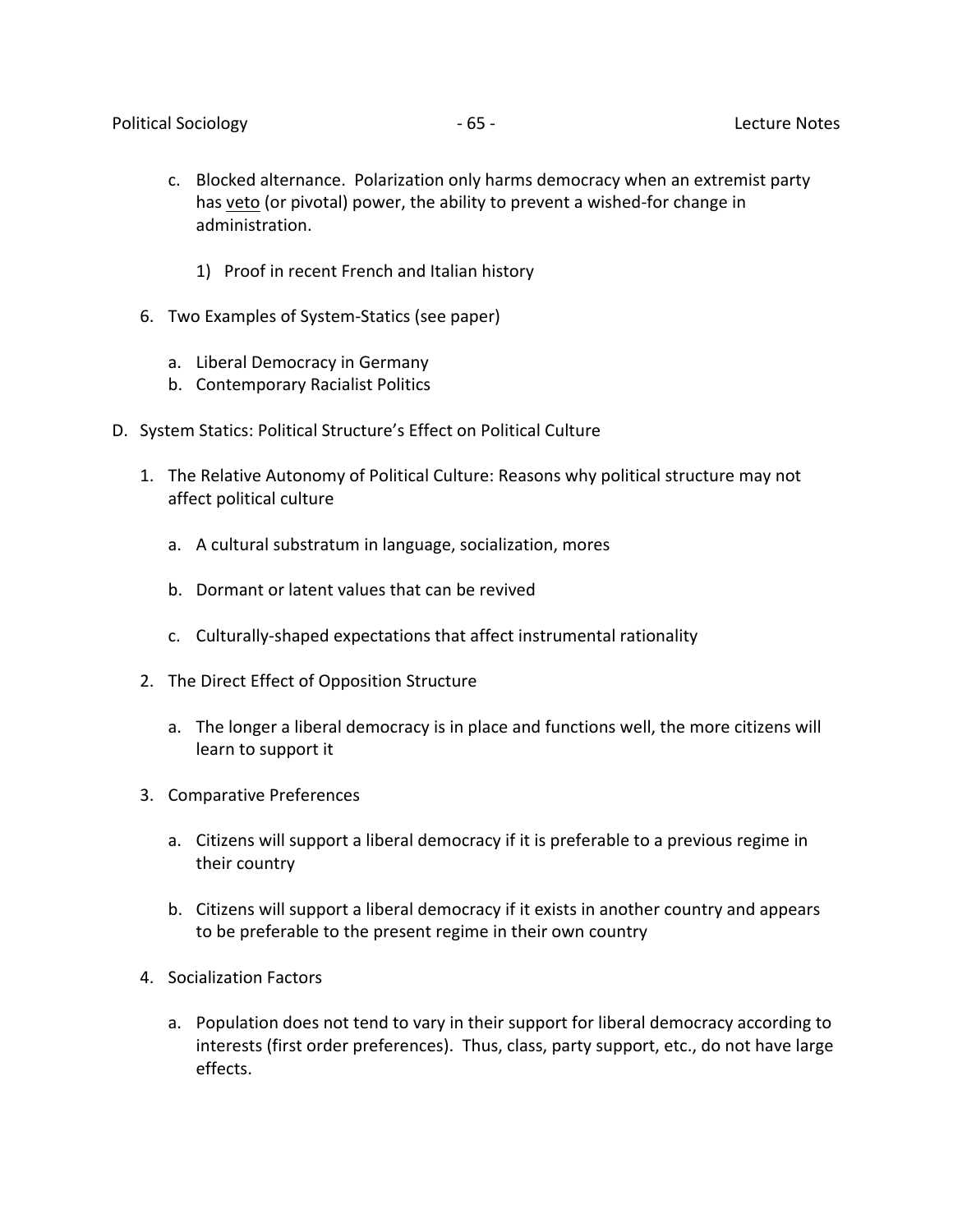- b. Population varies according to socialization factors like cohort, education, family structure.
	- 1) But these factors vary according to direct effects and comparative preferences.
- E. System Dynamics
	- 1. Historical platforms: Culture-Structure Interactions
		- a. Asymmetrical development
		- b. Uneven development and lags
	- 2. Sequencing: some more favorable than others (see paper)
	- 3. Phasing and Non-phasing of Cycles (see paper)
	- 4. Feedback Loops: Vicious and Virtuous Circles
		- a. Political Culture and Political Structure can reinforce each other
		- b. If democracy "works," citizens vote for loyal opposition, and democracy continues to "work"
		- c. If democracy does not "work," citizens vote for extremist or anti-system opposition, and democracy breaks down
	- 5. "Leveraging" Effects: Tipping, Strategic Cooperation, and Wedges
		- a. Destructive form. Extremist opposition must:
			- 1) Obtain veto power (pivotal position)
			- 2) Block alternance
			- 3) Tempt pro-system parties themselves to abandon support for legitimacy of liberal democracy
		- b. Then destructive cycle sets in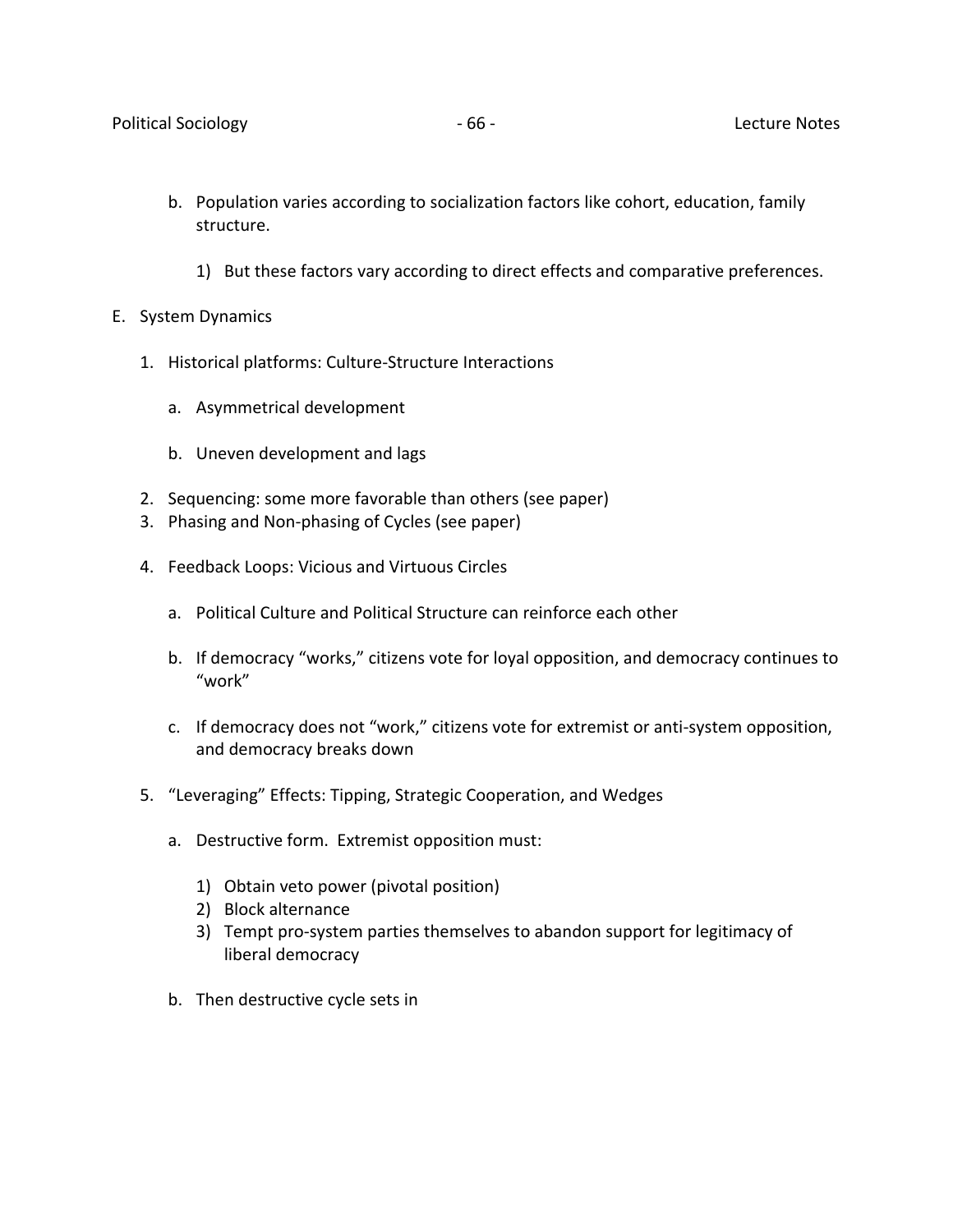## Protest and Revolution

- A. Social Psychological Theories
	- 1. Tocqueville, James Davies
		- a. Relative deprivation and reference groups
		- b. Rising expectations (J-curve) and frustration-aggression
	- 2. Empirical evidence for these theories may be weak
		- a. Civil rights movement and growth of black middle class? (William Julius Wilson)
- B. Organizational Theories
	- 1. Resource Mobilization
		- a. Grievances always present in societies
		- b. Should focus on organization, not grievances
		- c. Organizations challenge reigning authorities
		- d. Success of organizations depends on their ability to mobilize resources
	- 2. Lenin
	- 3. Gamson
	- 4. McCarthy and Zald
	- 5. Oberschall
	- 6. Tilly
- C. Structural Theories
	- 1. Skocpol
		- a. Structural, objective conditions, not psychology of actors
			- 1) NB peasantry
		- b. International conditions: especially War
			- 1) If they weaken State: especially by weakening its fiscal basis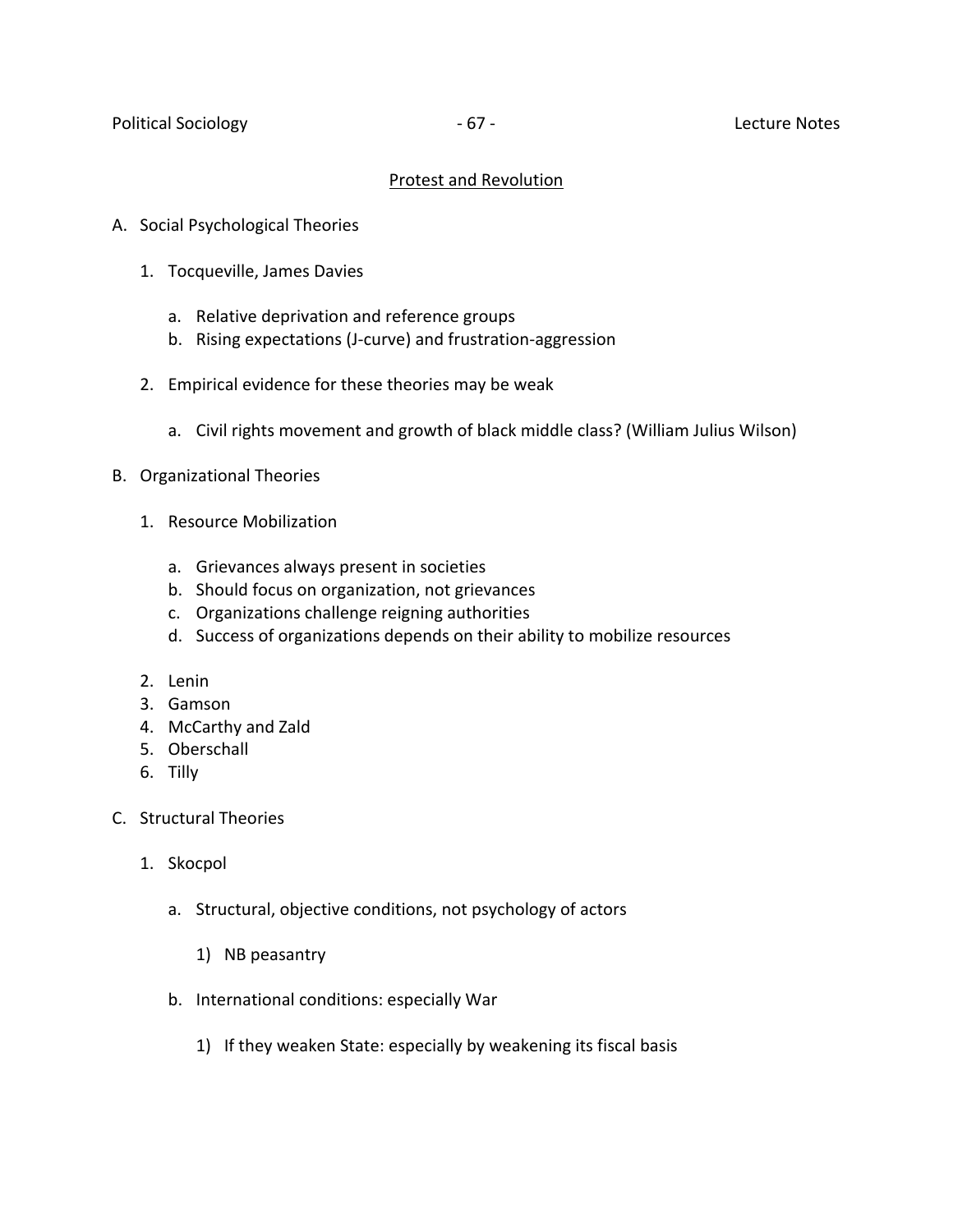Political Sociology **According to According the COVID-100** - 68 - Lecture Notes

- c. Autonomy of the State
- 2. Smelser: Parsonsian approach
	- a. Orum's summary
		- 1) Structural conduciveness
		- 2) Strain
		- 3) Generalized belief
		- 4) Precipitating factors
		- 5) Mobilization for action
		- 6) Agents of social control
	- b. Smelser's work on the Industrial Revolution
		- 1) Differentiation
		- 2) Problems of integration
		- 3) Protest
		- 4) Resistance of est. authorities
		- 5) Handling and channeling
		- 6) Reintegration
- 3. Hofstadter, Lipset: Weberian approach
	- a. Status politics and status insecurity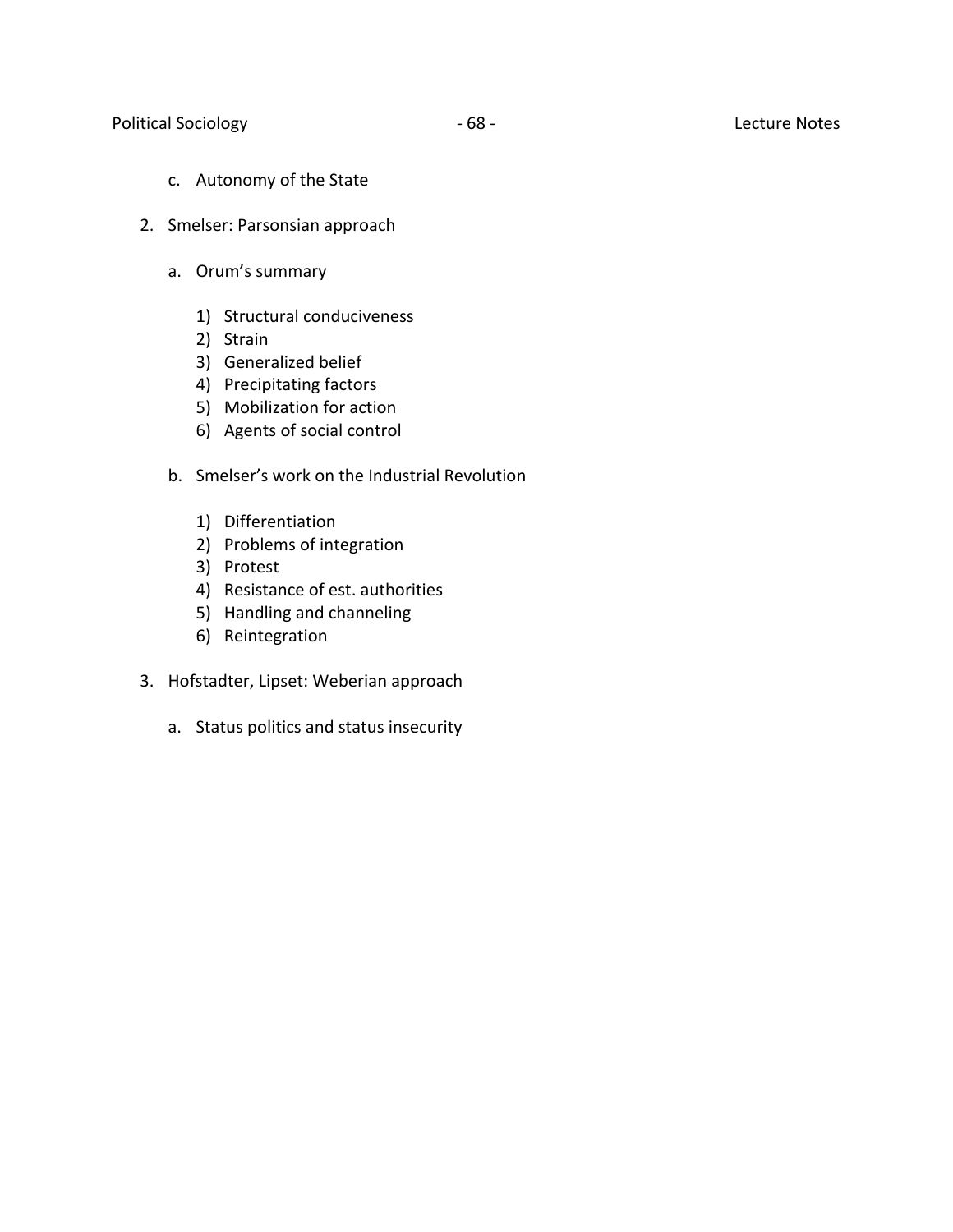Political Sociology **According to According the COVID-SOCIOL** COVID-69 - COVID-100 - 69 - Lecture Notes

# D. Diagram of competing/complementary theories

| Takes into account                                                            | Theorv                 |
|-------------------------------------------------------------------------------|------------------------|
| Grievances<br>(incl. structure of grievances: relative                        | Social Psychological   |
| deprivation, rising expectations)                                             |                        |
| Resources                                                                     | Resource Mobilization; |
| (incl. organizational resources)                                              | Organizational;        |
|                                                                               | <b>Rational Choice</b> |
| <b>Opposition to Movement</b>                                                 |                        |
| Considers structure of opportunity                                            | Structural models      |
| for protest                                                                   |                        |
| <b>Exogenous Factors</b>                                                      |                        |
| (incl. those that affect established<br>actors and opposition movement: e.g., | Structural models      |
| foreign relations)                                                            |                        |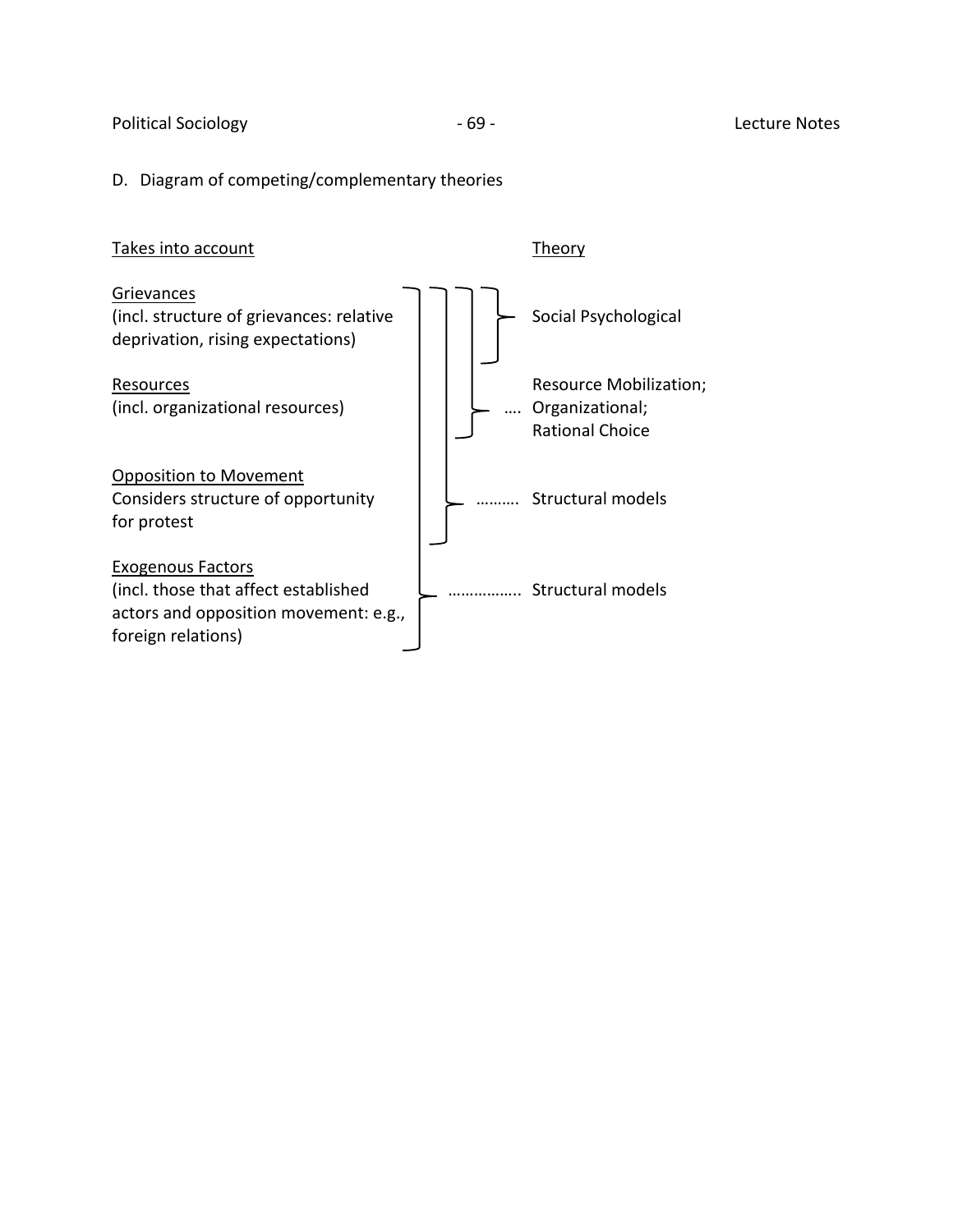## Industrialism and Working-Class Politics I: The Marxist Problematic

- A. Marx's orthodox view in the Communist Manifesto and Capital
- B. Marx's theory of Bonapartism
- C. Modifications due to absence of revolutionary action
	- 1. Class consciousness (Lukacs)
	- 2. Hegemony (Gramsci)
- D. E. P. Thompson's historicist arguments
	- 1. one of the most important historical investigations in the Marxist tradition
	- 2. Class not a structure or category, but a process and set of social relations (pp. 9f)
		- a. Problem: this collapses Marx's original prediction (that economic conditions would lead to political consciousness and action) by making political elements (consciousness and action) part of the definition of class.
	- 3. Exploitation
		- a. Not just an economic process (standard of living, factory conditions)
		- b. Destruction of a way of life (p. 204)
	- 4. Former artisans (in the upper levels of the working class) were thus often the first to organize and protest
	- 5. Dual aspect of Methodism (p. 354, 388-9)
- E. Katznelson's revision of Thompson
	- 1. one of the best current analyses in the Marxist tradition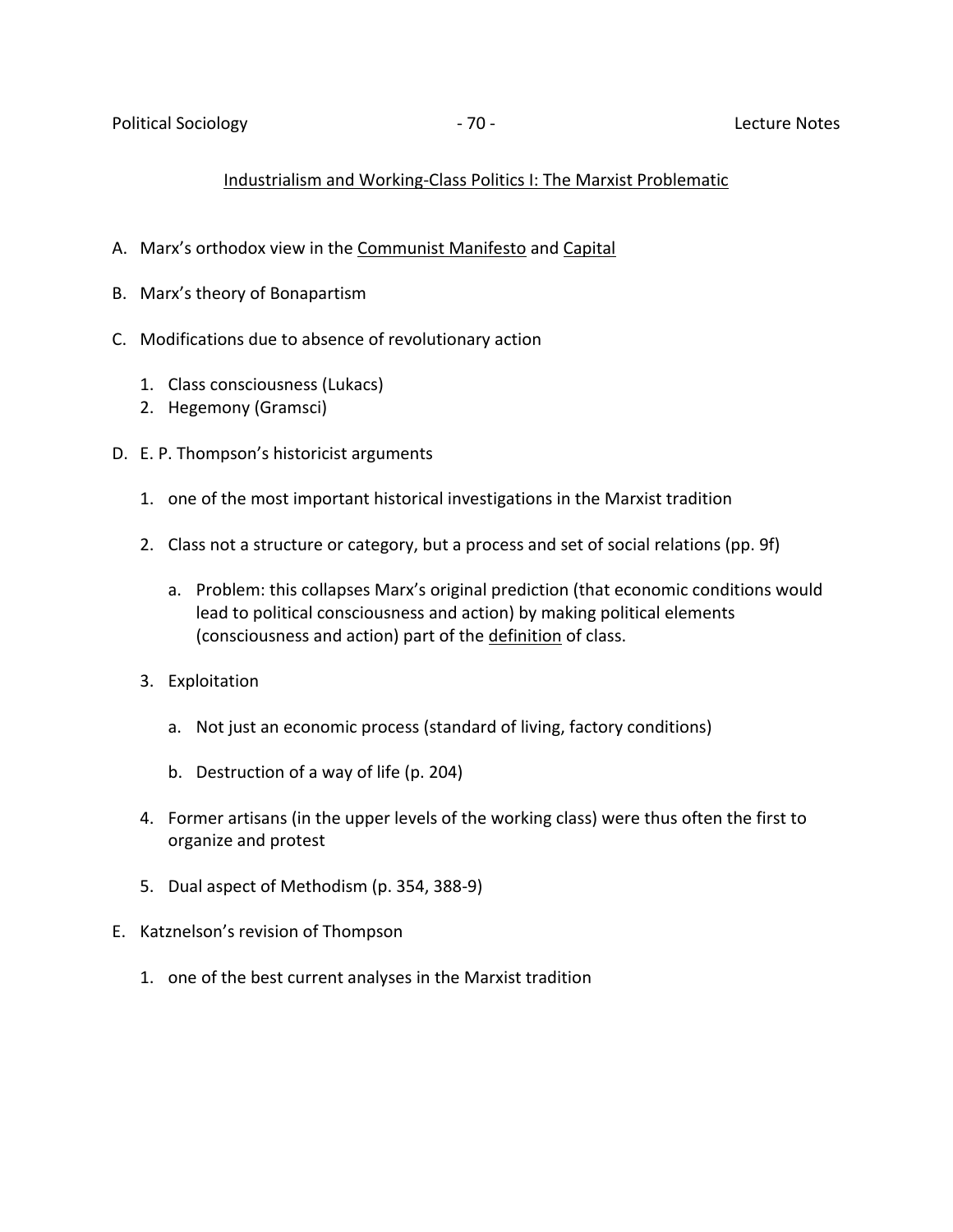- 2. Four structural/historical elements to a class analysis
	- a. Structure
		- 1) Class categorization according to relations to means of production
	- b. Ways of Life
		- 1) Economic lifestyles shaped by class position
		- 2) NB: the first two are elements of economic classification
	- c. Dispositions
		- 1) Forms of consciousness (though not necessarily class consciousness): "Plausible and meaningful responses to the circumstances workers find themselves in." (p. 19)
	- d. Collective Action
		- 1) May or may not proceed along class lines
		- 2) Other factors may interfere
		- 3) NB: the last two are elements of politics: consciousness and action
- 3. Causal ties among these four levels are contingent
	- a. Implicit critique of Thompson by re-separating analytical elements, especially into economic and political
	- b. Problem: by noting that the ties that Marx predicted were generally not strong, Katznelson's would-be Marxist analysis shows that a Marxist analysis is not very effective.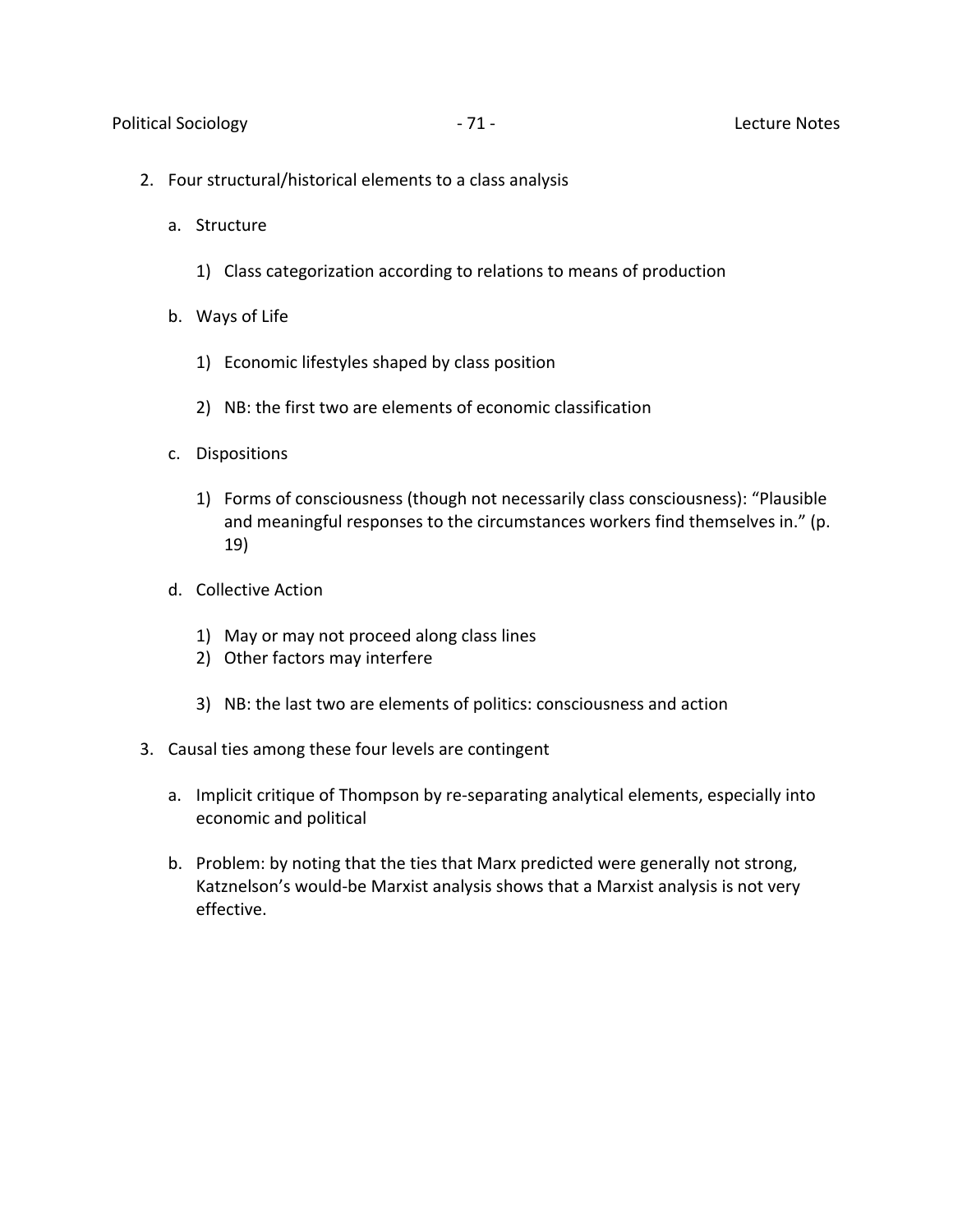#### Industrialism and Working-Class Politics II: Non-Marxist Approaches

- F. Lipset, "Reformism and Radicalism"
- G. Zolberg, "How Many Exceptionalisms?" critique of Lipset
	- 1. Claims Lipset forgot the effect of the Russian Revolution
		- a. This simply split an inherent tension in the labor movement between reformism and revolutionary orientation
		- b. Both were present the whole time, but organizationally unified. Now they were organizationally split.
		- c. The organizational split (i.e., the existence of an independent communist party) cannot be taken as an indicator of a single dimension of "radicalism."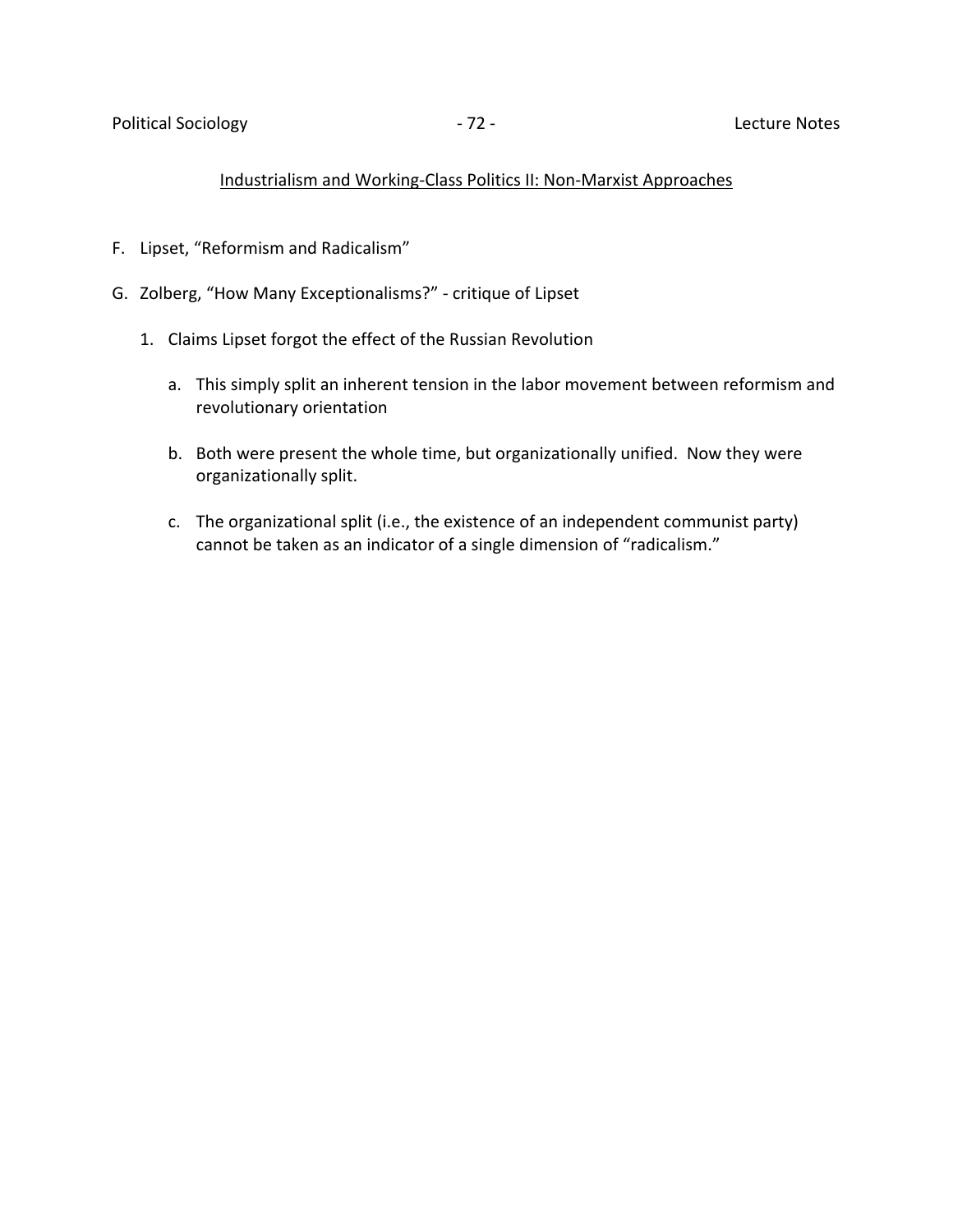## Nazism in Germany

## A. Marxist Explanations

- 1. Classical and to a lesser extent, revisionist Marxism has had great trouble explaining Nazism for a number of reasons, including the following.
	- a. The bourgeoisie seems to have given up or lost control of the state without a proletarian revolution. At the least, this seems to demonstrate a problematical autonomy of the political realm; at worst, a contradiction of orthodox Marxist assertions.
	- b. A mass-based revolutionary movement arose which was not based on the working class.
	- c. The (posited) middle-class mass base of Nazi support undermines Marx's prediction of class polarization and the disappearance of the middle classes under capitalism.
- 2. Much more could be explained if one relaxed Marx's dictums about class polarization. But it is unclear whether a class-based explanation using a number of classes remains Marxist.
	- a. Geiger's analysis can be traced to the "revisionist" debates within the Marxist German Social Democratic Party around the turn of the century.
	- b. Once a multi-class framework is accepted, rich psychologically informed accounts are possible; for instance -
		- 1) resentment
		- 2) authoritarianism
		- 3) asyncronism
		- 4) These are related to Parsons' and Neumann's theories (more later)
- 3. Major Marxist theories applied to Nazism (see Ayçoberry)
	- a. The Theory of Agents
		- 1) The bourgeoisie used the Nazis as tools.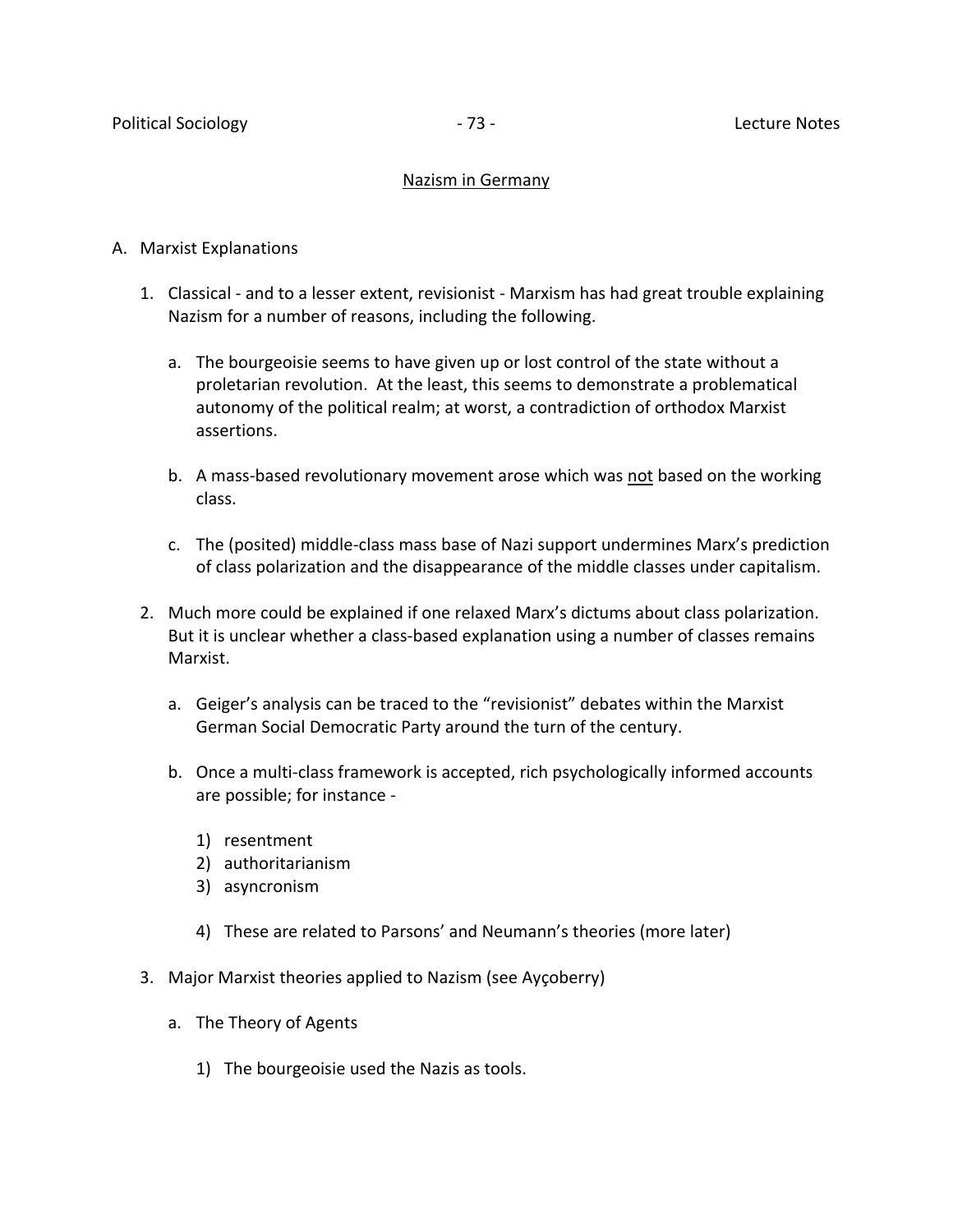- b. The Theory of Bonapartism
	- 1) The bourgeoisie handed over political power to the Nazis in order to keep control of society.
- c. The Theory of the Shrinking Social Base
	- 1) The middle classes played the role of sorcerer's apprentice, first creating fascism before becoming its victim.
- B. Functionalist Explanations
	- 1. Parsons
		- a. Authoritarian social structure
		- b. Anomie, aggression, and hostility to target groups
	- 2. Franz Neumann
		- a. Authoritarian family structure
		- b. Lower-middle class crisis
	- 3. Dahrendorf and Lipset
		- a. Modernization and protest of those by-passed
		- b. Theory of status anxiety
	- 4. Critiques from a Marxist point of view
		- a. Is not "modernization" simply a part of economic development, not a question of value change?
		- b. The class theory is central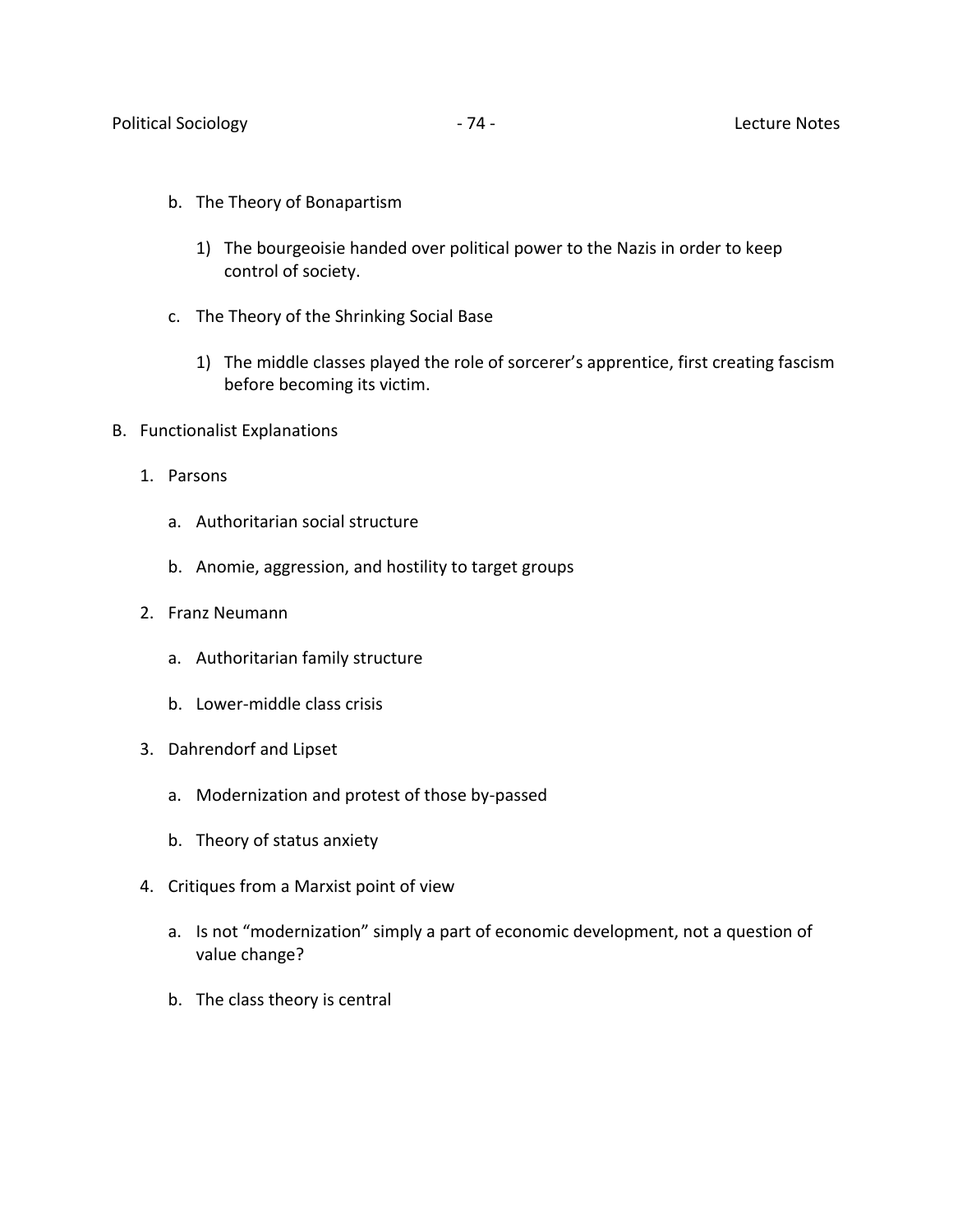- C. "Structural"/Weberian Accounts
	- 1. Lepsius
		- a. Political Culture
			- 1) Democratic
			- 2) Authoritarian
			- 3) Communist
		- b. Party System
			- 1) Incorporated the political culture
			- 2) Inherited from the Second Empire
			- 3) Structural/Coalitional deficiencies (Diagram, p. 43)
		- c. Economic Problems put pressure on weakened democratic culture/structure
		- d. Nazi Party and Hitler
			- 1) Weber's theory of charisma
			- 2) Hitler's double strategy: "the promise of legality and the threat of civil war" (p. 68). Amounted to withholding or delivering disorder: regime would be doomed in either case.
	- 2. My formalization of this account
		- a. Party-system factors
			- 1) Polarization
			- 2) Coalition blockage
			- 3) Veto power
		- b. Sequential/Cyclical factors
			- 1) Political cultural heritage
			- 2) Structural weaknesses in party/coalition system
			- 3) Advent of economic crisis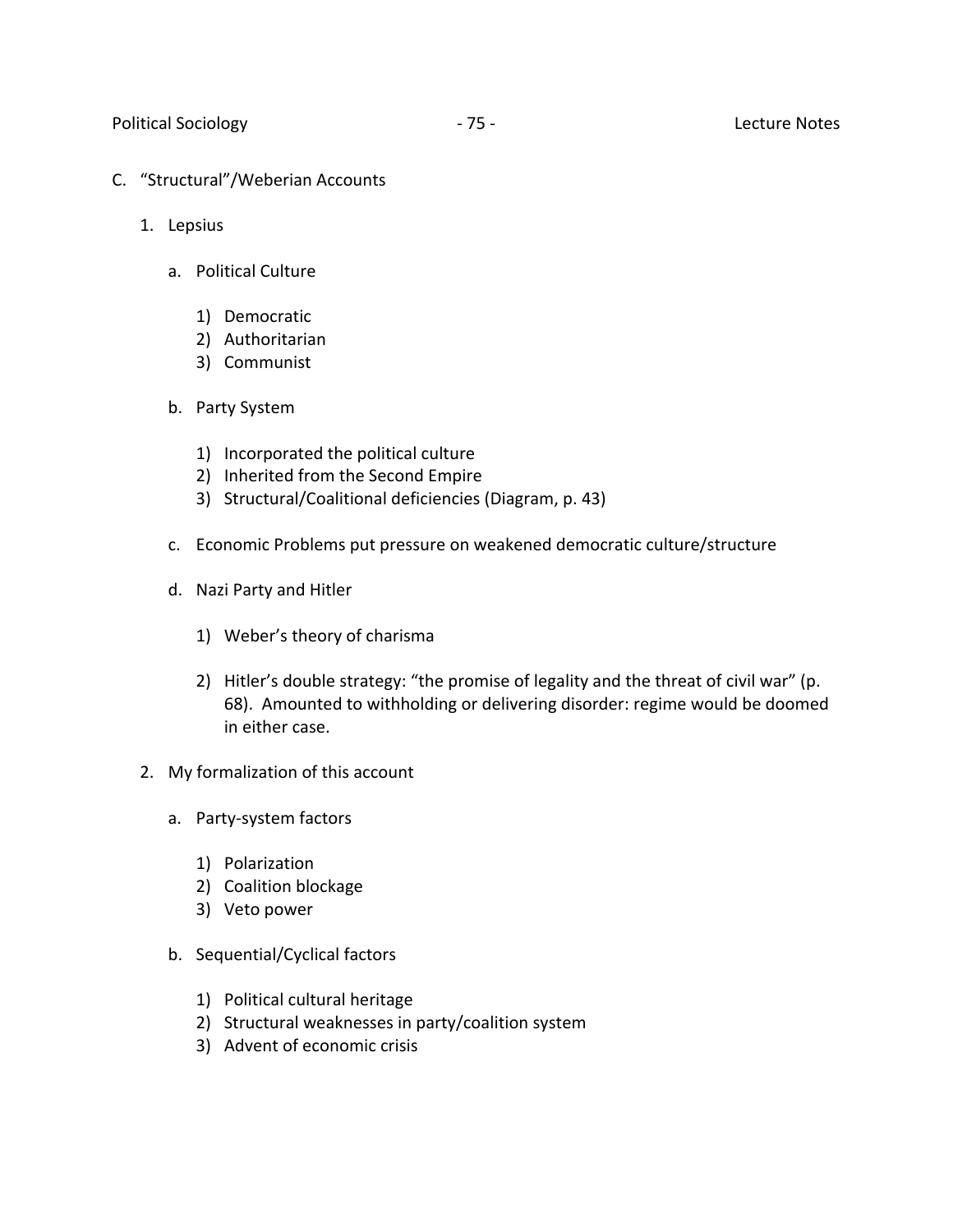- c. Dynamics of change
	- 1) Vicious/virtuous circles
	- 2) How change can be leveraged
		- a) Tipping
		- b) Strategic cooperation
		- c) Destructive leveraging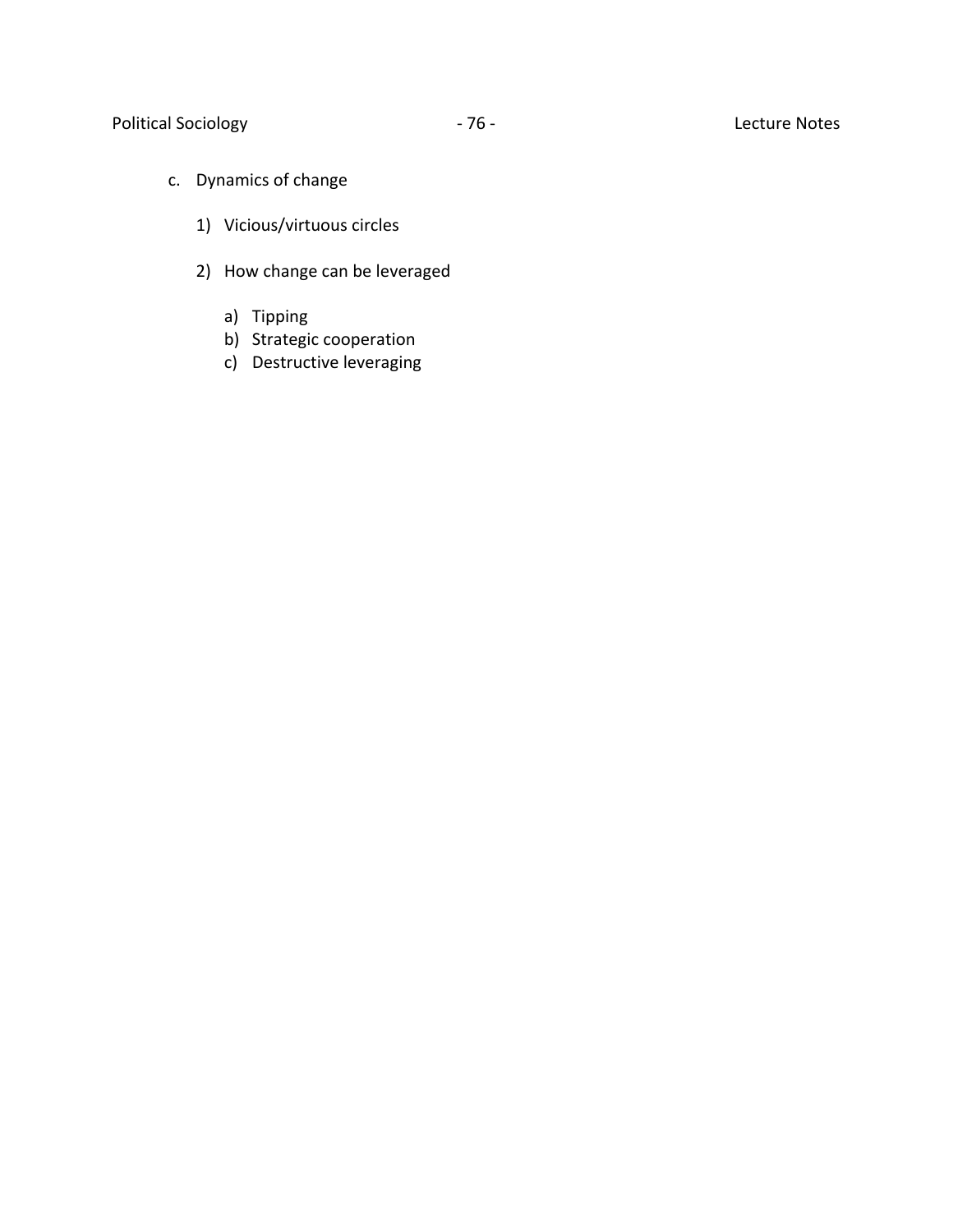## Party Realignment in America from World War II to 2000: An Outline

## A. New Deal alignment after WWII

- 1. Democrats
	- a. Social composition
		- 1) Urban
		- 2) Working-class & Unions
		- 3) Ethnic/immigrant (pre-1920 groups)
		- 4) Catholic
		- 5) Jewish
		- 6) Some attraction of Blacks
	- b. Southern conservative, segregationist (unchanged since Reconstruction)
		- 1) However much the party might have wanted to promote black rights, the Southern component of the party made this difficult or impossible
	- c. Cold War Internationalist
		- 1) Non-isolationist, esp in contrast to trad GOP isolationism
		- 2) Anti-communist, esp in response to strong GOP anti-communism
	- d. New Deal (& after) Welfare State provisions, esp
		- 1) Social Security, Unemployment Insurance, & various other benefits/entitlements to the middle- & working class & poor
		- 2) Mild Govt intervention in the economy
- 2. Republicans
	- a. Social composition
		- 1) Small-town & (sometimes) rural
		- 2) White Anglo-Saxon Protestant
		- 3) Middle class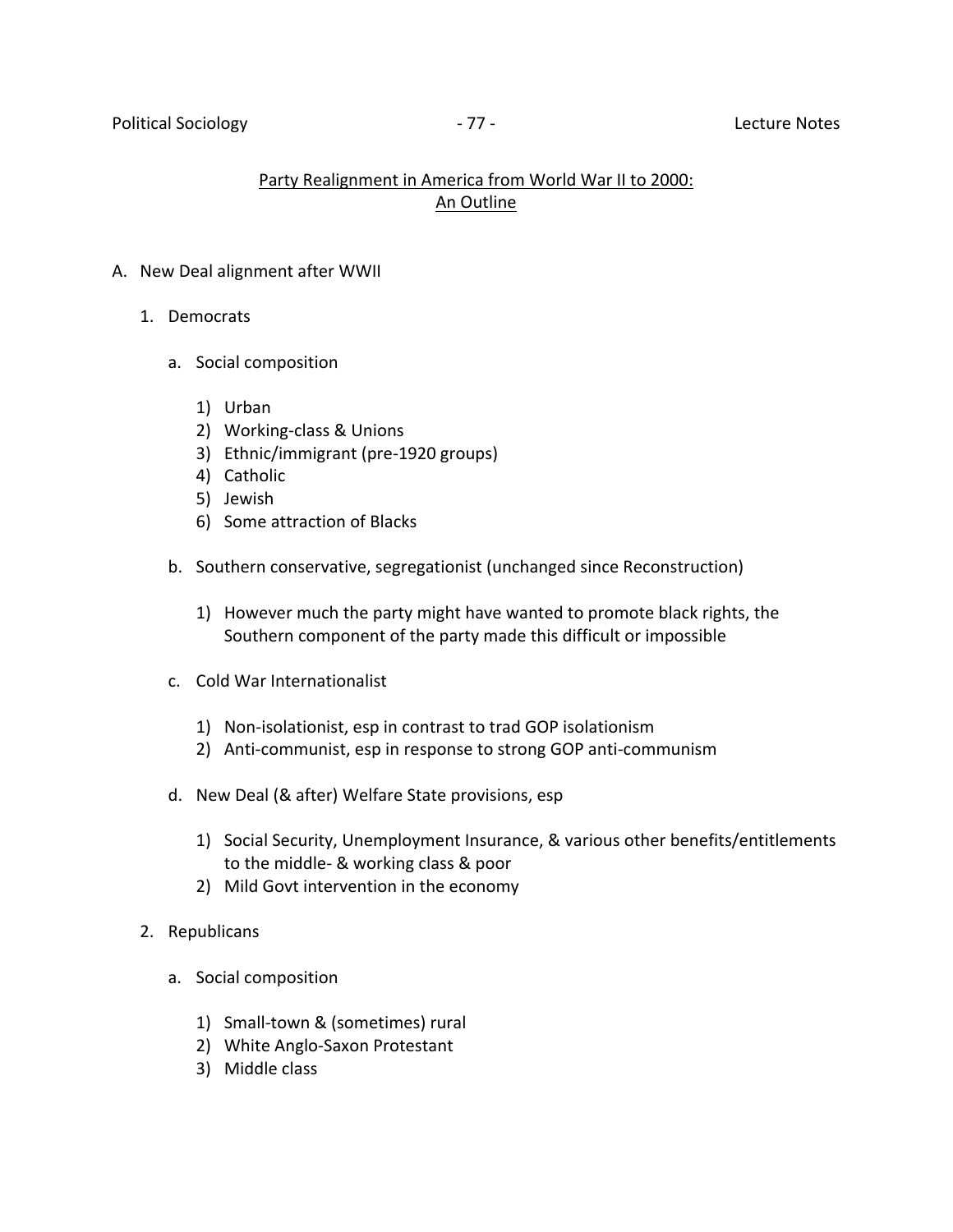- 4) "Main Street" & "Wall Street"
- b. Non-Southern
- c. Anti-Communist
	- 1) Remaining struggle over Isolationism vs. Internationalism
- d. Mainly free-market, though some acceptance of post-New Deal Welfare State
- 3. This alignment produced
	- a. Strong Democratic Congressional majorities, with a few exceptions
	- b. Strong Democratic party ID majorities
	- c. An underlying Democratic Presidential majority, which the Republicans were effectively able to challenge when:
		- 1) Truman was weak at the wrong time of an election cycle
		- 2) They nominated a non-partisan war hero, Eisenhower
- B. The 1960s
	- 1. By the early 60s, the New Deal alignment had begun to weaken in some respects
		- a. Republicans (esp. Eisenhower, Nixon, Rockefeller) had accepted, or at least ceased contesting, many of the entitlement programs - esp. for the middle class, but also for the poor
		- b. After Brown vs. the Board of Education, Eisenhower began tentatively to support black civil rights, while the Democrats still hung back because of their Southern wing
		- c. Democrats became increasingly cold-war anti-communist, in part as a response to the Republicans
	- 2. During the 1960-64 Presidential term, the Democrats moved to strong support of the Civil Rights movement
		- a. This was still somewhat tentative under Kennedy, but after his assassination, Johnson was key in pushing the civil rights legislation through Congress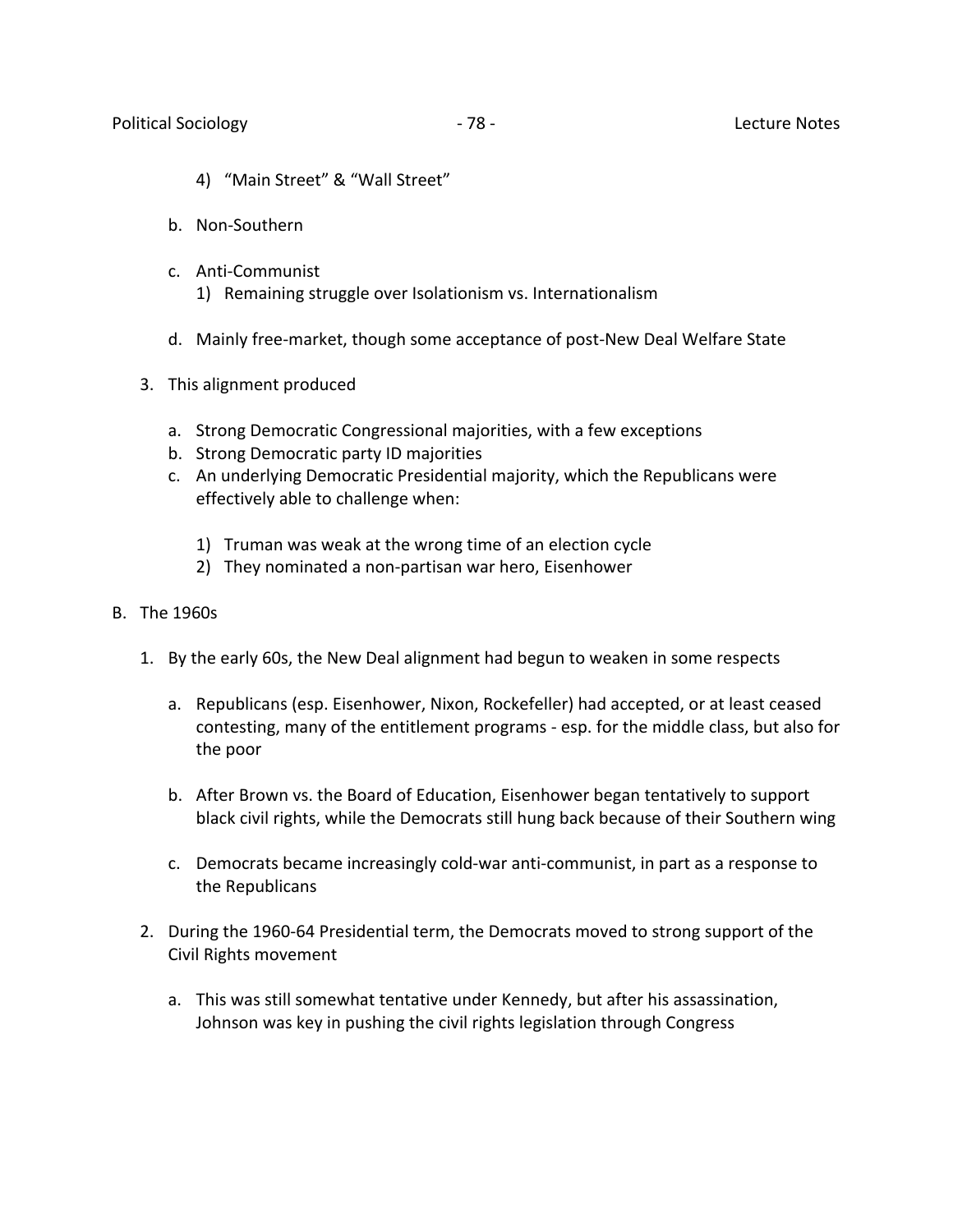- b. This won them full support from African Americans, who moved from plurality support for the Dems to almost unanimous support
- c. It began to undermine white Southern support, beginning with Presidential elections, and eventually continuing through Congressional, Gubernatorial, state and local politics
	- 1) The early stages of this realignment can perhaps be attributed to racial politics, but the later stages perhaps not
- 3. Also, under Kennedy-Johnson, the U.S. became much more heavily involved in the Vietnam War, and this began to produce tensions within the Democratic Party on foreign policy, and led to the emergence of an anti-war New Left
	- a. The anti-Cold War old left was now reinforced by new generations of anti-War New Left, who also had a personal stake because of the draft
	- b. The New Left was also inspired by the Civil Rights movement
- 4. In the course of the 60s, the New Left also became a Counter-Culture: generally antiauthoritarian, anti-Establishment, and anti-traditional morality.
	- a. It was predicated on affluence, and centered on the young, white, non-Southern well-educated middle class
	- b. It stressed individual self-fulfillment, sexual freedom, greater gender equality, freedom of expression, drug experimentation, non-traditional spiritualism, nontraditional family and community arrangements.
	- c. It rejected traditional religious, family, and community authority.
	- d. It was comparatively indifferent to the Old Left's focus on working-class and labor issues.
- 5. The impact of these developments was not yet strongly felt in the 1964 elections, but '64 saw the beginnings of certain political patterns that eventually became extremely important.
	- a. After the Civil Rights legislation, Johnson's landslide was possible only because he was a Southerner himself.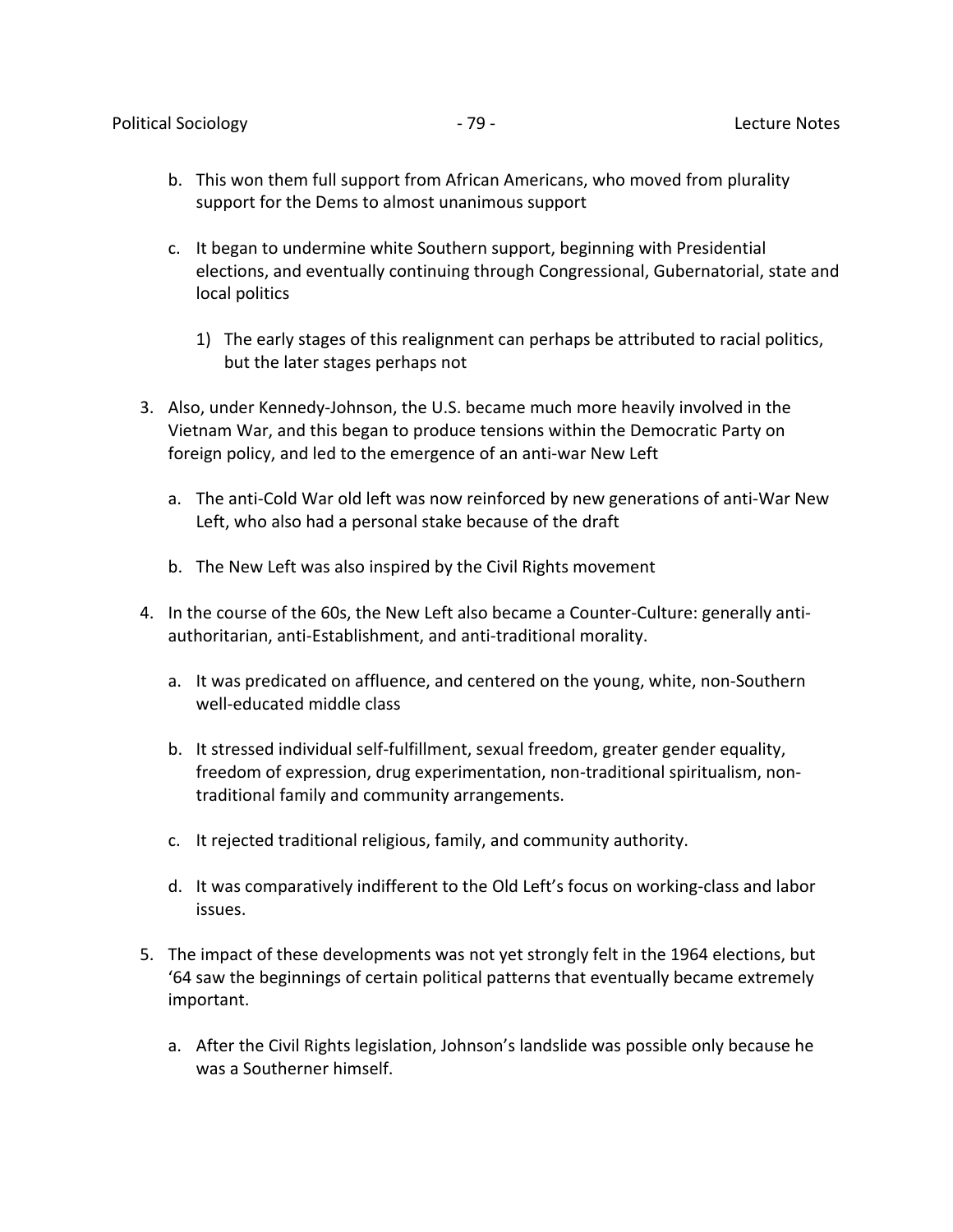- 1) The Civil Rights legislation initiated the breakup of the Southern Democratic alignment, and no non-Southern Democratic presidential candidate since Kennedy has done well in the South - and therefore in the electoral college.
- 2) Johnson was also probably the last Democratic Presidential candidate who could draw fully on the old New Deal non-Southern urban working-class support. After '64, this constituency began to fragment.
- b. Johnson also did well because Goldwater rejected the moderate Republican accommodation of the New Deal welfare state and of the Democrats' lukewarm support for Cold War anti-communism. Goldwater lost because he was seen as too extreme. However, he planted two seeds that came to fruition under Reagan:
	- 1) A stress on libertarian free-market economics and principled opposition to welfare state measures
	- 2) A reinvigorated Cold-War anti-communism that was not a return to older Republican isolationism
	- 3) He did not take a strong anti-Civil Rights stand, nor did he stress social and cultural conservatism. His legacy on these issues was less pronounced.
- 6. The 1968 and 1972 elections saw the full impact of the issues of Race, the Vietnam War, and counterculture. A major anti-liberal reaction began to set in, first picked up by George Wallace, and then absorbed by Nixon.
	- a. The segregationist South reacted against civil rights legislation, and first supported a segregationist Democrat like Wallace. But Wallace broadened his appeal by also stressing -
		- 1) Opposition to Federal programs and government bureaucracy
		- 2) Patriotic support for the American war effort in Vietnam
		- 3) Opposition to countercultural values and New Left elitism
	- b. Wallace's package began to draw broader support than just Southern segregationists:
		- 1) The non-Southern working class, especially in the industrial Midwest and North Atlantic states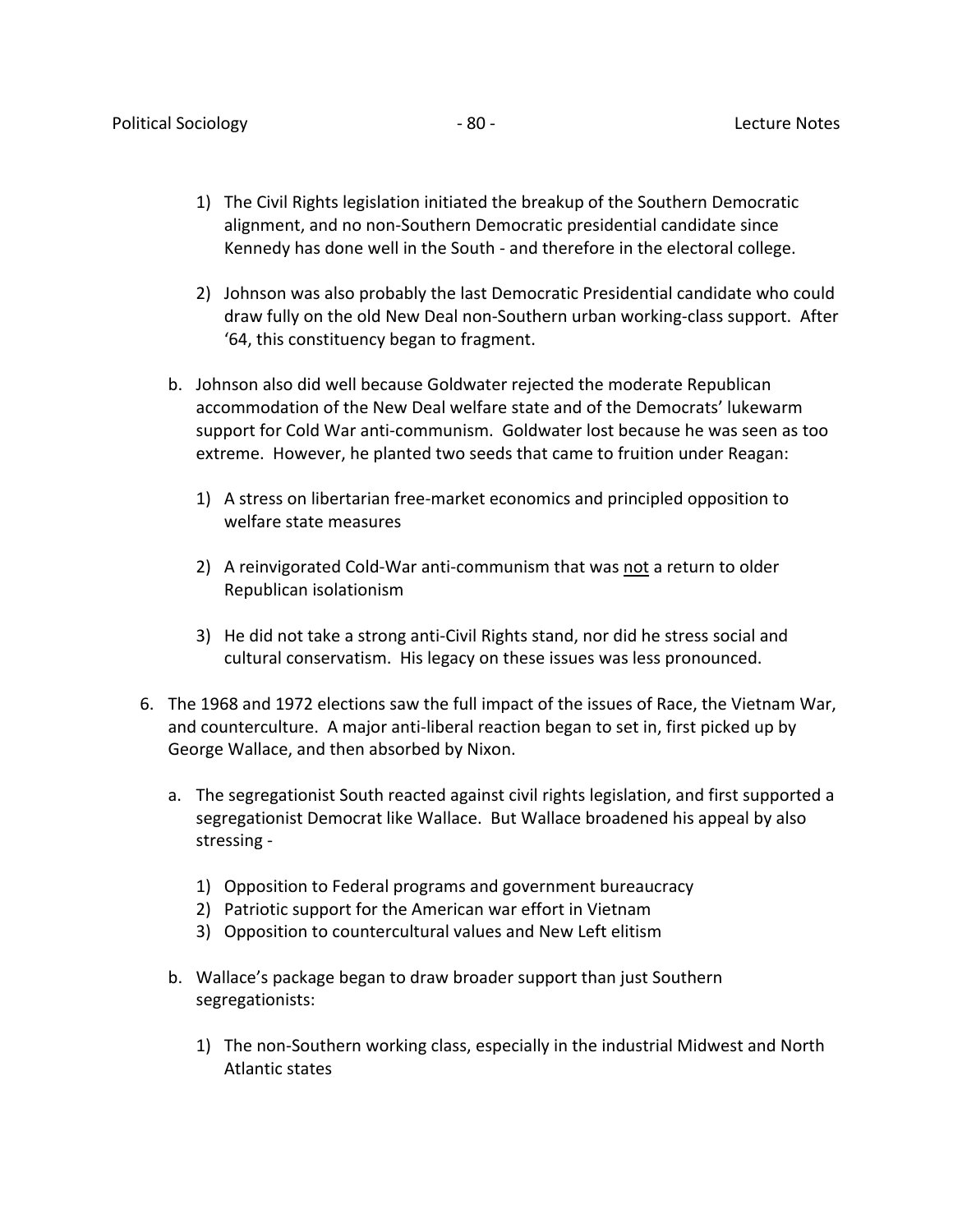- 2) Traditional moralists, now not just conservative Protestants, but increasingly, conservative Catholics, too.
- 3) Cold-War anti-communist patriotic non-isolationists.
- c. Wallace helped split the Democratic vote in 1968, but Nixon adopted much of his position, though with reduced intensity. All these factors, including Nixon's "Southern Strategy," helped put an end to the long New Deal Democratic dominance of the Presidency.
- d. Out of office after 1968, the New Left's influence grew in the Democratic Party, and it captured the nomination in 1972. Nixon was able to reinforce the support of the South and anti-New Left constituencies, retain traditional conservative support, and simultaneously move to the center - and won in a landslide.
- e. The scandals of Watergate interrupted this Republican dominance of Presidential elections, but that proved temporary.
- C. Political disaffection, beginning in the 1960s.
	- 1. In the mid-1960s, political disaffection and alienation began to set in, accompanied by declining electoral turnout. This trend has fluctuated a few times, but has never since been decisively reversed.
	- 2. Disaffection was first expressed by the 60s protest movements, especially the Civil Rights and New Left movement. However, even as they expressed disaffection, they also captured the Democratic Party.
	- 3. Disaffection was then expressed by the reaction against these movements under Wallace and Nixon.
	- 4. Spurred on by the tenor of these protest movements, disaffection was increasingly directed against all established social and political institutions, and parties. And this cynicism was tremendously reinforced by the scandals of Watergate.
	- 5. More generally, analysts speak of a period of political de-alignment, rather than realignment during this time.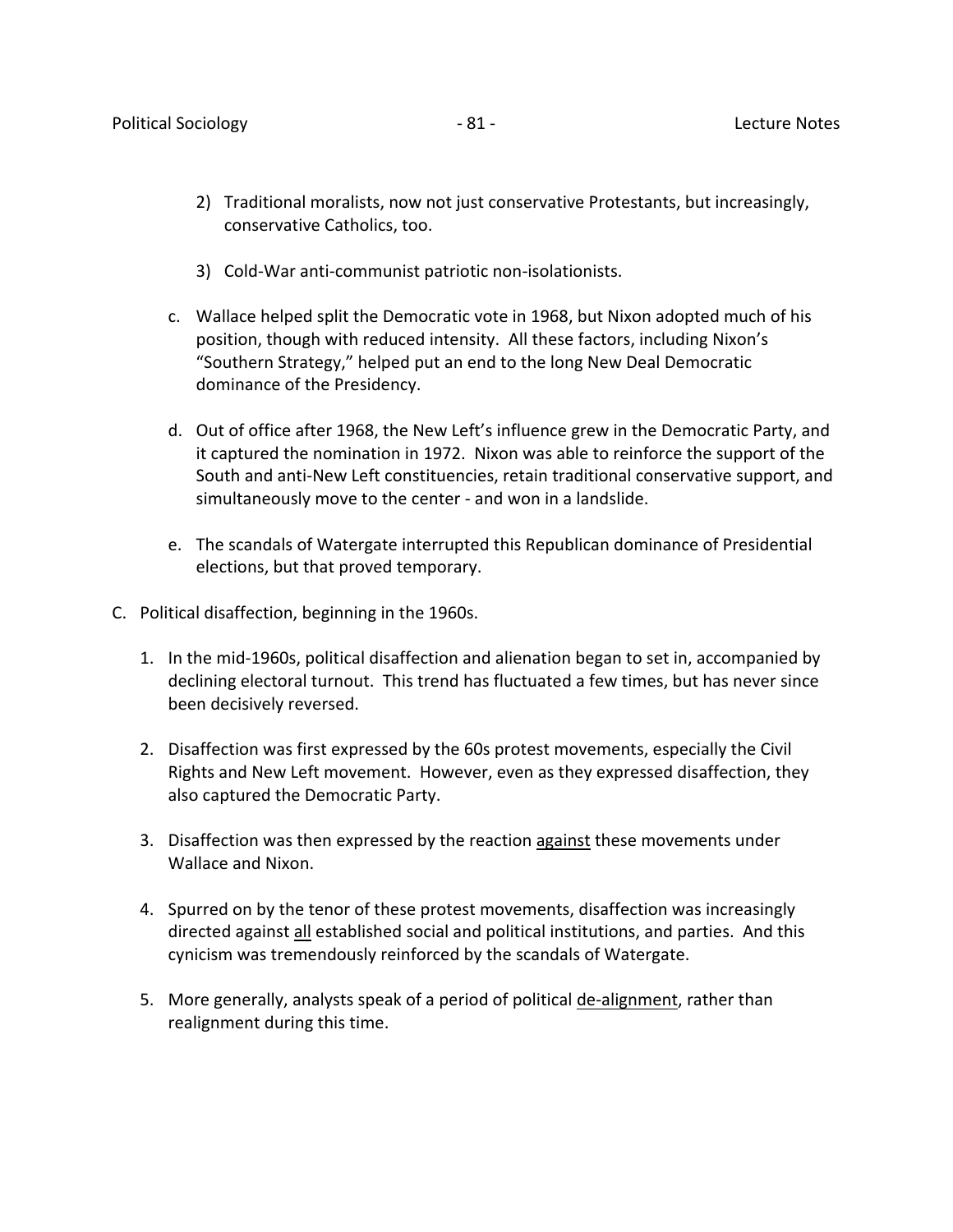- a. The improbable but successful New Deal coalition of Northern liberals and minorities with Southern conservatives began to break apart.
- b. But more than this, voters stopped taking cues from their own political leadership to the extent that they used to.
	- 1) Traditional church, union, ethnic and communal leaders began to lose influence over their members. More voters began to make their choices as individuals, without leadership cues.
		- a) African Americans are a partial exception to this rule. Black leaders retain more influence than in most other social groups, but even they have trouble leading the poorest and most alienated blacks.
- c. Voting became increasingly influenced, not by traditional leaders and alignments, but by new single-issue social movements, by candidates' personalities, and by scandals and corruption.
	- 1) Even the influence of social movements began to wane, as they moved to direct mail and television rather than social mobilization to attract support. The result was even less influence of organization and even more social and political privatization.
- 6. As the parties lost their ability to integrate constituencies in broad, stable coalitions, all groups began to feel more neglected and disadvantaged. Political disaffection with parties and government grew.
- 7. Again, this disaffection was not simply due to unpopular policies. A great number of individual policies were actually very popular. Nor was it simply due to the unpopularity of individual politicians - on the contrary, surveys often show strong respondent support for their own representatives. Rather, disaffection was due to the decreased integrative capacity of parties and leaders, and government and social institutions.
- 8. Some politicians, notably Reagan and Clinton, have been able to reduce this disaffection temporarily, but not reverse the major trend.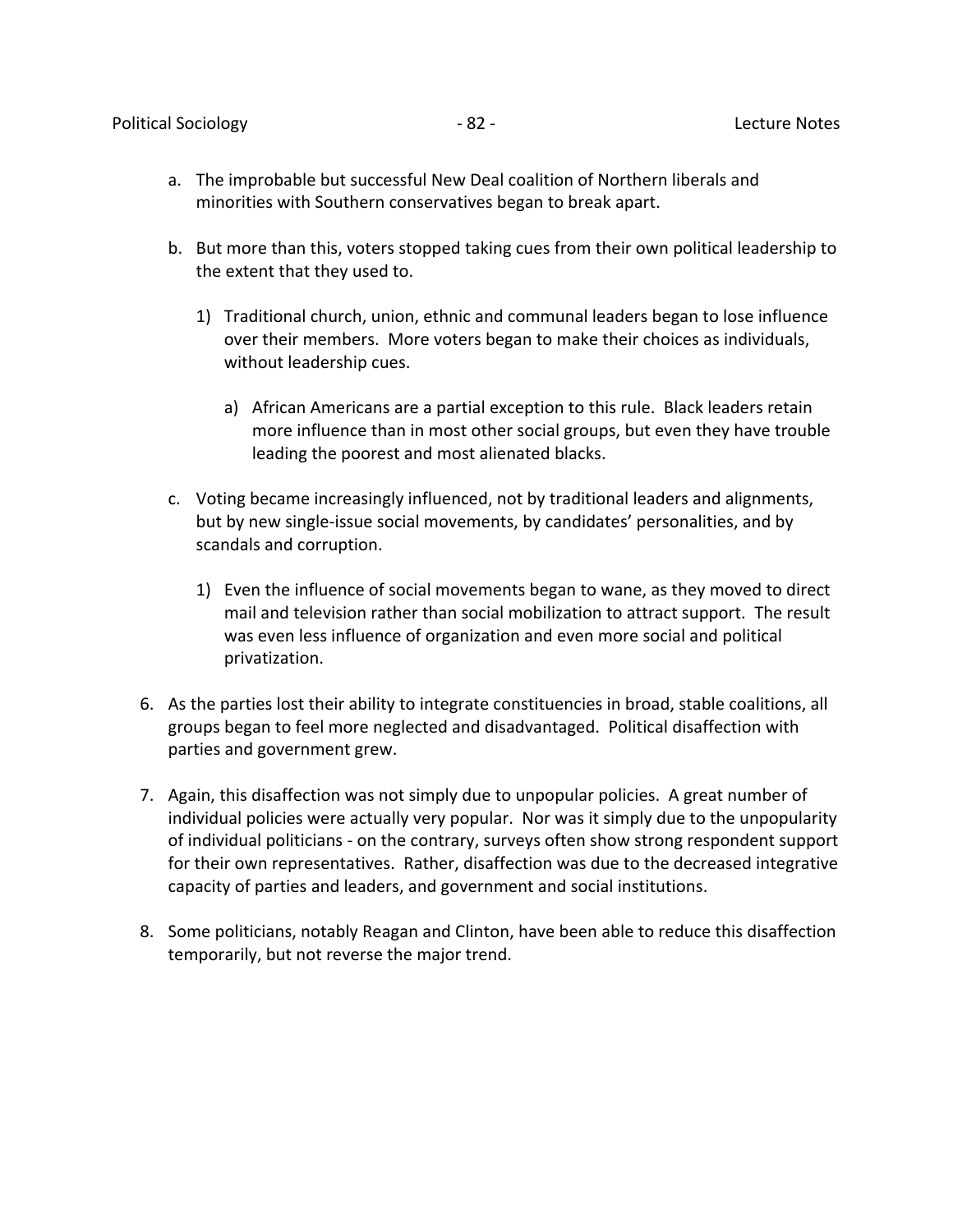- D. The 1970s 1980s.
	- 1. After Watergate, the Democrats made large gains in the 1974 congressional elections, and revived the New Deal coalition sufficiently to elect Jimmy Carter, a Southerner, in 1976. But in terms of Presidential politics, this was a temporary aberration.
	- 2. Several important socioeconomic developments began to change the terms of politics.
		- a. The long post WWII economic expansion slowed tremendously with the oil shocks, recessions, inflation, and deficits of the 70s and 80s. People spoke of fiscal crises and crises of governability.
		- b. At the same time, de-industrialization gained speed. Manufacturing moved increasingly offshore, and despite a weaker economy, a post-industrial economy and society grew.
		- c. The economic squeeze and movement to service economy was accompanied by a greater feminization of the workforce. And as women moved increasingly into the labor force, the women's movement gained force.
			- 1) Although women's pay has trended toward equality, it was substantially less than men's, especially early in this period.
			- 2) The women's movement also put questions of divorce, abortion, and singleparenthood more squarely into the public debate.
		- d. Social conservatives began to counter-mobilize on the social questions raised by the women's movement, and Christian fundamentalism became a major political force.
		- e. Again, movement organization on both the left and the right was more privatized and less socially mobilized, using direct mail and media, than the civil rights and antiwar movements had been.
		- f. Overt racism became less politically relevant.
			- 1) On one hand, racial attitudes in the South began converging with the rest of the nation. On the other hand, issues moved from denial of civil rights and segregation to questions of busing and affirmative action - in all parts of the country.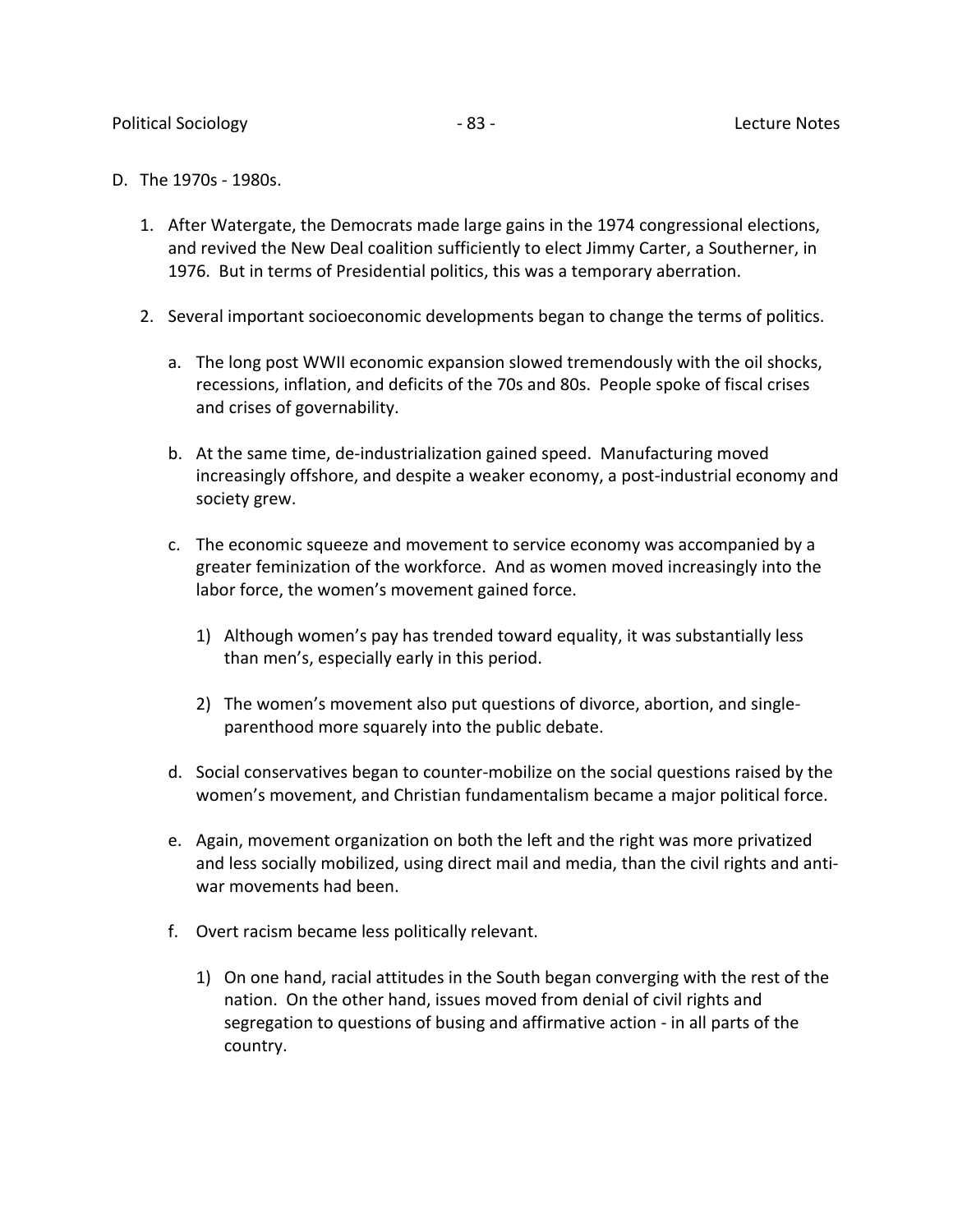- 2) African Americans remained firmly in the Democratic column.
- 3) Social conservatives reduced their emphasis on racial questions and turned instead to questions of traditional values, family, sexuality, and religion. The distance from the social conservatism of George Wallace to that of Ronald Reagan highlights this change.
- g. The Cold War reached a turning point with American withdrawal from Vietnam; and it ended with the collapse of the Soviet empire, having been given a big push by Reagan's defense spending.
- 3. The political consequences of these socioeconomic changes were these:
	- a. The South continued to move more firmly into the Republican camp, no longer so much because of racism, but because of Christian conservatism, conservative social values, and Cold War patriotism.
	- b. The organized working class continued to lose power and influence. Unionization declined in the weak economy and with de-industrialization. More families moved into white-collar occupations and thus, further from old New Deal partisan loyalties. Reagan in particular made great inroads into the working-class electorate, especially when they were socially conservative. Bush had less success, but aimed at a similar goal.
		- 1) The unions have subsequently regained some of their political influence but more as a pressure group than as a mass-based organization.
	- c. A gender gap began to open up, not just in America, but in most western democracies, based partly on economic inequality, partly on social issues, and partly over defense issues. More on this later.
	- d. These changes tended to work to the Republicans' advantage, not only in Presidential politics, but increasingly, in the Senate, and eventually in the House, too. However, there were certain consequences and limits of Reagan's and Bush's policies.
		- 1) Reagan and Bush both gave strong symbolic lip-service to the social issues, but refrained from pushing much policy - except, to some extent, in court appointments.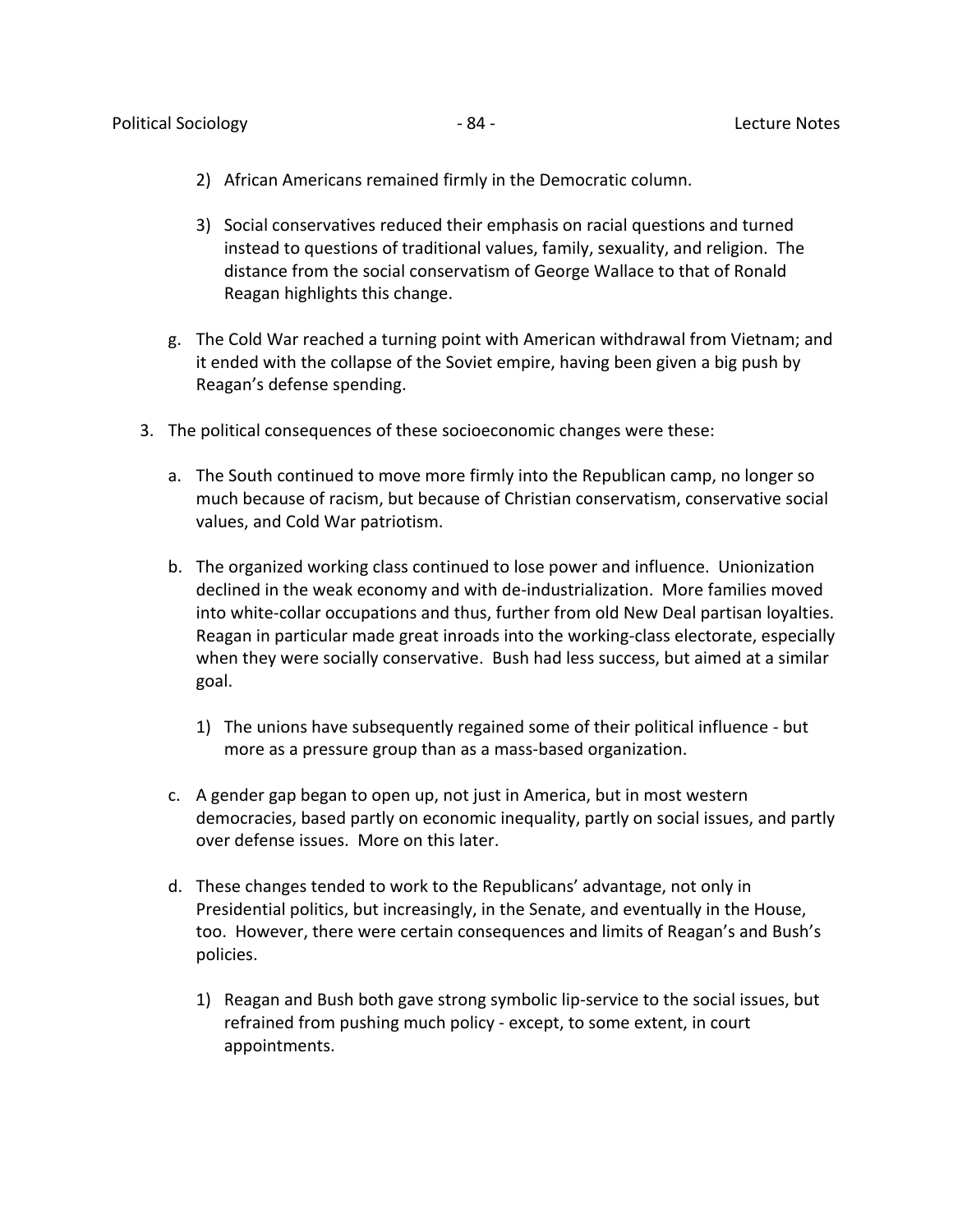- 2) They greatly increased defense spending, but without reducing social spending much. They also oversaw important tax reductions. The result was victory in the Cold War, and a huge increase in government deficits.
- 3) The Republicans and Thatcher in Britain also put tremendous emphasis on marketization. Government services were privatized, markets were encouraged, and unions discouraged. This trend later gained force with the collapse of Communism.
- e. Republican policy had several important consequences
	- 1) It ended the Cold War. Republican credit for this was short-lived because it also removed one of their most effective issues: anti-communism.
		- a) Center-right parties all over the world actually lost influence because of this victory, and some parties like the Italian Christian Democrats actually went out of existence, when voters were no longer willing to overlook corruption for the sake of anti-communism.
		- b) Center-left parties all over the world had to scramble in the 90s to develop "third ways." In the U.S., this would open opportunities for "New Democrats" like Clinton. By the mid-90s, "third way" center-left parties governed most western democracies.
	- 2) It greatly increased government deficits, and opened a new axis of economic debate.
		- a) Reagan's Republicans had hoped to use tax cuts to force reductions in government spending. Yet while voters were opposed to "big government" in the abstract, they strongly supported almost every government program. On concrete issue after concrete issue, Republicans found very little support for spending reductions, and the deficit resulted.
		- b) Republicans were now divided on policy. On one side were economic populists, who wanted tax reduction, fewer government services, and more marketization. And on the other side were fiscal conservatives, who wanted to balance the budget.
		- c) This policy split reflected strains within the Republican coalition. Reagan's Republican party had put together a "big tent," which as Bill Schneider put it,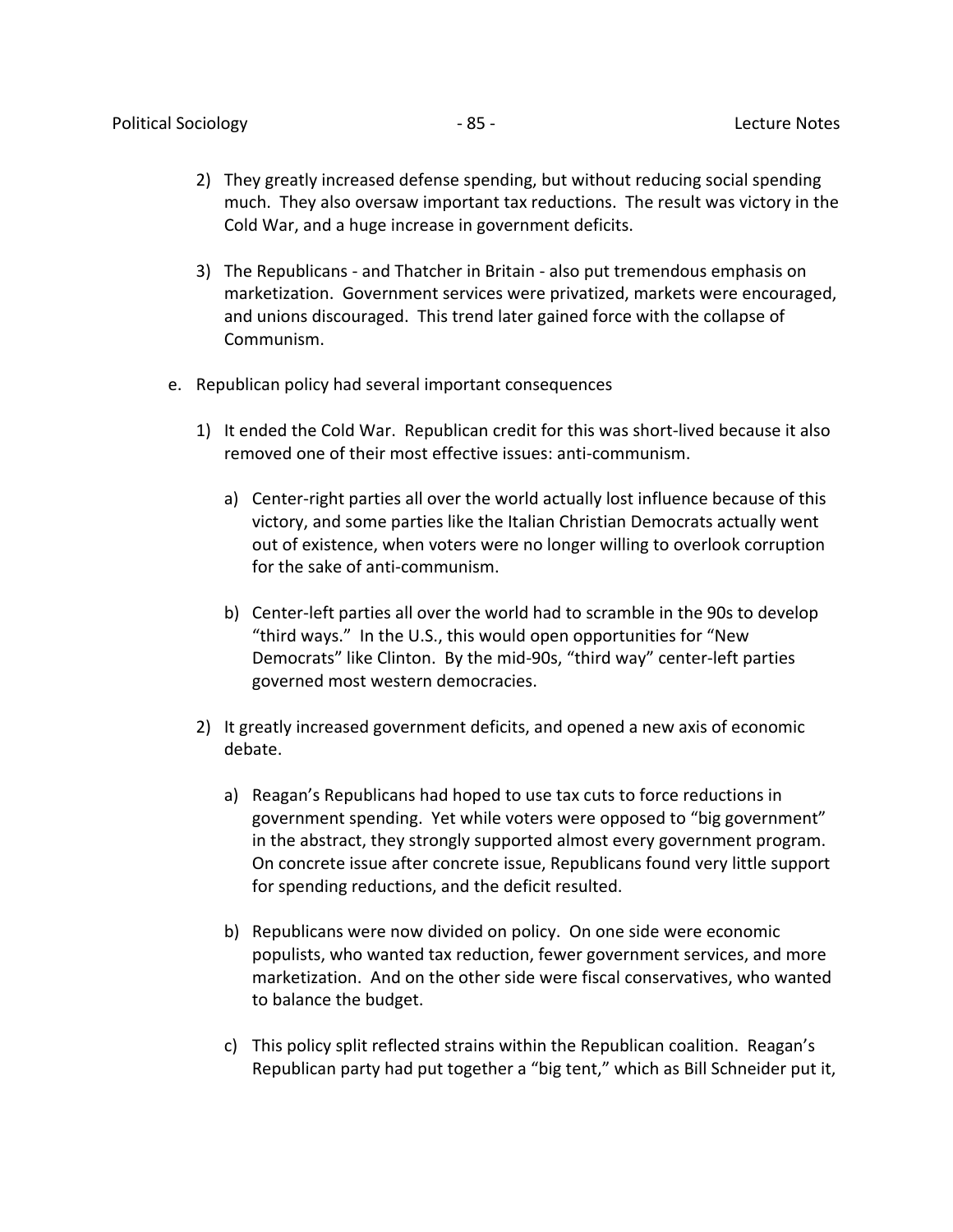was composed of three parts: Wall Street, Main Street, and Easy Street. Wall Street and Main Street were the traditional Republican constituents, and they leaned toward fiscal conservatism. Easy Streeters were the Reagan Democrats, and they were the economic populists.

- d) The Democrats were initially left out of this debate. Republican tax reductions had stolen one of their traditionally popular New Deal strategies pump-priming - and along with it, part of their appeal to white working-class voters.
- e) Deficits did, however, open the way for Ross Perot's third-party insurgency, focused on fiscal responsibility. Perot mainly harmed the Republicans, because he drew more from fiscal conservatives than Reagan Democrats.
- 3) Finally, social conservatism began to reach its political limits.
	- a) Neither Reagan nor Bush ever delivered as much policy as lip service to the social conservatives. Reagan was personally so popular among social conservatives that they tended to forgive him for it, but Bush was always suspected of not being "one of us."
	- b) As they failed to get much substance for their support, Christian conservatives, especially, began to re-think their commitment to political activity. (Some observers note that Evangelicals have historically tended to avoid party politics, and that the 1970s and 1980s were an aberration in this respect.) Also, after fielding two secular Northerners in the 80s (Mondale and Dukakis), the Democrats returned to Southern candidates in the 90s (Clinton, Gore), who could cut into Christian conservative support. As a result, Christian conservatives became less of an active force in favor of the Republicans.
- E. Institutional factors that promoted polarization from the 1960s to the 1980s.
	- 1. Some observers have speculated that the American public became more polarized from the 1960s to the 1980s, and that this accounted for polarization of the parties.
	- 2. However, studies of public opinion, like Paul Dimaggio's AJS article, have indicated that there was not substantial polarization of public opinion, though political partisans polarized to some extent.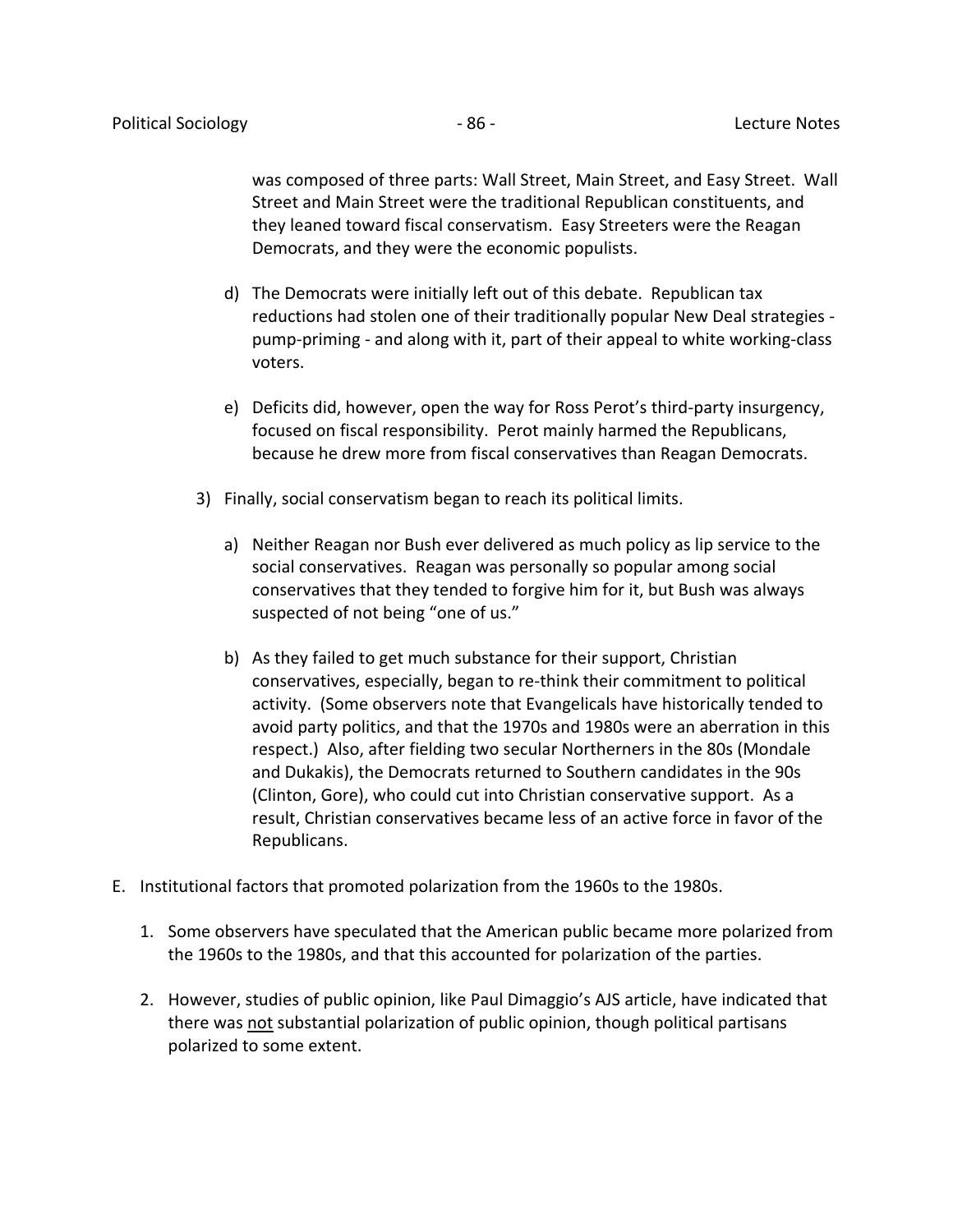- 3. One reason for partisan polarization was the party primaries. Candidates had to appeal especially to activists, who voted more heavily in low-turnout primaries. This benefitted more extremist challengers through this period.
- 4. Another reason was the redistricting of Congressional seats in the wake of Civil Rights legislation.
	- a. As congressional districts were made more uniform in terms of race and class, the elected Representatives could take more extreme positions because they did not have to form coalitions of diverse constituencies.
	- b. Thus, House Representatives became more polarized than Senators or Governors, who had to be elected from more diverse state-wide constituencies, or than Presidential candidates, who had to put together national coalitions.
- 5. One consequence of partisan polarization was that now, not only "movement" voters, but even centrist voters began to feel disaffected.
	- a. In social terms, the parties were becoming defined by their more socially extreme constituencies. For the Democrats, these were activist blacks, feminists, environmentalists, gays and lesbians, and protectionists within the labor movement. For Republicans, these were Christian conservatives, anti-abortionists, and antigovernment, anti-tax populists.
	- b. Thus, socially-centrist voters became as alienated as social movement voters had earlier felt. This eventually aided the Perot candidacy; and it helped Clinton, and later, George W. Bush move their parties back toward the center. The parties began increasingly to battle for the "Angry White Men," "Soccer Moms," and similar constituencies, who had once formed the center of American politics.
	- c. Of course, with a nation as diverse as the United States, and with an electoral system not based on proportional representation, it is always difficult to hold together coalitions within just two parties. Some groups will almost inevitably feel excluded. What is unusual is that by the end of the 1980s, it was the centrist constituencies who felt excluded.
- 6. Ultimately, party polarization changed the whole dynamic of party primaries and third party insurgencies. Earlier in this period, challengers to the party establishment generally came from the extremes. Examples include Goldwater, George Wallace, Bobby Kennedy, McCarthy, McGovern, and Reagan. By the end of this period - and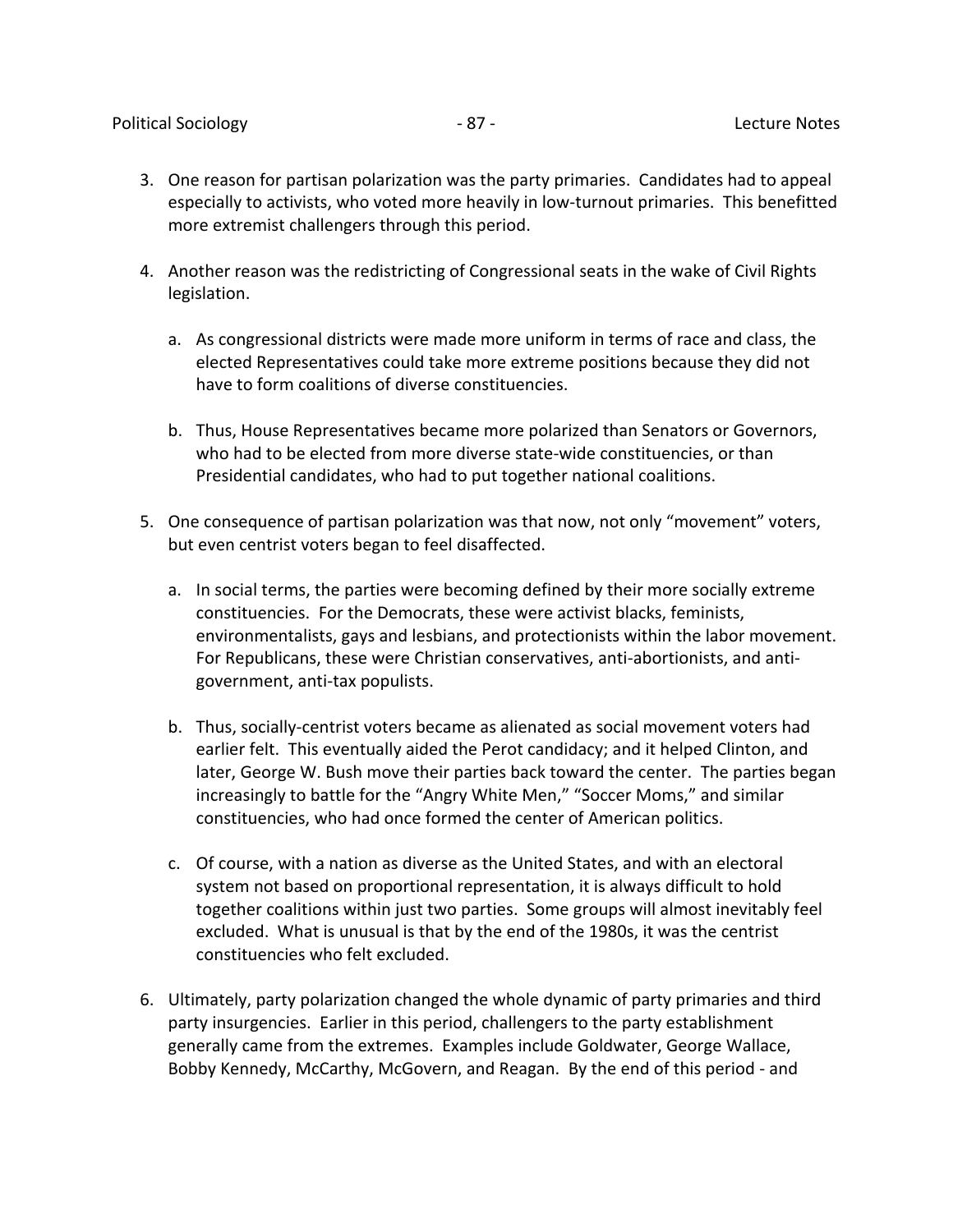extending up to the present - insurgents came from the angry center. Perot is the biggest example, but others include John Anderson, Clinton, McCain, and Bradley. In fact, in this year's primaries, the party-establishment candidates had to move to the outside to beat centrist insurgents.

- F. The 1990s.
	- 1. In the 90s, the Democrats under Clinton clawed their way back toward the center, and the Republicans initially continued their movement to the populist, socially conservative right, but then found themselves overextended and forced to rethink their position.
	- 2. In 1992, George Bush was punished by economic populists for going back on his "no new taxes" pledge; and he wasn't able to hold the fiscal conservatives in line against the Perot insurgency. He got very little help from the Western victory in the Cold War. The Gulf War boost was very short-lived.
	- 3. At the same time, Bill Clinton signaled that he intended to pursue a fiscally conservative policy, and reign in the influence of new left "movement" politics, especially those who were farthest out in the black, counter-cultural, and women's movements. He no longer had a Cold War flank to protect.
		- a. After a political false start on a National Health Insurance policy, Clinton in office drew back from ambitious new social policies, and eventually even scaled back welfare benefits.
		- b. He gave Robert Rubin and Alan Greenspan the lead on fiscal responsibility. This resulted in an enormous economic expansion, which helped paper over any tensions that might have emerged within the Democratic coalition from a weak economy.
		- c. As a result of the expansion, fueled by the "New Economy," Clinton was also able to push through more market policies and promote international open markets against economic populists in his own party like Gephardt, and outside the party, like Buchanan.
		- d. Deficits disappeared, and the issue was removed from the political agenda at least for the time being.
		- e. Clinton and the Democrats could now focus on maintaining and protecting social programs like social security, and pursue an incremental approach on health care, education, and anti-poverty programs.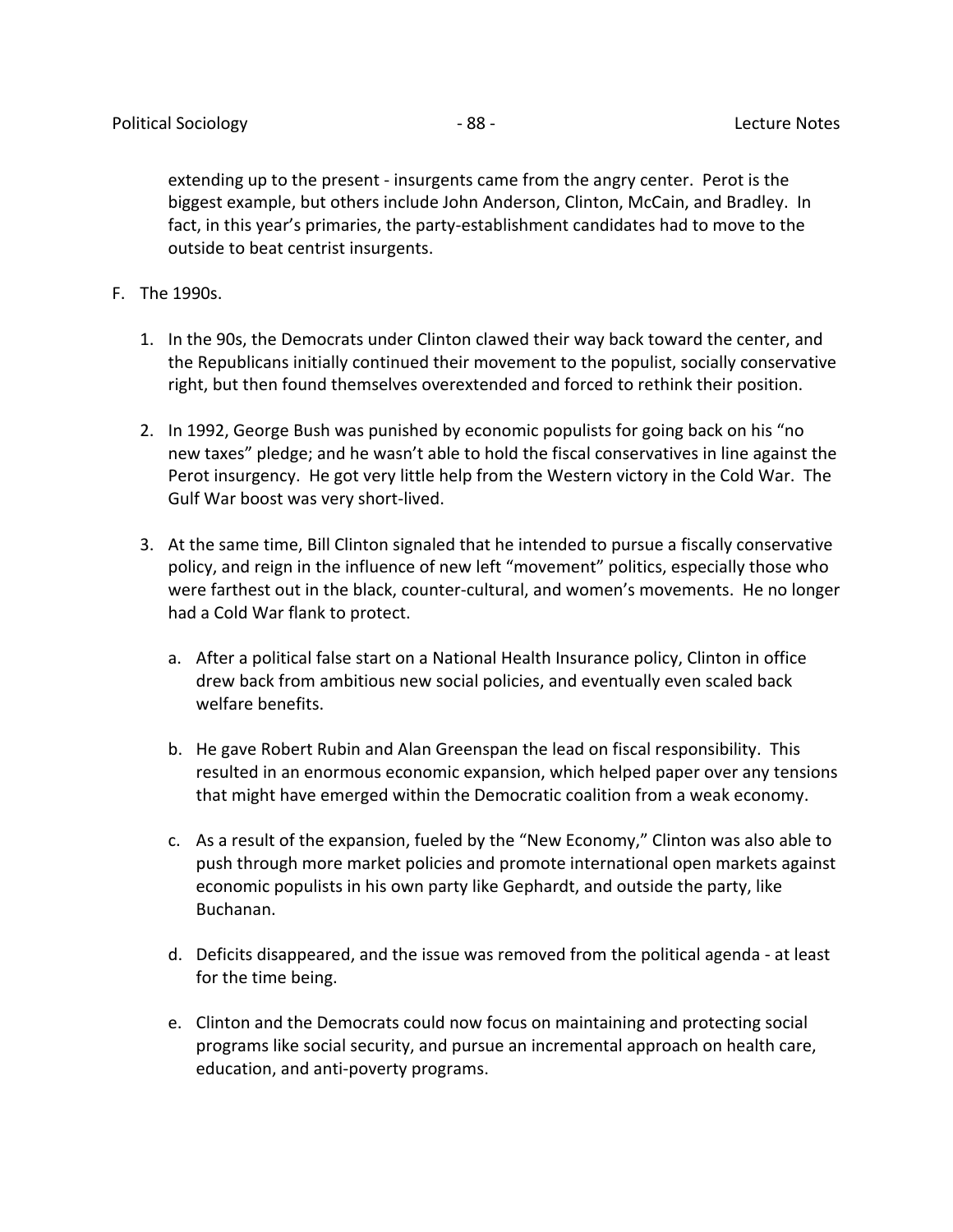- 4. After benefitting from Clinton's initial political missteps on a national health insurance and possibly gays in the military, the Republicans took control of the House for the first time in decades with their Contract With America in 1994.
	- a. However, they may have benefitted as much from low Democratic turnout as from real voter change.
	- b. The Republicans overestimated the popularity of their programs and underestimated Clinton's political skills. They overextended themselves, lost showdowns, and were punished at the polls in 1996 and even 1998.
	- c. Their impeachment campaign against Clinton struck very little popular resonance, and may even have produced a backlash against Republican moralistic "extremism." The public didn't approve of Clinton's private actions, but felt it wasn't an abuse of office. He was also shielded by a strong economy and high job-approval ratings and, like Reagan, by his charm.
- 5. Coming into the 2000 election, George W. Bush signaled his intention parallel to Clinton's in 1992 - to move his party back toward the center, with his "compassionate conservatism."
	- a. He hopes to downplay extreme social conservatism, without losing social conservative voters. Thus, he says as little as possible about issues like abortion or prayer in schools.
	- b. He hopes to steal, or at least cut into, some of the Democrats issues as Clinton earlier stole the traditionally Republican issue of fiscal conservatism. Thus, Bush speaks of educational reform, and providing aid to the poor through "faith-based institutions."
	- c. He makes gestures toward minority voters.
		- 1) In the case of Hispanics, he actually hopes that this group may come into play. He has had success in wooing Hispanics in Texas, as has his brother Jeb in Florida. He appeals to middle-class Hispanics on economic policy, of course, but he also appeals on the basis of family and religious values, and cultural respect.
		- 2) He would also like to make inroads with Asians, along similar lines.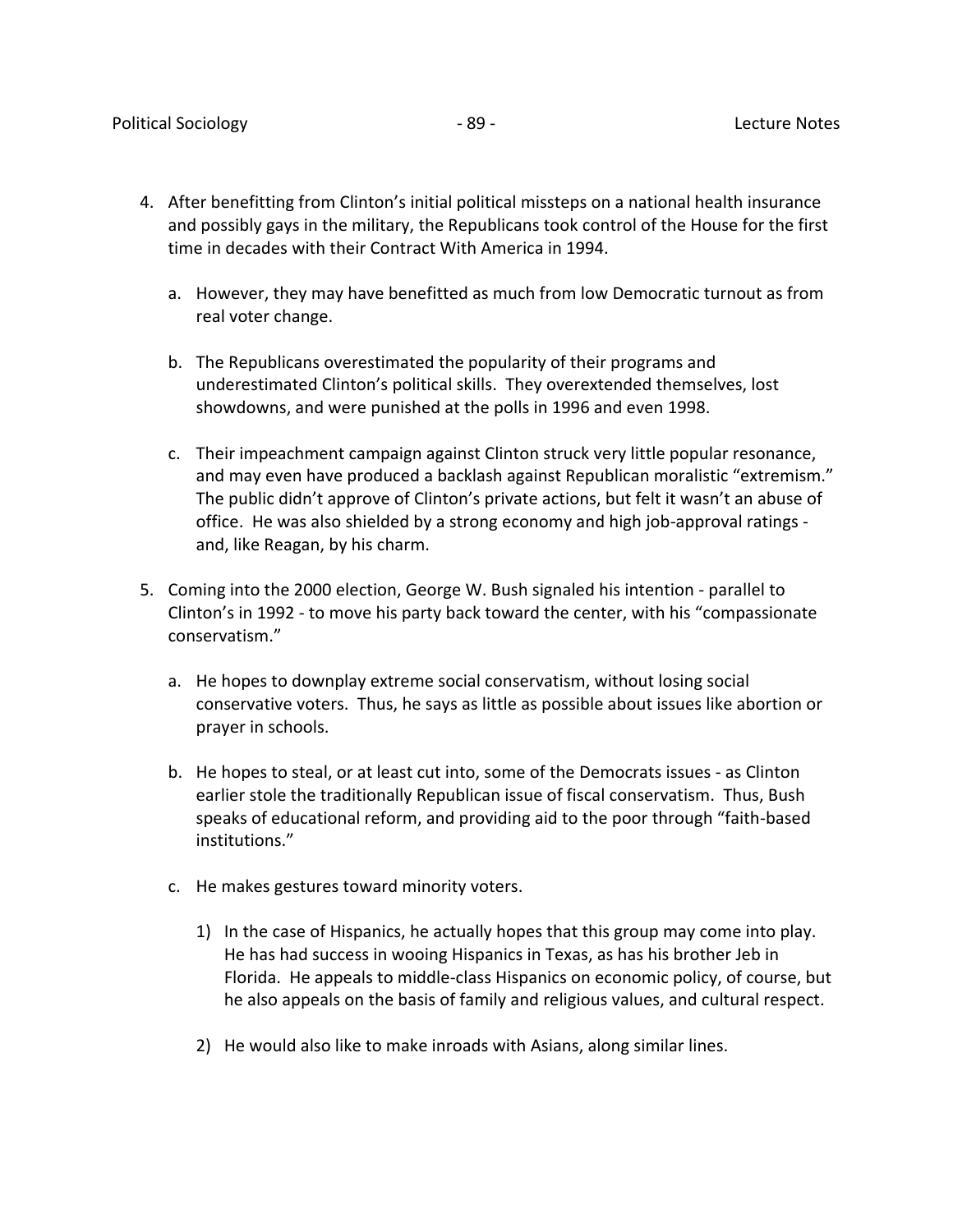- 3) He doesn't have much immediate hope of winning over many African Americans, though he hopes the Republicans can eventually attract some support in the future - again, along the same lines.
- 4) One of the biggest reasons for his outreach to minorities is to signal that he is socially tolerant, especially to middle class women - Soccer Moms. This is a lowcost way of showing social moderation, without driving off social conservatives by making concessions on anti-abortionism or religious fundamentalism.
- d. Bush had to divert his centrist drive to defeat McCain, the centrist challenger in the primaries, but he seems back on track, without having tarred himself too badly as an extremist Republican.
- G. Beyond 2000.
	- 1. Thus, both parties moved to certain extremes in the 1960s 1980s period, as the New Deal alignments faded, in order to capture new constituencies.
	- 2. As these realignments reached certain limits, and in a post-Cold War period of prosperity - with the really hard issues off the agenda for the moment - the parties are moving back toward the center to try to consolidate their re-constituted coalitions. Competition has returned to the sociological center, as well, as the parties attempt to capture/recapture cross-pressured middle-class white men and women voters, without alienating their more extreme true believers.
	- 3. These centrist battlegrounds have opened at least by the 1990s
		- a. Gender. Historically, the gender gap that opened in the 1970s can be caricaturized as cowboys versus moms.
			- 1) White middle-class men (the cowboys) were attracted to individualist and macho themes like a strong defense, gun rights, law and order, lower taxes, and smaller government.
			- 2) White middle-class women (the moms) were attracted to "nurturance" issues like education and health care (because they were more often care-givers for young or old family members), maintaining government programs (because they were less economically secure), and perhaps also abortion rights and gun control - though the latter two divide the genders less than is sometimes thought.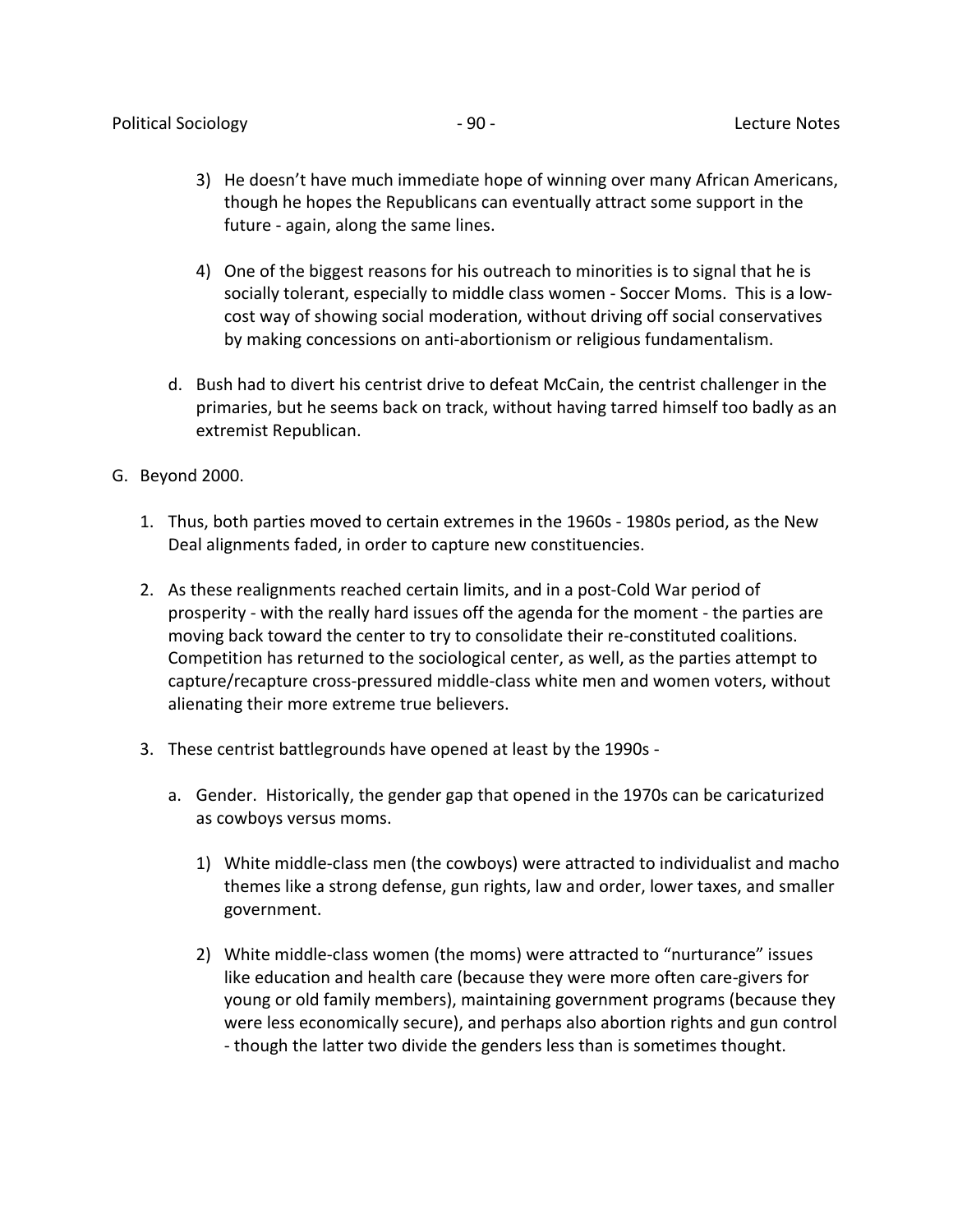- 3) Lake and Goeas have noted that a "marriage gap" has begun to open up in the same realm as the gender gap.
- b. Minorities and new immigrants.
	- 1) Most Hispanics favor the Democrats, while Asians are more evenly divided, but both groups' loyalties are increasingly in play, and the Republicans are increasingly interested in them.
		- a) Republicans can appeal to them on economics as they enter the middle class, and on traditional family and religious values.
		- b) Of course Hispanics and Asians are also divided into many nationality groups, whose party preferences vary widely.
	- 2) Republicans also keep a watchful eye on African Americans, who are still almost monolithically Democratic, but who may eventually begin to divide their vote for the same reasons as the other minorities do now.
	- 3) Republicans can also signal their tolerance to white middle-class women by appealing to minorities.
- c. The South. The Democrats have begun to win back some of their losses in the South. The situation has changed as racism moderates - or at least becomes less regionalized - as the parties move back toward the center, as the Southern economy booms and non-Southerners move in, and with the end of the Cold War. Pragmatic Democrats have made serious inroads on Republican ideologues, especially when they run on modernization, education, and health care. The South is becoming stably competitive for perhaps the first time since Reconstruction.
- d. Social Class. Class voting has declined in all western democracies since WWII, and most of all in the U.S. It may rise again with future economic downturns, but it is unlikely to regain its old strength or its old form, as industrialism declines as a proportion of the American economy.
- e. Social Conservatives, especially Christian conservatives. Since Nixon, social conservatives have generally supported Republicans, but this support has been tenuous for several reasons.